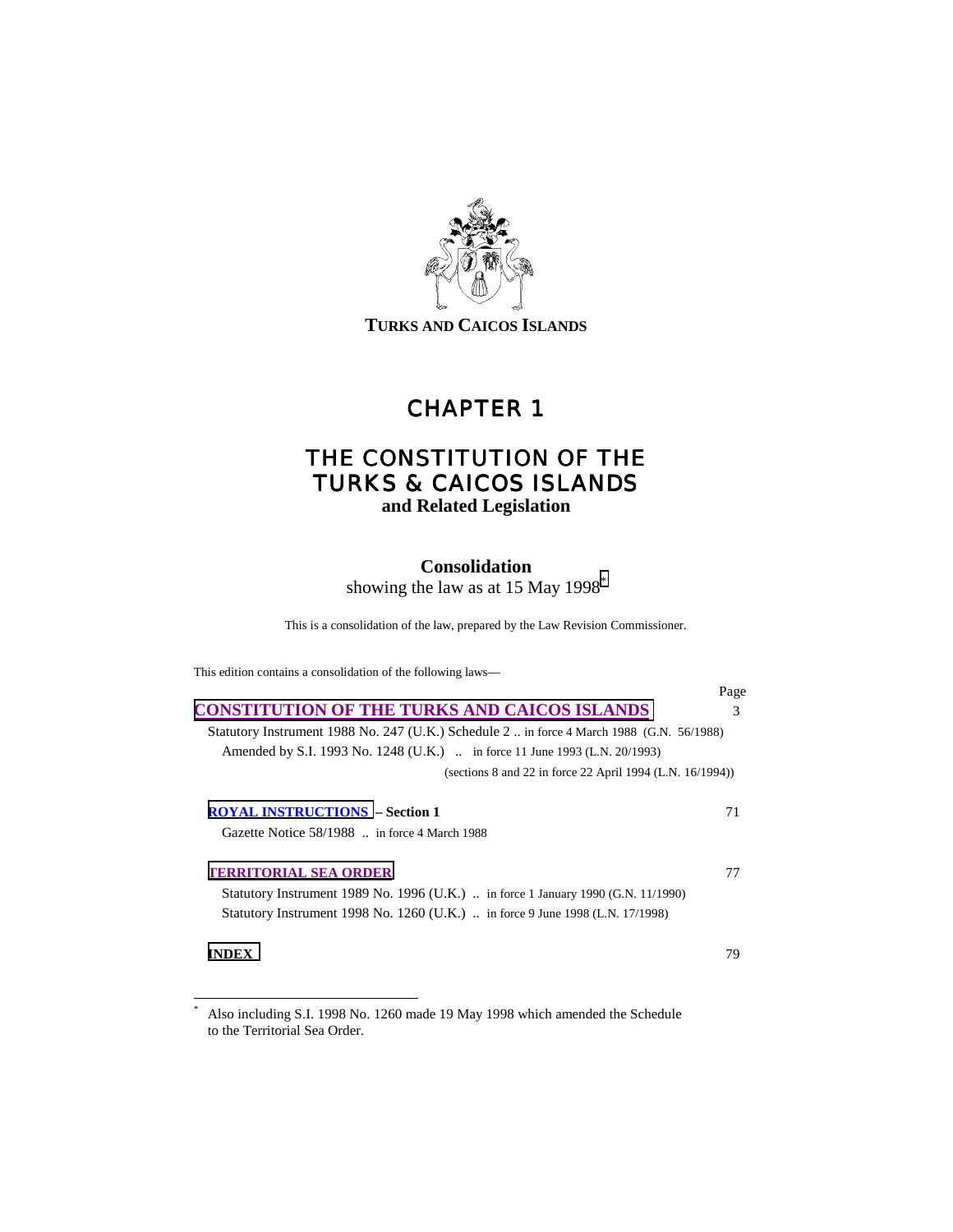| $\neg$ a p | Constitution | <b>LAWS OF TURKS &amp;</b><br><b>CAICOS ISLANDS</b> |
|------------|--------------|-----------------------------------------------------|
|            |              | Consolidation Date: 15 May 1998                     |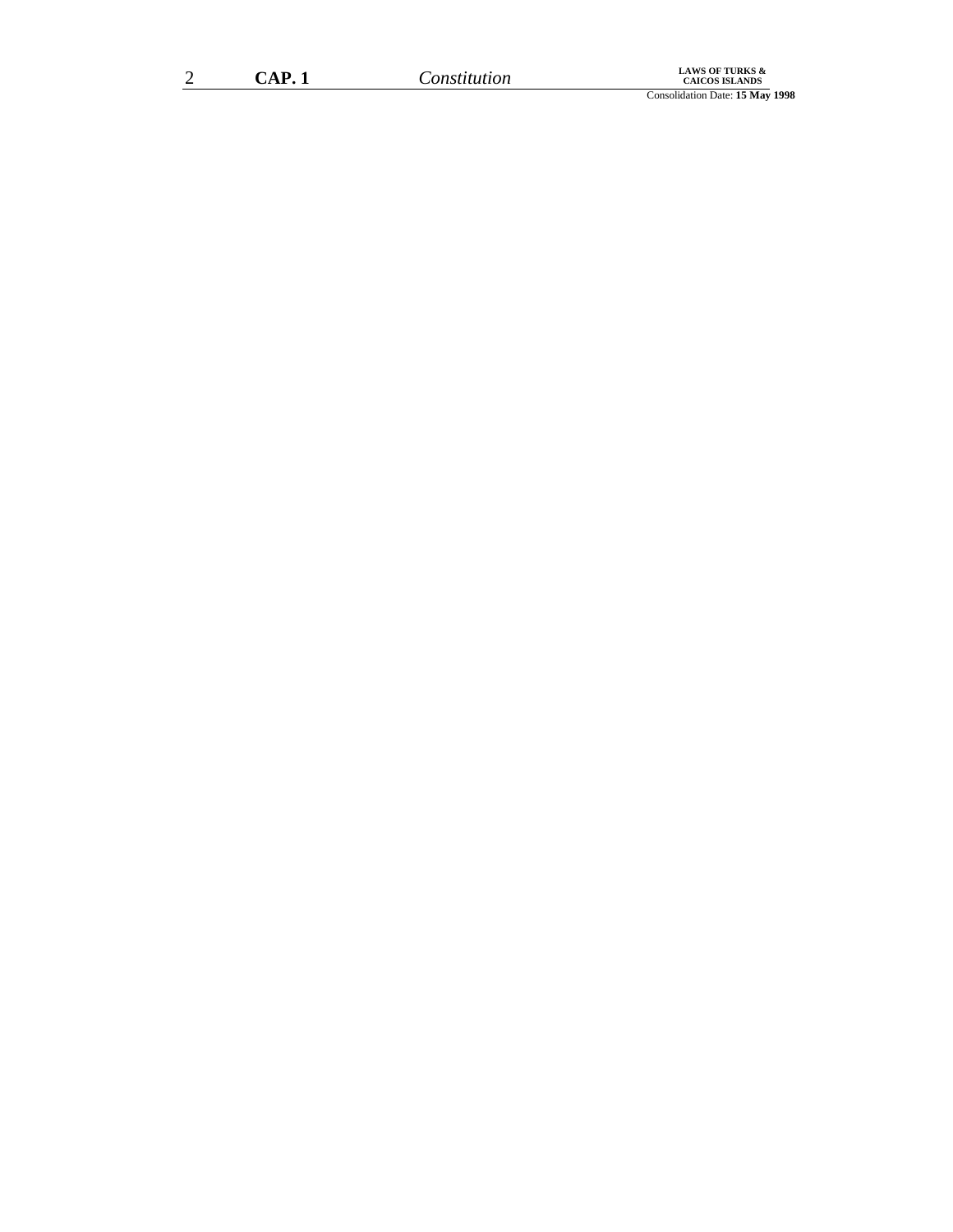## **CHAPTER 1**

## **THE CONSTITUTION OF THE TURKS AND CAICOS ISLANDS**

## ARRANGEMENT OF SECTIONS

### PART I

### THE GOVERNOR

**SECTION** 

- 1. The Governor
- 2. Emoluments of Governor
- 3. Acting Governor
- 4. Governor's deputy
- 5. Exercise of Governor's functions

### PART II

### THE EXECUTIVE

- 6. Executive authority
- 7. The Executive Council
- 8. Oaths
- 9. Tenure of office by Chief Minister
- 10. Tenure of office by Ministers
- 11. Performance of functions of Chief Minister in certain events
- 12. Assignment of responsibilities to members of Executive Council
- 13. Governor's special responsibilities
- 14. Summoning of Executive Council
- 15. Proceedings in, and quorum of, Executive Council
- 16. Attendance of other persons at meetings
- 17. Powers of Attorney General

### PART III

#### THE LEGISLATURE

- 18. Constitution of legislature
- 19. The Legislative Council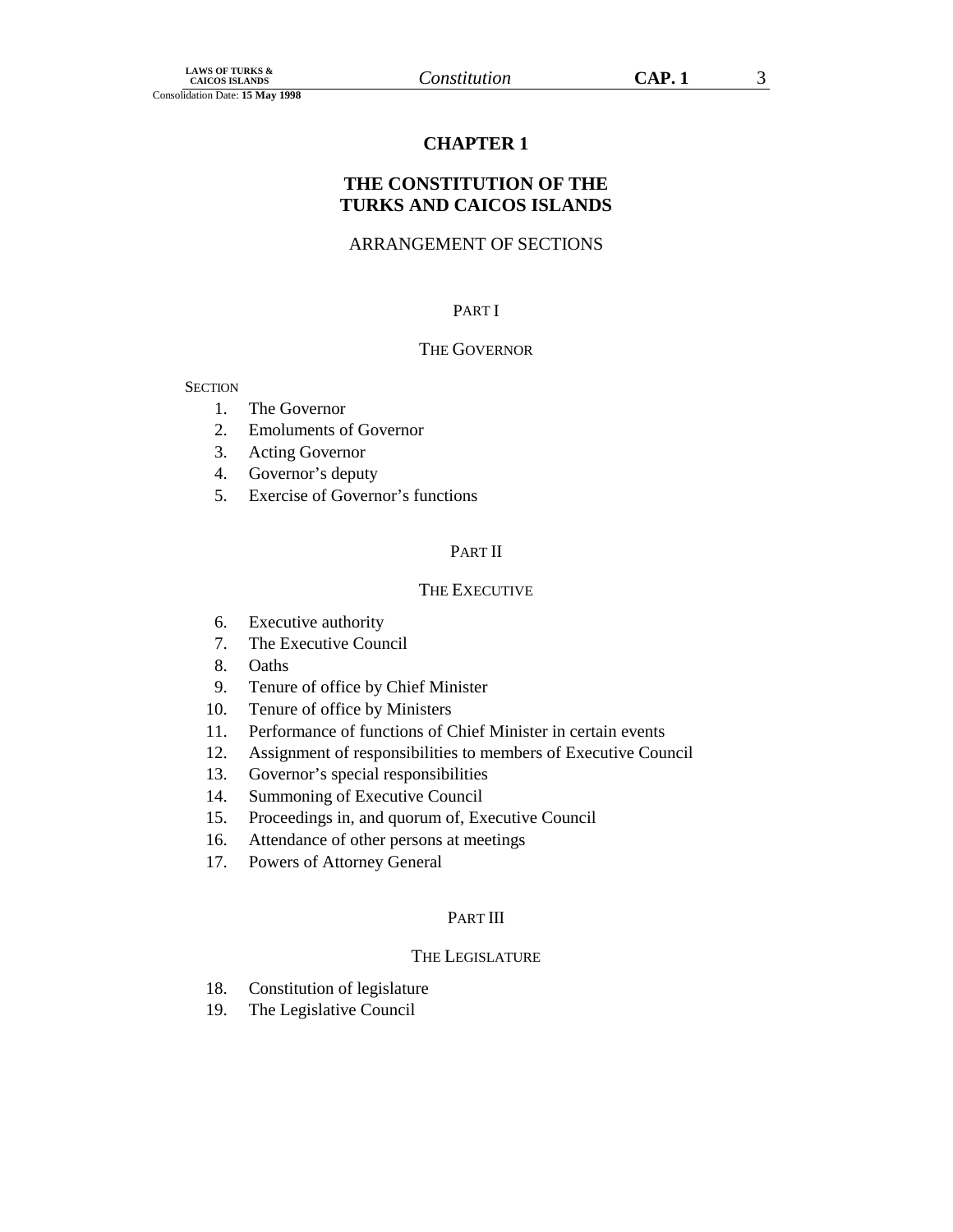- 20. The Speaker and Deputy Speaker
- 21. Elected members
- 22. Qualifications for elected membership
- 23. Appointed members
- 24. Qualifications for appointed membership
- 25. Disqualification for elected or appointed membership
- 26. Tenure of seats of members of Legislative Council
- 27. Qualifications of electors and entitlement to vote
- 28. Leader of the Opposition
- 29. Determination as to validity of membership of *ex officio* and appointed members
- 30. Determination as to validity of membership of elected members
- 31. Penalty for unauthorised person sitting or voting
- 32. Sessions of Legislative Council
- 33. Prorogation and dissolution
- 34. General elections and filling vacant seats
- 34A. Electoral District Boundary Commission
- 34B. Review and alteration of electoral district boundaries

## PART IV

## POWERS AND PROCEDURE OF THE LEGISLATIVE COUNCIL

- 35. Power to make laws
- 36. Standing Orders of Legislative Council
- 37. Standing Committees
- 38. Oaths by members of Legislative Council
- 39. Presiding in Legislative Council
- 40. Voting
- 41. Validity of proceedings
- 42. Quorum
- 43. Introduction of bills, etc
- 44. Governor's reserved power
- 45. Assent to bills
- 46. Return of bills by Governor
- 47. Disallowance of laws
- 48. Privileges, etc. of Legislative Council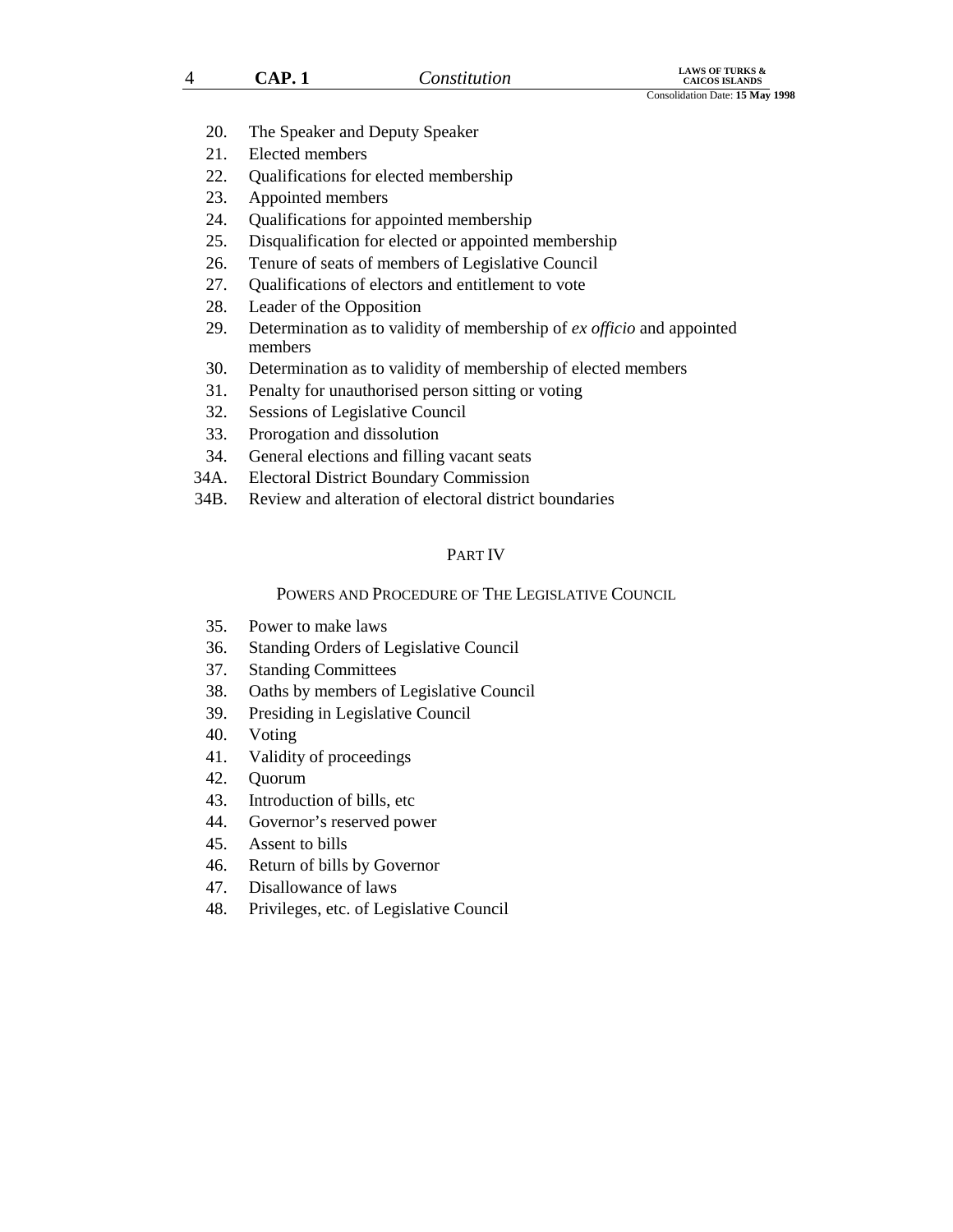### PART V

### THE JUDICATURE

## *The Supreme Court*

- 49. Constitution of Supreme Court
- 50. Tenure of office of judges of Supreme Court
- 51. Acting judges of Supreme Court
- 52. Oaths to be taken by judges of Supreme Court

#### *The Court of Appeal*

- 53. Constitution of Court of Appeal
- 54. Tenure of office of judges of Court of Appeal
- 55. Acting judges of Court of Appeal
- 56. Oaths to be taken by judges of Court of Appeal

#### PART VI

### THE PUBLIC SERVICE

### *Public Service Commission*

- 57. Public Service Commission
- 58. Appointment, etc, of public officers
- 59. Particular offices
- 60. Additional functions of Public Service Commission
- 61. Regulations regarding Public Service Commission

### *Pensions*

- 62. Applicability of pensions law
- 63. Pensions, etc, charged on revenues of Islands
- 64. Grant and withholding of pensions, etc

### PART VII

### THE COMPLAINTS COMMISSIONER

- 65. The Complaints Commissioner
- 66. Functions of Complaints Commissioner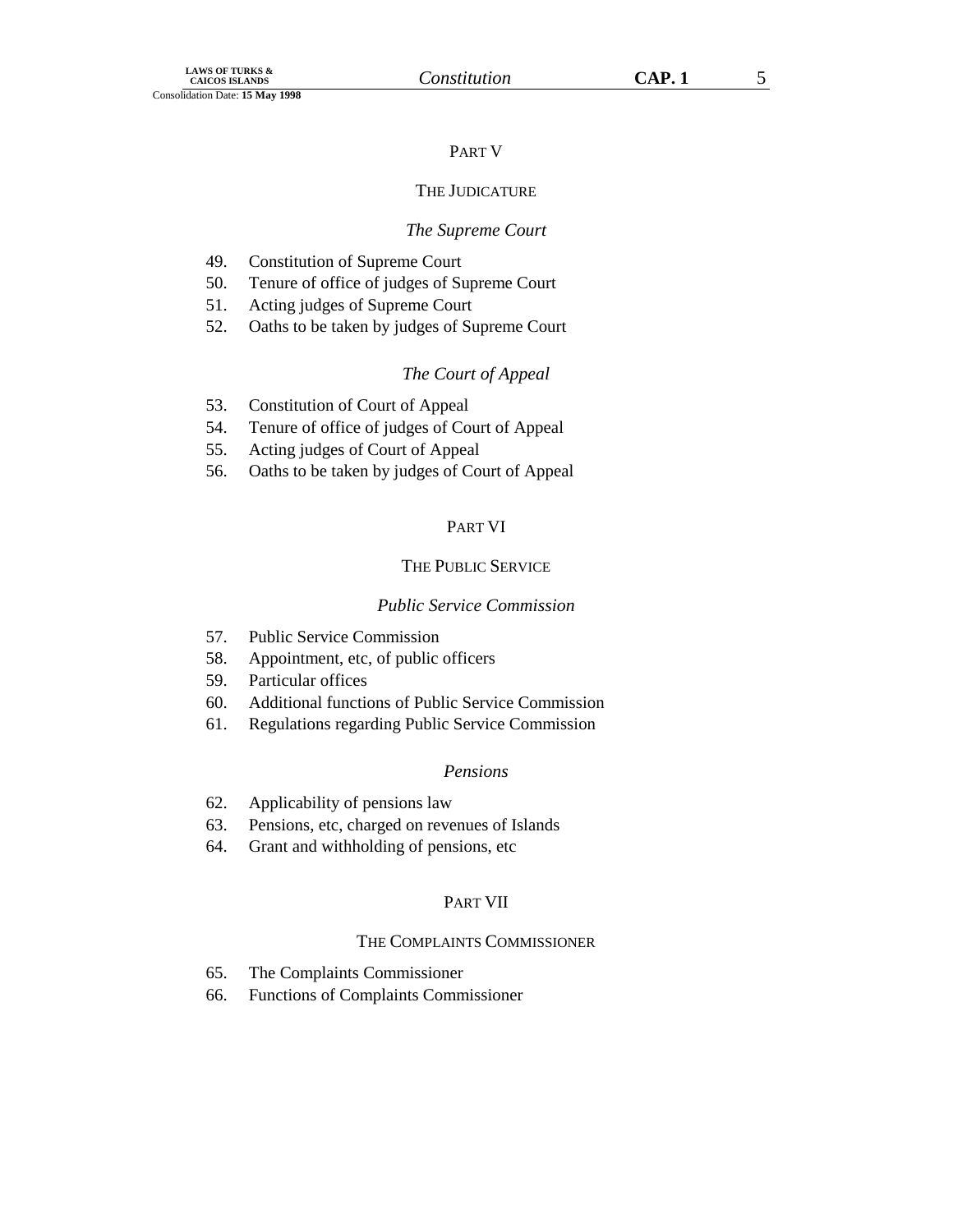| AP.              |  |
|------------------|--|
| $\bullet$<br>. . |  |

## PART VIII

## FUNDAMENTAL RIGHTS AND FREEDOMS OF THE INDIVIDUAL

- 67. Fundamental rights and freedoms of the individual
- 68. Protection of right to life
- 69. Protection from inhuman treatment
- 70. Protection from slavery and forced labour
- 71. Protection from arbitrary arrest or detention
- 72. Provisions to secure protection of law
- 73. Protection for privacy of home and other property
- 74. Protection of freedom of conscience
- 75. Protection of freedom of expression
- 76. Protection of freedom of assembly and association
- 77. Protection of freedom of movement
- 78. Protection from discrimination on grounds of race, etc
- 79. Protection from deprivation of property
- 80. Provisions for periods of public emergency
- 81. Enforcement of fundamental rights
- 82. Interpretation of Part VIII

## PART IX

## **MISCELLANEOUS**

- 83. Grants of land, etc
- 84. Powers of pardon, etc
- 85. Public offices and appointments
- 86. Discipline of public service
- 87. Registration of interests
- 88. Interpretation

SCHEDULE 1. Forms of Oaths and Affirmations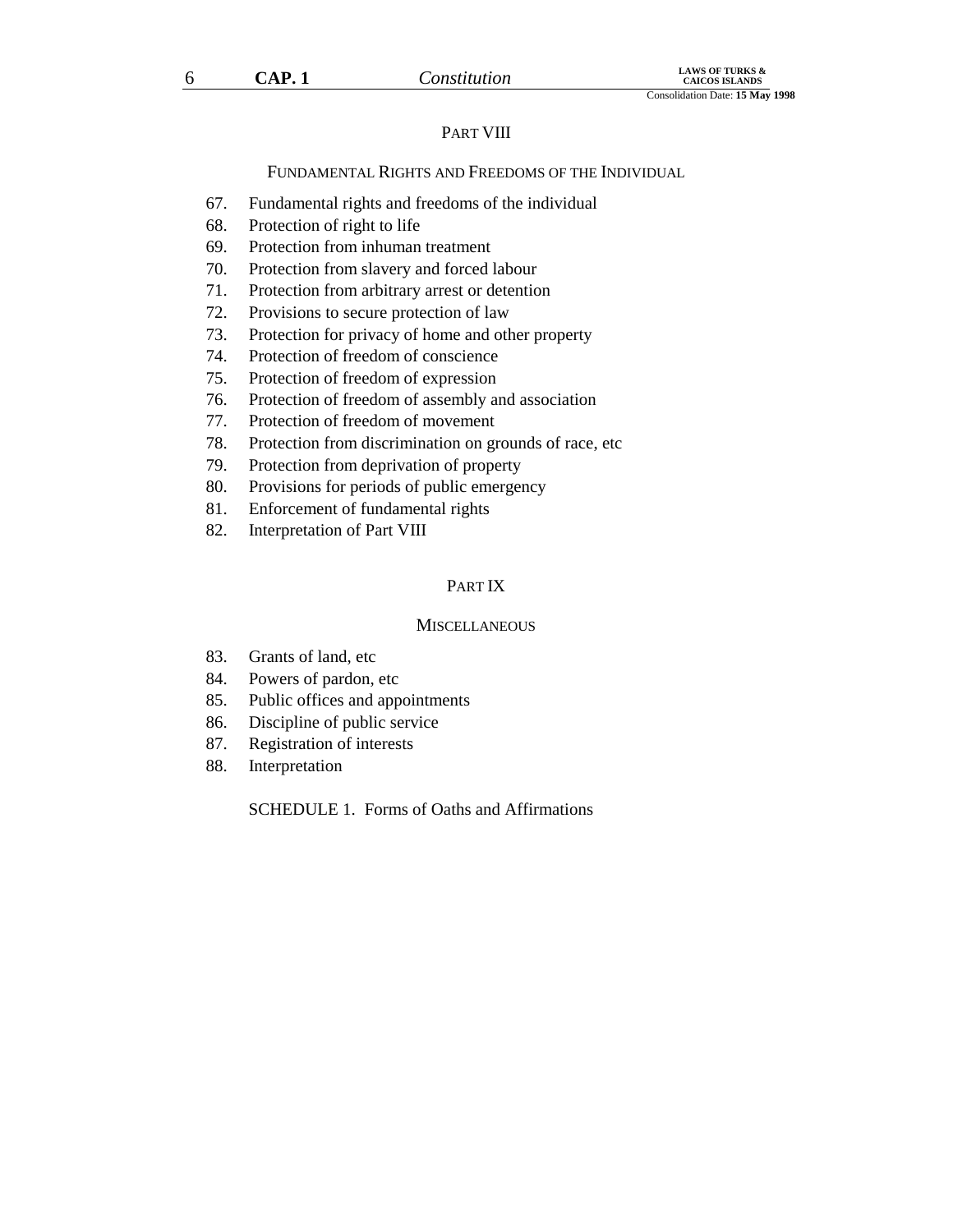#### **CHAPTER 1**

## <span id="page-6-0"></span>**THE CONSTITUTION OF THE TURKS AND CAICOS ISLANDS**

*Statutory Instrument 1988 No. 247 (U.K.), Statutory Instrument 1993 No. 1248 (U.K.)* 

THIS CONSTITUTION IS SCHEDULE 2 TO THE TURKS AND CAICOS ISLANDS CONSTITUTION ORDER 1988 (STATUTORY INSTRUMENT 1988, NO. 247 (U.K.)) AS AMENDED.

#### PART I

#### THE GOVERNOR

The Governor

**1.** (1) There shall be a Governor of the Turks and Caicos Islands who shall be appointed by Her Majesty by Commission under Her Sign Manual and Signet and shall hold office during Her Majesty's pleasure.

 (2) The Governor shall have such functions as may be conferred upon him by or under this Constitution or any other law and such other functions as Her Majesty may from time to time be pleased to assign to him and, subject to the provisions of this Constitution and, in the case of functions conferred upon him by or under any other law, subject to the provisions of that law, shall perform all such functions (including functions which are expressed by this Constitution to be exercisable in his discretion or which he is directed by this Constitution to exercise in his own judgment) according to such instructions, if any, as may be given to him by Her Majesty:

 Provided that the question whether or not the Governor has in any matter complied with any such instructions shall not be inquired into by any court.

 (3) A person appointed to the office of Governor shall, before assuming the functions of that office, make oaths of allegiance and for the due execution of that office in the forms set out in Schedule 1 to this Constitution.

> Emoluments of Governor

**2.** The holder of the office of Governor shall receive such emoluments as may for the time being be fixed by a Secretary of State by directions in writing, and those emoluments are hereby charged on and shall be paid out of the revenues of the Islands.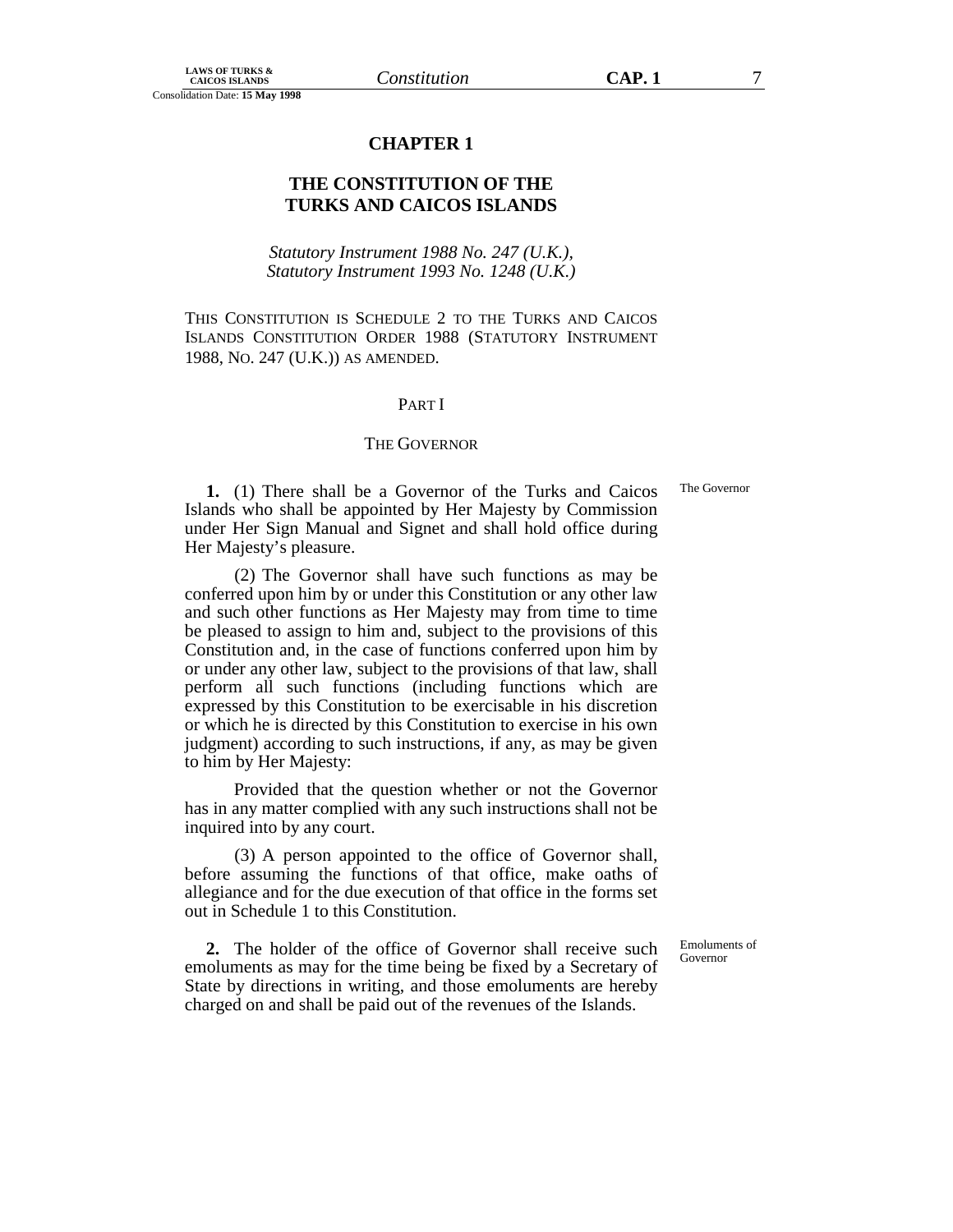|  | constitution | <b>LAWS OF TURKS &amp;</b><br><b>CAICOS ISLANDS</b> |
|--|--------------|-----------------------------------------------------|
|  |              | Consolidation Date: 15 May 1998                     |

Acting Governor

**3.** (1) During any period when the office of Governor is vacant or the Governor is absent from the Islands or is for any reason unable to perform the functions of his office, those functions shall during Her Majesty's pleasure, be assumed and performed by the person holding the office of––

*(a)* Chief Secretary; or

*(b)* Attorney General; or

*(c)* the Permanent Secretary, Finance,

in that order, or by such other person as Her Majesty may designate in that behalf by instructions given through a Secretary of State. *(Amended by S.I. 1993 No. 1248)*

 (2) Before assuming the functions of the office of Governor, any such person shall make oaths of allegiance and for the due execution of that office in the forms set out in Schedule 1 to this Constitution.

 (3) A person shall not continue to perform the functions of the office of Governor under this section after the person holding that office or some other person having a prior right to perform those functions has notified him that he is about to assume or resume those functions.

 (4) For the purposes of this section (and without prejudice to section 88(11) of this Constitution), the Governor shall not be regarded as absent from the Islands or as unable to perform the functions of his office at any time when there is a subsisting appointment of a deputy under section 4 of this Constitution.

Governor's deputy

- **4.** (1) Whenever the Governor––
	- *(a)* has occasion to be absent from the seat of government but not from the Islands; or
	- *(b)* has occasion to be absent from the Islands for a period which he has reason to believe will be of short duration; or
	- *(c)* is suffering from an illness which he has reason to believe will be of short duration,

he may, by instrument in writing, appoint one of the persons holding one of the offices mentioned in paragraph *(a)*, *(b)* or *(c)* of section 3(1) of this Constitution, in that order, or if no such person is available, such other person as he may designate, to be his deputy during such absence or illness and in that capacity to perform on his behalf such of the functions of the office of Governor as may be specified in that instrument.

 (2) The power and authority of the Governor shall not be abridged, altered or in any way affected by the appointment of a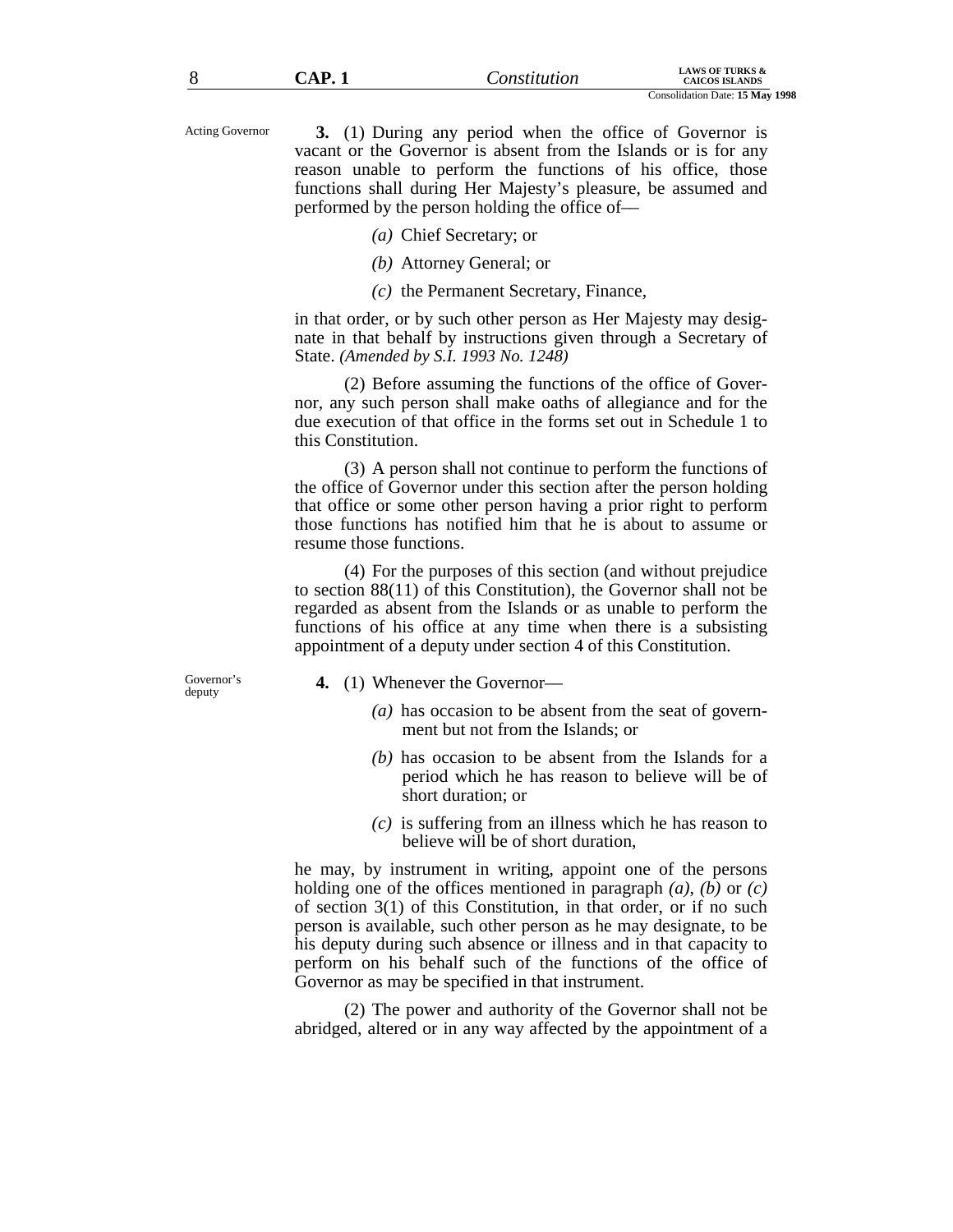deputy under this section and, subject to the provisions of this Constitution and of any other law by or under which any function which a deputy is authorised to perform is conferred, the deputy shall conform to and observe all instructions that may from time to time be given to him by Her Majesty through a Secretary of State or by the Governor:

Provided that the question whether or not the deputy has in any matter complied with any such instructions shall not be inquired into by any court.

 (3) A person appointed as a deputy under this section shall not continue to perform his functions as such after the Governor, or some other person with a prior right of appointment as deputy, has notified him that he is about to assume or resume those functions.

 (4) Subject to subsection (3) of this section, a person appointed as deputy under this section shall hold that office for such period as may be specified in the instrument by which he is appointed, but his appointment may be revoked at any time by Her Majesty through a Secretary of State or by the Governor.

 (5) In this section "the Governor" does not include a deputy appointed under this section.

 (6) In the exercise of any power conferred upon him by this section the Governor shall act in his discretion.

**5.** (1) Subject to the provisions of this section, the Governor shall consult the Executive Council on the formulation of policy and in the exercise of all functions conferred upon him by this Constitution or any other law, except––

> *(a)* when acting under instructions given to him by Her Majesty through a Secretary of State;

- *(b)* when exercising any function conferred upon him by this Constitution or any other law which is expressed to be exercisable by him in his discretion or in his judgement or in accordance with the recommendation or advice of, or after consultation with, any person or authority other than the Executive Council; or
- *(c)* in any case which, in his judgment, involves a matter for which he is responsible under section 13 of this Constitution:

Provided that in exercising his powers in relation to matters to which paragraph *(c)* above applies, the Governor shall keep the Executive Council informed of any matter which, in his judgment, may involve the economic and financial interests of the

Exercise of Governor's functions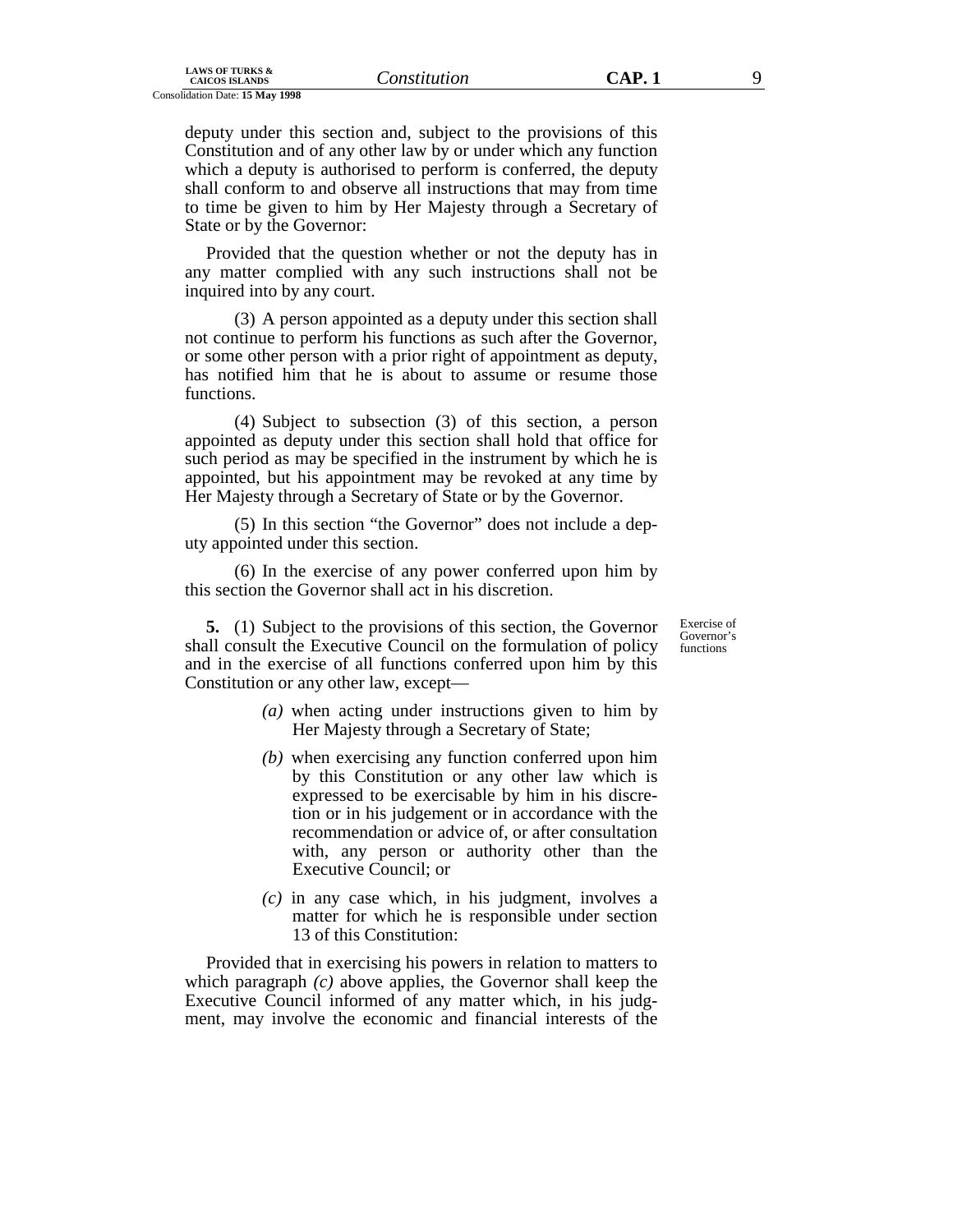| $\mathbb{C}AP.$ | Constitution | <b>LAWS OF TURKS &amp;</b><br><b>CAICOS ISLANDS</b> |
|-----------------|--------------|-----------------------------------------------------|
|                 |              | Consolidation Date: 15 May 1998                     |

Islands or the enactment of law, and, in the case of matters relating to defence or external affairs, the domestic interests of the Islands.

 (2) Notwithstanding subsection (1) of this section, the Governor shall not be obliged to consult the Executive Council if, in his judgment––

- *(a)* Her Majesty's service would sustain material prejudice;
- *(b)* the matter is too unimportant to require consultation; or
- *(c)* the urgency of the matter requires him to act before he can consult the Executive Council;

but in any case falling within paragraph *(c)* above he shall, as soon as practicable, communicate to the Executive Council the measures which he has adopted and the reasons therefor.

 (3) In any case in which the Governor is required by this section to consult the Executive Council, he shall act in accordance with the advice given to him by the Executive Council unless in his judgement the interests of public order, public faith or good government require that he do otherwise:

Provided that—

- *(a)* the Governor shall not act contrary to the advice given to him by the Executive Council without the prior approval of a Secretary of State, unless, in his judgment, the matter is of such urgency that it is necessary for him to act before obtaining such approval; and if he does so act he shall, as soon as practicable, report his action and the reasons therefor to a Secretary of State;
- *(b)* whenever the Governor proposes to act contrary to the advice given to him by the Executive Council he shall inform the Executive Council in writing of his reasons; and any member who wishes to do so may, within thirty days, submit his comments in writing to the Governor who shall forward them to a Secretary of State as soon as practicable.

 (4) Where the Governor is by this Constitution or any other law directed to exercise any function after consultation with any person or authority other than the Executive Council he shall not be obliged to exercise that function in accordance with the advice of that person or authority.

 (5) Where the Governor is by this Constitution or any other law directed to exercise any function in accordance with the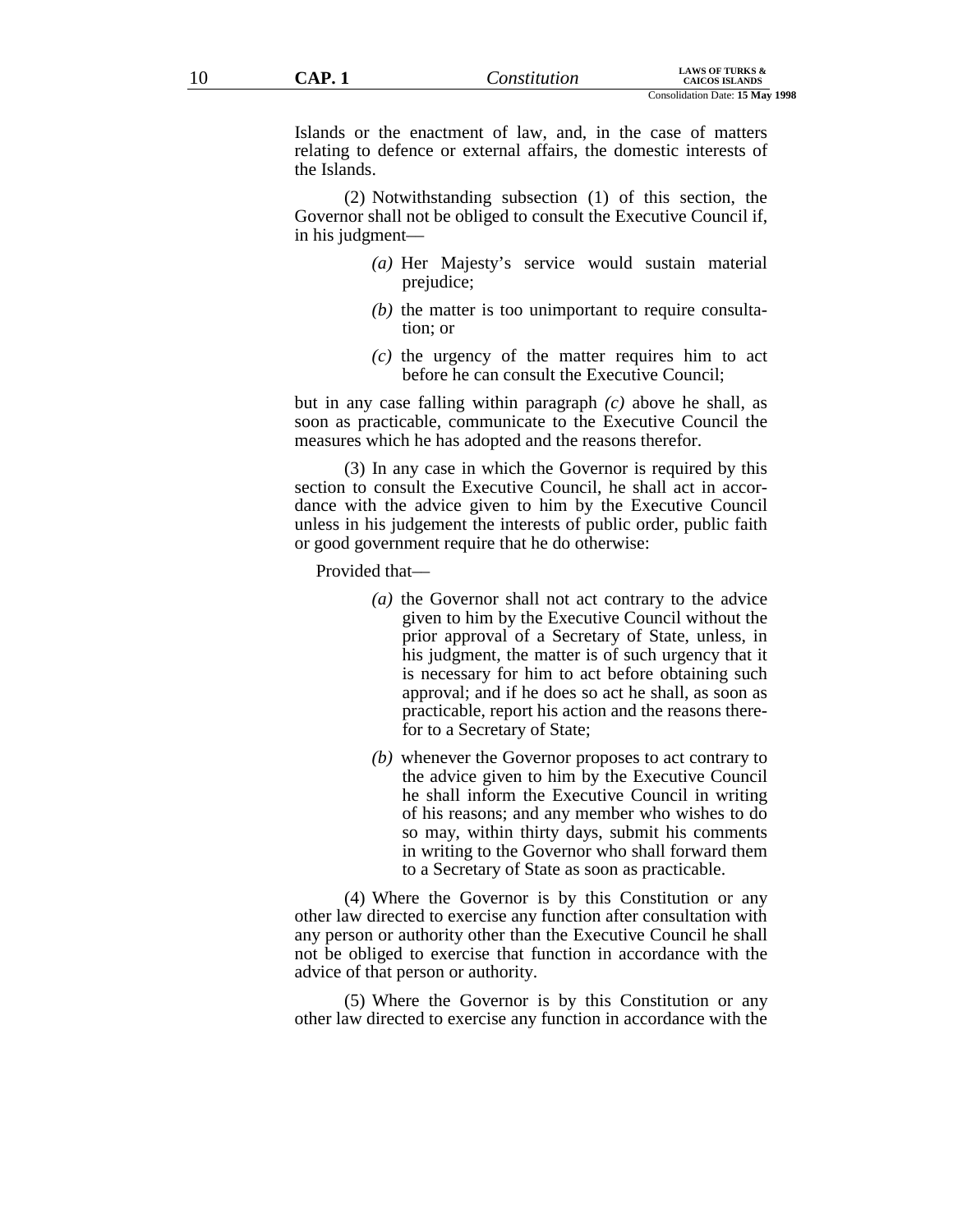| <b>LAWS OF TURKS &amp;</b><br><b>CAICOS ISLANDS</b> | Constitution |  |
|-----------------------------------------------------|--------------|--|
| Consolidation Date: 15 May 1998                     |              |  |

recommendation or advice of, or after consultation with, any person or authority, the question whether he has so exercised that function shall not be inquired into by any court.

#### PART II

### THE EXECUTIVE

**6.** (1) The executive authority of the Turks and Caicos Islands is vested in Her Majesty.

 (2) Subject to the provisions of this Constitution, the executive authority of the Turks and Caicos Islands shall be exercised on behalf of Her Majesty by the Governor, either directly or through officers subordinate to him.

 (3) Nothing in this section shall preclude persons or authorities other than the Governor from exercising such functions as are or may be conferred upon them by any law.

**7.** (1) There shall be an Executive Council for the Turks and Caicos Islands, which shall consist of––

- *(a)* the Governor;
- *(b)* a Chief Minister appointed by the Governor in accordance with subsection (2) of this section;
- *(c)* five other Ministers appointed by the Governor, acting in accordance with the advice of the Chief Minister, from among the elected members of the Legislative Council, one of whom may, in accordance with such advice, be appointed by the Governor as Deputy Chief Minister; and
- *(d)* the Chief Secretary and the Attorney General. *(Amended by S.I. 1993 No. 1248)*

 (2) The Governor, acting in his discretion, shall appoint as Chief Minister the leader of that political party represented in the Legislative Council which commands the support of a majority of the elected members of the Council or, if there is no party which commands such a majority, such one of the leaders of the parties represented in the Council as, in the judgment of the Governor, is most likely to command the support of a majority of the elected members of the Council.

 (3) Appointments of the Chief Minister and the other Ministers shall be made by the Governor by instrument under the public seal.

The Executive Council

Executive authority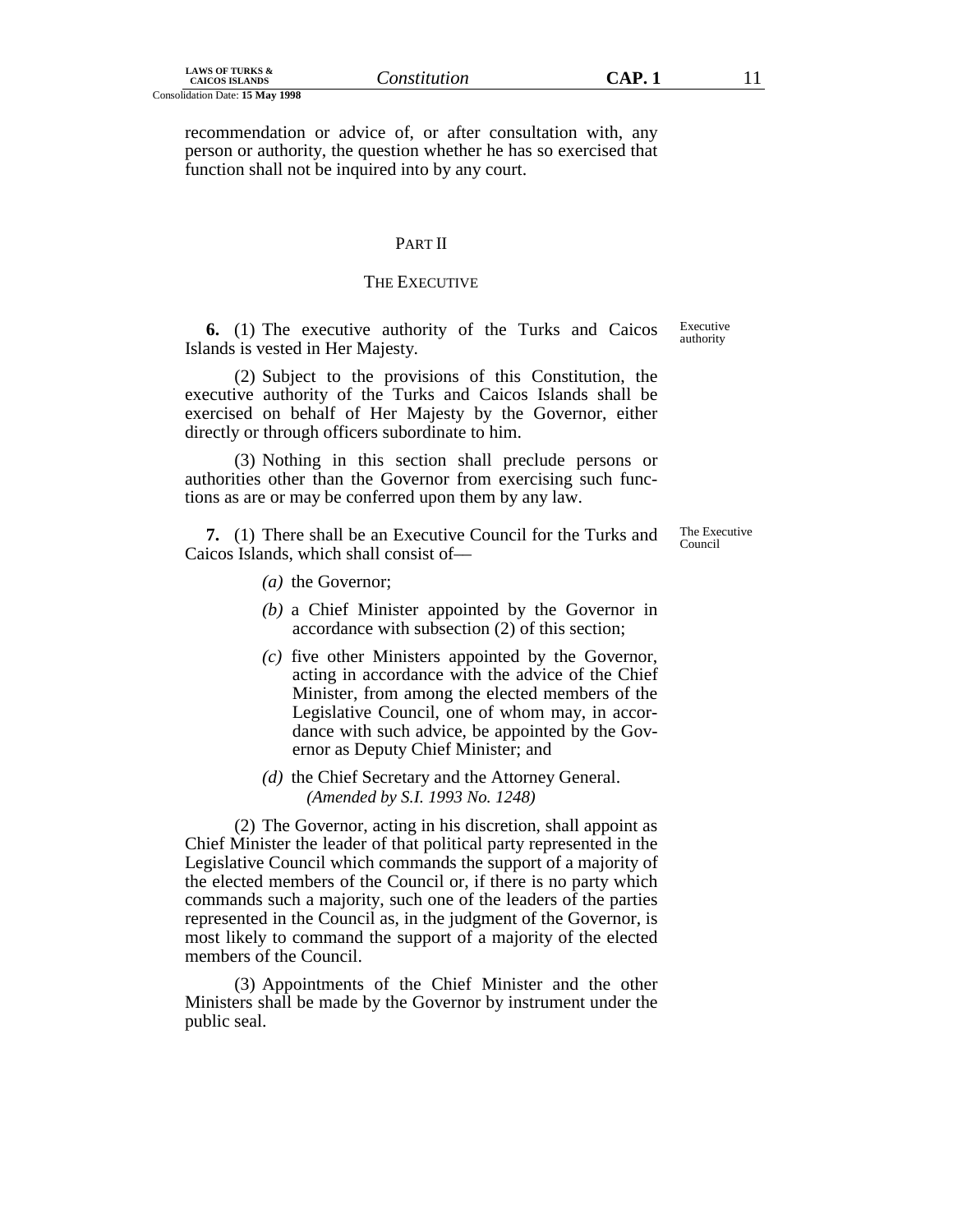| 12 | D | Constitution | <b>LAWS OF TURKS &amp;</b><br><b>CAICOS ISLANDS</b> |
|----|---|--------------|-----------------------------------------------------|
|    |   |              | Consolidation Date: 15 May 1998                     |

 (4) If occasion arises for making an appointment of any Minister between a dissolution of the Legislative Council and the polling in the next following general election, a person who was an elected member of the Legislative Council immediately before the dissolution may be appointed as a Minister as if he were still a member of the Legislative Council.

 (5) The Governor shall, without delay, report to Her Majesty through a Secretary of State every appointment made under this section.

**8.** The members of the Executive Council, other than the Governor, shall each, before entering upon the duties of his office as such member, make before the Governor oaths of allegiance and for the due execution of his office in the forms set out in Schedule 1 to this Constitution.

**9.** (1) The Governor shall revoke the appointment of the Chief Minister if a motion that the Legislative Council should declare a lack of confidence in the Government of the Islands receives the affirmative vote of a majority of the elected members thereof:

Provided that before so revoking the Chief Minister's appointment, the Governor shall consult the Chief Minister and if the Chief Minister so requests, the Governor, acting in his discretion, may dissolve the Legislative Council instead of revoking the appointment.

 (2) The Chief Minister shall vacate his office if, after the polling in a general election and before the Legislative Council first meets thereafter, the Governor, acting in his discretion, informs him that he is about to appoint another person as Chief Minister.

Tenure of office by Ministers

**Oaths** 

Tenure of office by Chief Minister

**10.** (1) Any Minister shall vacate his office—

- *(a)* if he ceases to be a member of the Legislative Council for any reason other than a dissolution;
- *(b)* if he is not a member of the Legislative Council when it first meets after a general election;
- *(c)* if he resigns his office by writing under his hand addressed to the Governor; or
- *(d)* if he is absent from the Islands or absent from three consecutive meetings of the Executive Council without––
	- (i) in the case of the Chief Minister, having given the Governor prior notice of such absence; or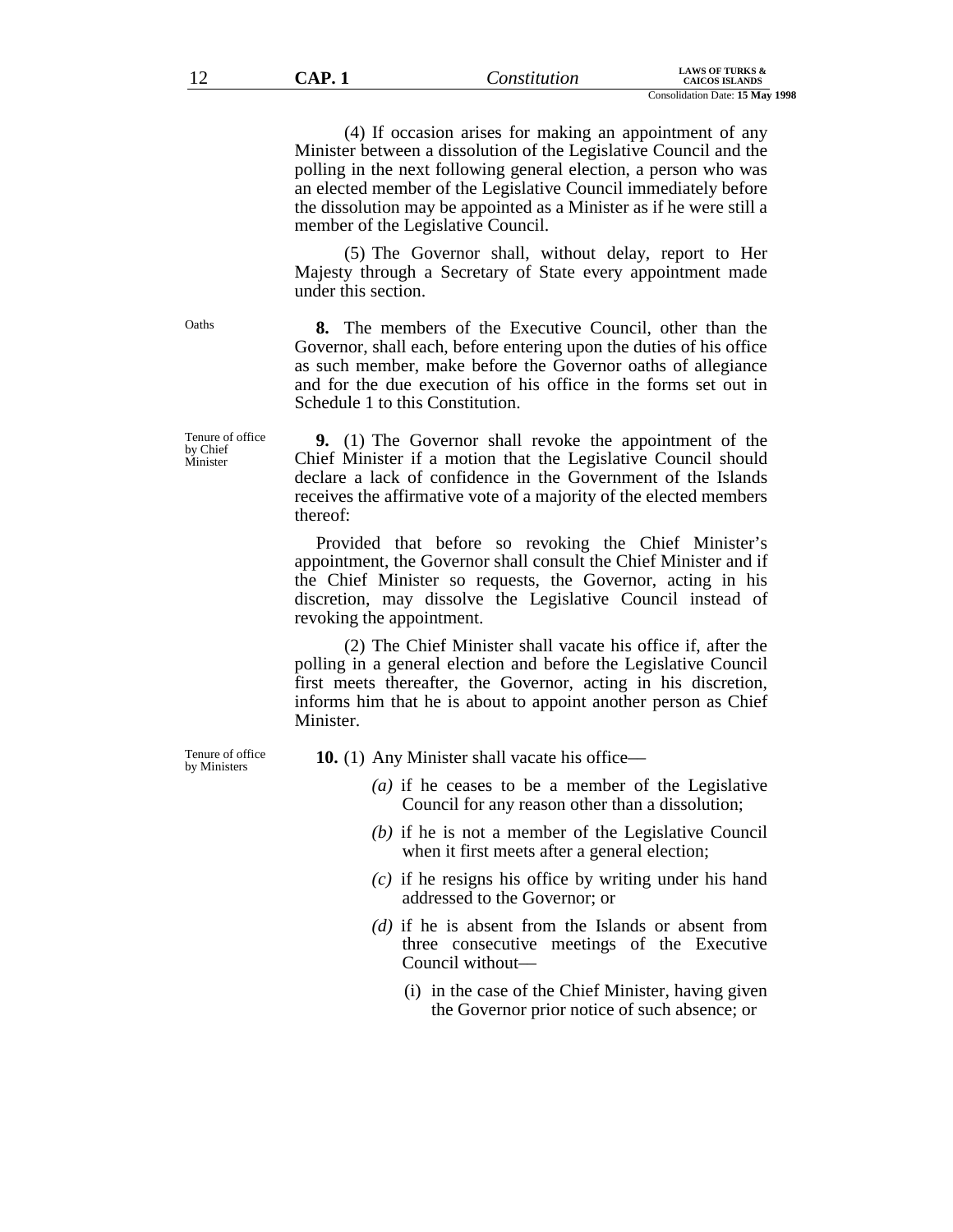(ii) in the case of any other Minister, having obtained written permission for such absence from the Governor, acting in accordance with the advice of the Chief Minister.

 (2) A Minister other than the Chief Minister shall also vacate his office if––

- *(a)* the Chief Minister vacates his office; or
- *(b)* his appointment is revoked by the Governor, acting in accordance with the advice of the Chief Minister, by instrument under the public seal.

**11.** (1) If the Chief Minister is unable, due to illness or his absence from the Islands, to perform the functions of his office, the Governor may authorise any other Minister to perform those functions.

 (2) In exercising his powers under this section the Governor shall act in accordance with the advice of the Chief Minister unless, in the Governor's judgement, it is impracticable to obtain the Chief Minister's advice owing to his illness or absence, in which case he shall exercise the power acting in his discretion.

 (3) Any authority given under this section shall be conferred by the Governor by instrument under the public seal, and may be revoked in like manner.

**12.** (1) Subject to subsections (2) and (3) of this section, the Governor, acting after full consultation with and on the advice of the Chief Minister, may by directions in writing assign to any member of the Executive Council responsibility for the conduct (subject to the provisions of this Constitution and of any other law) of any business of the Government of the Islands, including responsibility for the administration of any department of government.

 (2) In exercising his functions under subsection (1) of this section, the Governor shall act in accordance with the advice given to him by the Chief Minister unless he is instructed by a Secretary of State to do otherwise.

 (3) A member of the Executive Council shall not be charged with responsibility under this section for any of the matters mentioned in section 13(1) of this Constitution.

#### (4) *Repealed.*

 (5) A member of the Executive Council charged with responsibility for any matter in pursuance of this section shall exercise his responsibility in accordance with the policies of the Government as determined by the Executive Council and in Performance of functions of Chief Minister in certain events

Assignment of responsibilities to members of Executive Council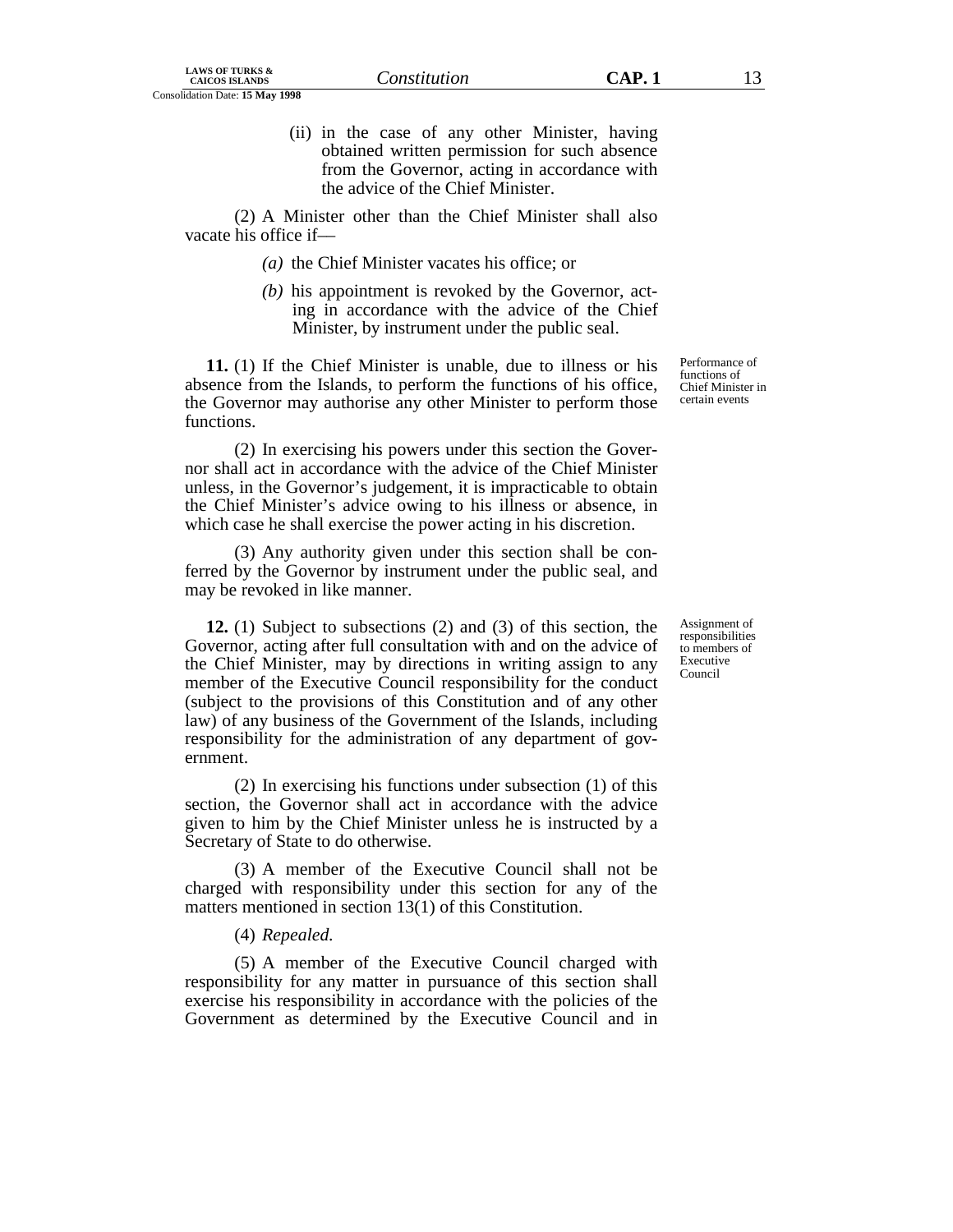accordance with the principle of the collective responsibility of the members of the Executive Council for the policies and decisions of the Government.

 (6) The Governor, acting in his discretion, may at any time call for any official papers or seek any official information or advice which is available to a member of the Executive Council with respect to any matter for which that member is charged with responsibility in pursuance of this section.

**13.** (1) The Governor, acting in his discretion, shall be responsible for the conduct, subject to the provisions of this Constitution, of any business of the Government of the Islands with respect to the following matters—

- *(a)* defence;
- *(b)* external affairs;
- *(bb)* international and offshore financial relations, resources and services, and any directly related aspect of finance; *(Inserted by S.I. 1993 No. 1248)*
- *(c)* internal security, including the Police Force;
- *(d)* the appointment of any person to any public office, the suspension, termination of appointment, dismissal or retirement of any public officer, or the taking of any disciplinary action in respect of such an officer, the application to any public officer of the terms or conditions of employment of the public service for which financial provision has been made, or the organisation of the public service in so far as it does not involve new financial provision:

Provided that the Governor, acting in his discretion, may assign to a member of the Executive Council responsibility for the conduct on behalf of the Governor of any business in the Legislative Council with respect to any of the said matters.

 (2) The Governor, acting in his discretion, may by directions in writing delegate, with the prior approval of a Secretary of State, to the Chief Minister or any other Minister designated by him after consultation with the Chief Minister such responsibility for matters relating to external affairs or internal security as the Governor may think fit upon such conditions as he may impose.

 (3) Where the Governor, acting in his discretion, determines that the exercise of any function conferred upon any other person or authority (other than the Legislative Council) would involve or affect any matter mentioned in subsection (1) of this section, he may, acting in his discretion, give directions as to the

Governor's special responsibilities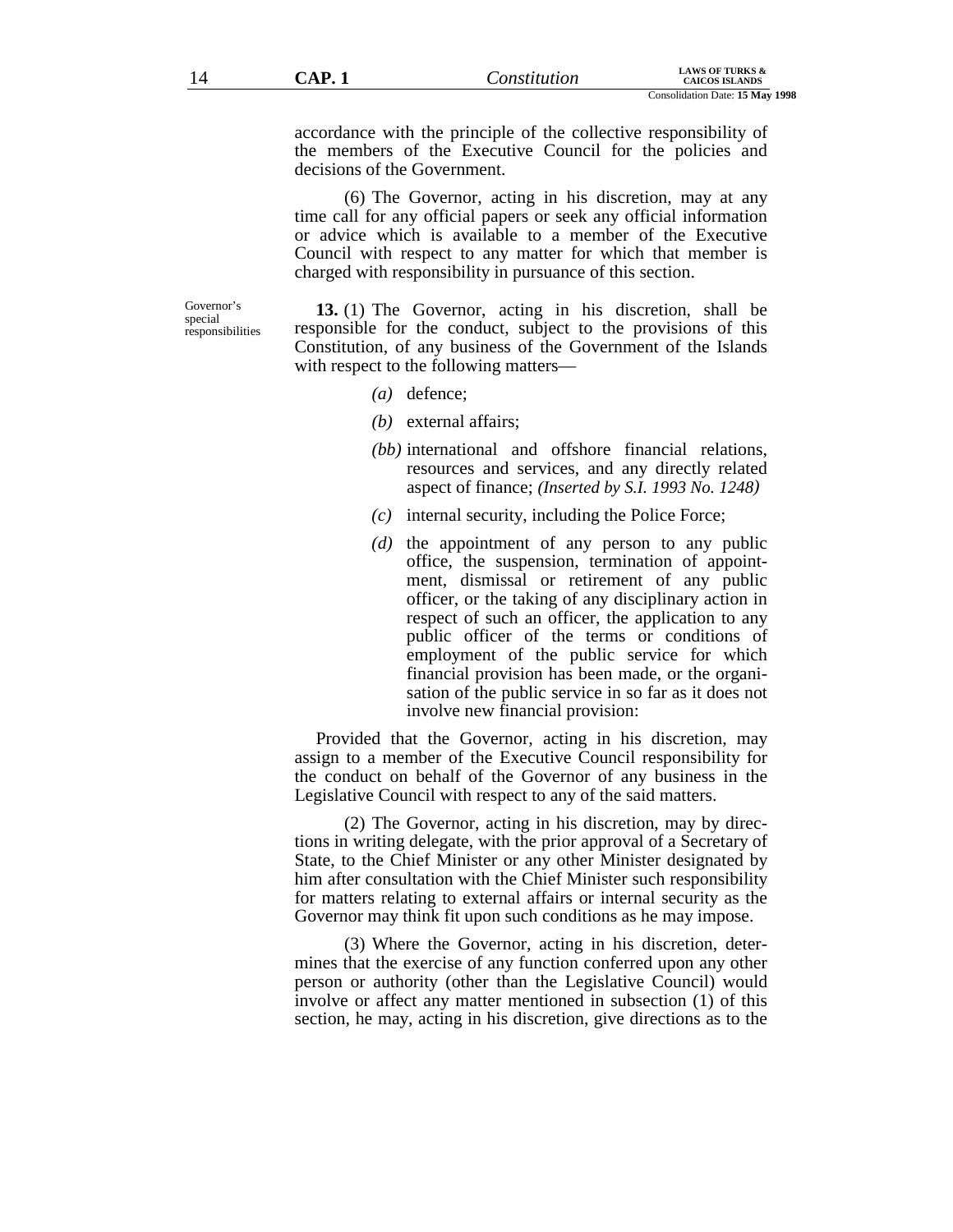exercise of that function, and the person or authority concerned shall exercise the function in accordance with those directions.

**14.** The Executive Council shall be summoned by the Governor acting in his discretion:

Provided that the Governor shall summon the Council if requested to do so by four or more members.

**15.** (1) The Governor shall, so far as is practicable, attend and preside at meetings of the Executive Council.

 (2) In the absence of the Governor from any meeting of the Council, the Chief Secretary or the Attorney General, in that order, shall preside at the meeting. *(Amended by S.I. 1993 No. 1248)*

 (3) No business shall be transacted at any meeting of the Council if there are less than five members present, including the person presiding, of whom three are Ministers.

 (4) Subject to subsection (3) of this section, the Council shall not be disqualified for the transaction of business by reason of any vacancy in the membership of the Council (including any vacancy not filled when the Council is first constituted or reconstituted at any time) and the validity of the transaction of business in the Council shall not be affected by reason only of the fact that some person who was not entitled so to do took part in the proceedings.

**16.** The Governor, or any person presiding over a meeting of the Executive Council in his absence, may, acting in his discretion, summon any public officer or other person to a meeting of the Executive Council whenever the business before the Council renders the presence of that officer or other person desirable.

**17.** (1) The Attorney General shall have power, in any case in which he considers it desirable so to do––

- *(a)* to institute and undertake criminal proceedings against any person before any court in respect of any offence against any law in force in the Islands;
- *(b)* to take over and continue any such criminal proceedings that have been instituted by any other person or authority; and
- *(c)* to discontinue at any stage before judgment is delivered any such criminal proceedings instituted or undertaken by himself or any other person or authority.

Summoning of Executive Council

Proceedings in, and quorum of, Executive Council

Attendance of other persons at meetings

Powers of Attorney General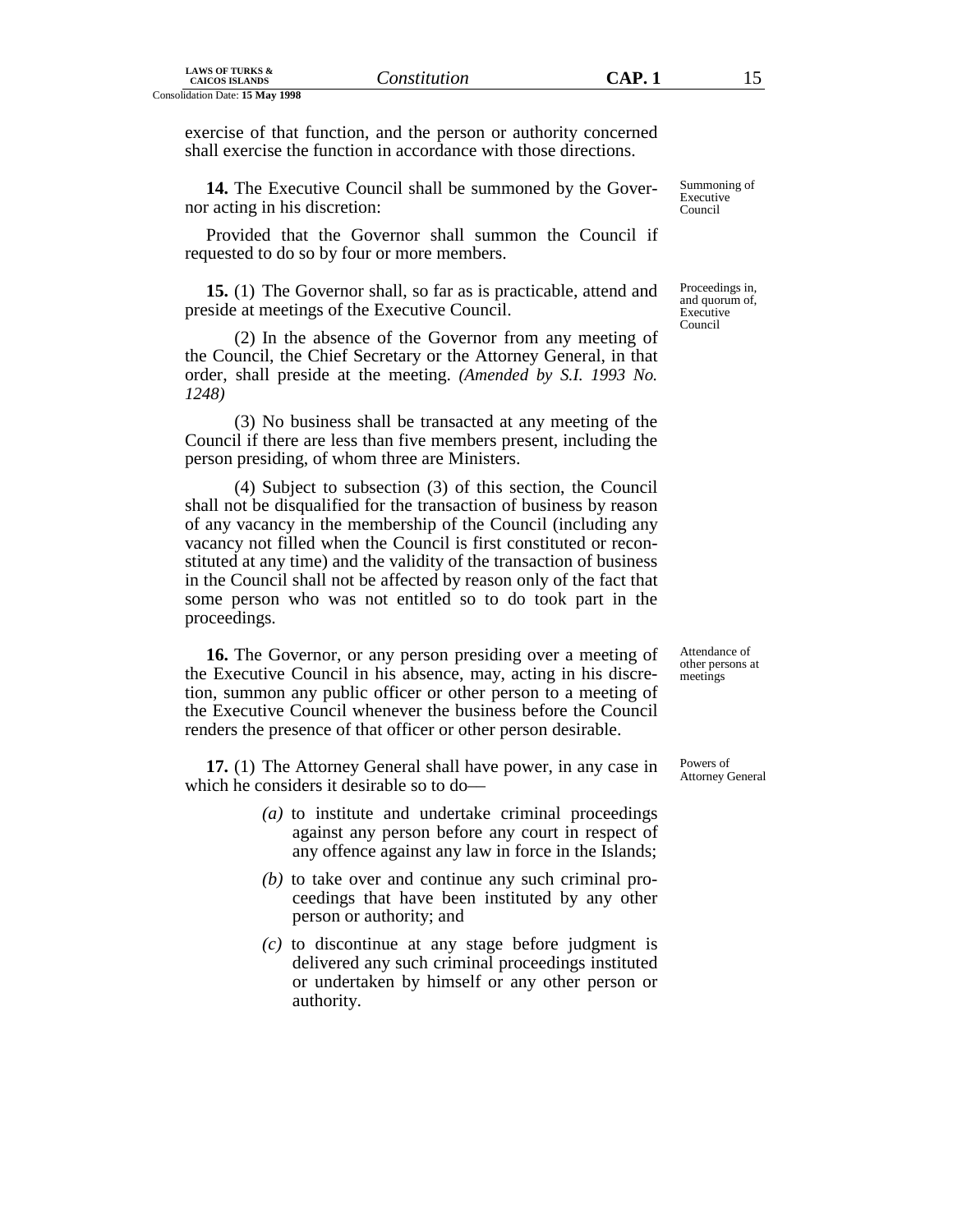(2) The powers of the Attorney General under subsection (1) of this section may be exercised by him in person or by officers subordinate to him acting under and in accordance with his general or special instructions.

 (3) The powers conferred upon the Attorney General by subsection  $(1)(b)$  and  $(c)$  of this section shall be vested in him to the exclusion of any other person or authority:

Provided that where any other person or authority has instituted criminal proceedings, nothing in this subsection shall prevent the withdrawal of those proceedings by or at the instance of that person or authority at any stage before the person against whom the proceedings have been instituted has been charged before the court.

 (4) For the purposes of this section, any appeal from any determination in any criminal proceedings before any court, or any case stated or question of law reserved for the purpose of any such proceedings, to any other court or to Her Majesty in Council shall be deemed to be part of those proceedings.

 (5) In the exercise of the powers conferred upon him by this section, section 30(2) and section 31(2) of this Constitution the Attorney General shall not be subject to the direction or control of any other person or authority.

#### PART III

#### THE LEGISLATURE

**18.** There shall be a legislature for the Turks and Caicos Islands which shall consist of Her Majesty and a Legislative Council.

- **19.** The Legislative Council shall consist of––
	- *(a)* a Speaker, elected as provided in section 20 of this Constitution;
	- *(b)* thirteen elected members;
	- *(c)* three appointed members; and
	- *(d)* the Chief Secretary and the Attorney General. *(Amended by S.I. 1993 No. 1248)*

The Speaker and Deputy Speaker

**20.** (1) When the Legislative Council first meets after a general election, or after the office of Speaker has fallen vacant for any reason other than a dissolution of the Council, and before it

legislature

Constitution of

The Legislative Council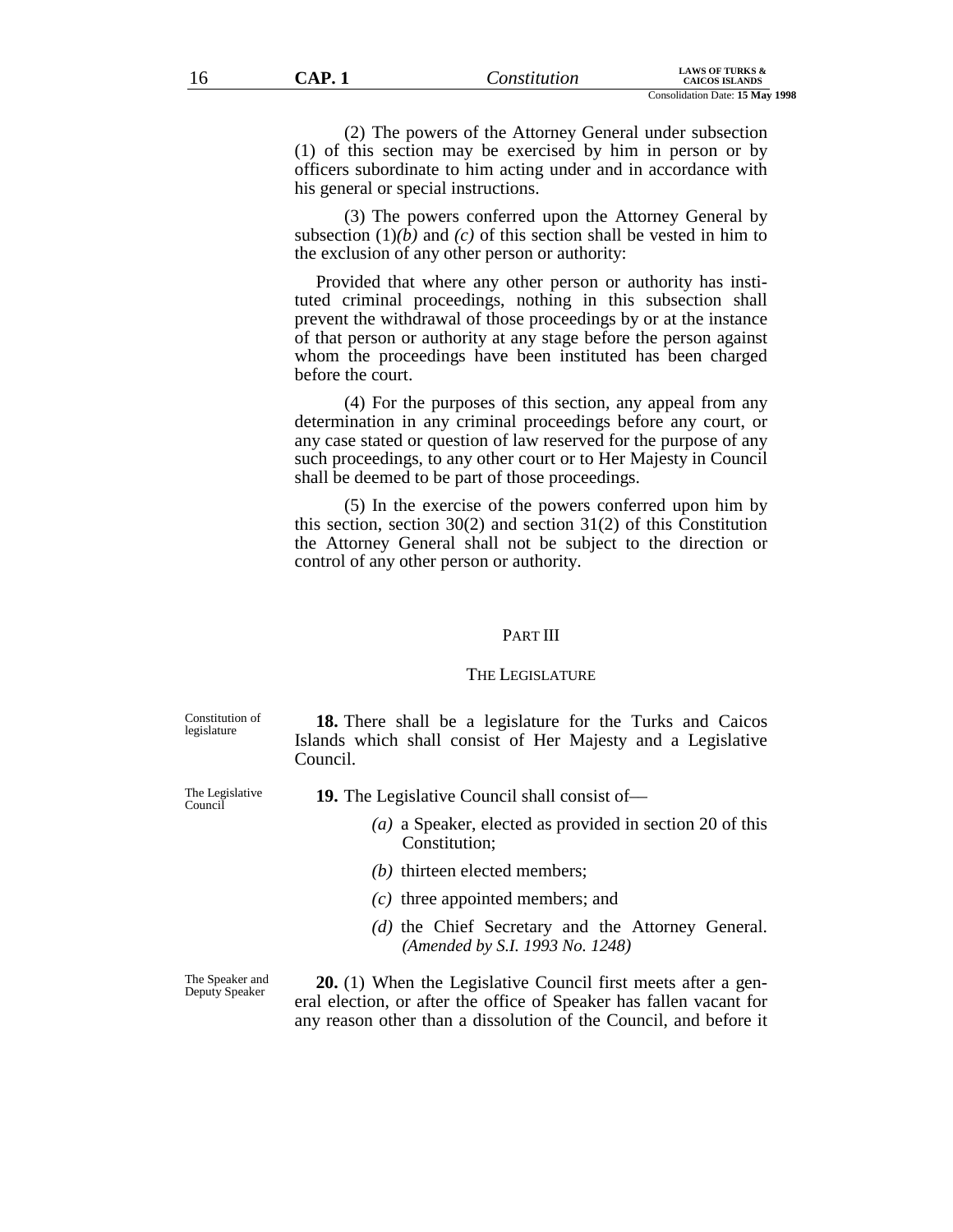| <b>LAWS OF TURKS &amp;</b><br><b>CAICOS ISLANDS</b> | constitution | л |  |
|-----------------------------------------------------|--------------|---|--|
| Consolidation Date: 15 May 1998                     |              |   |  |

proceeds to the despatch of any other business, the Council shall elect a person to be Speaker of the Council.

 (2) The Speaker shall be elected from among the elected or appointed members of the Legislative Council who are not members of the Executive Council or from among persons who are not members of the Legislative Council, and shall be elected by a majority of the votes of the elected and appointed members of the Legislative Council:

Provided that no person shall be elected as Speaker who is not qualified to be an appointed member or who would for any reason be disqualified from being an appointed member.

 (3) When the Legislative Council first meets after a general election, and before it proceeds to the despatch of any other business except the election of a Speaker, it shall elect a member, from among the elected or appointed members of the Legislative Council who are not members of the Executive Council, to be the Deputy Speaker, by a majority of the votes of the elected and appointed members of the Legislative Council, and if the office of Deputy Speaker falls vacant for any reason other than a dissolution of the Council, the Council shall, as soon as convenient, elect another such member to that office.

 (4) A person shall vacate the office of Speaker or Deputy Speaker––

- *(a)* on dissolution of the Legislative Council;
- *(b)* if he informs the Legislative Council, by writing under his hand addressed to the Council and received by the Clerk of the Council, that he resigns his office;
- *(c)* (i) in any circumstances which, in the case of the Speaker, would cause him to vacate his seat if he were an appointed member; or
	- (ii) in the case of the Deputy Speaker, if he ceases to be a member of the Legislative Council;
- *(d)* if on the date of his election as Speaker or Deputy Speaker he is a party to, or a partner in a firm or a director or manager of a company which is a party to, any contract with the Government of the Islands or, if on any date after such election he or a firm in which he is a partner or a company of which he is a director or manager becomes a party to any such contract, or if he becomes a partner in a firm or a director or manager of a company which is a party to any such contract, and he does not, before the expiration of thirty days from the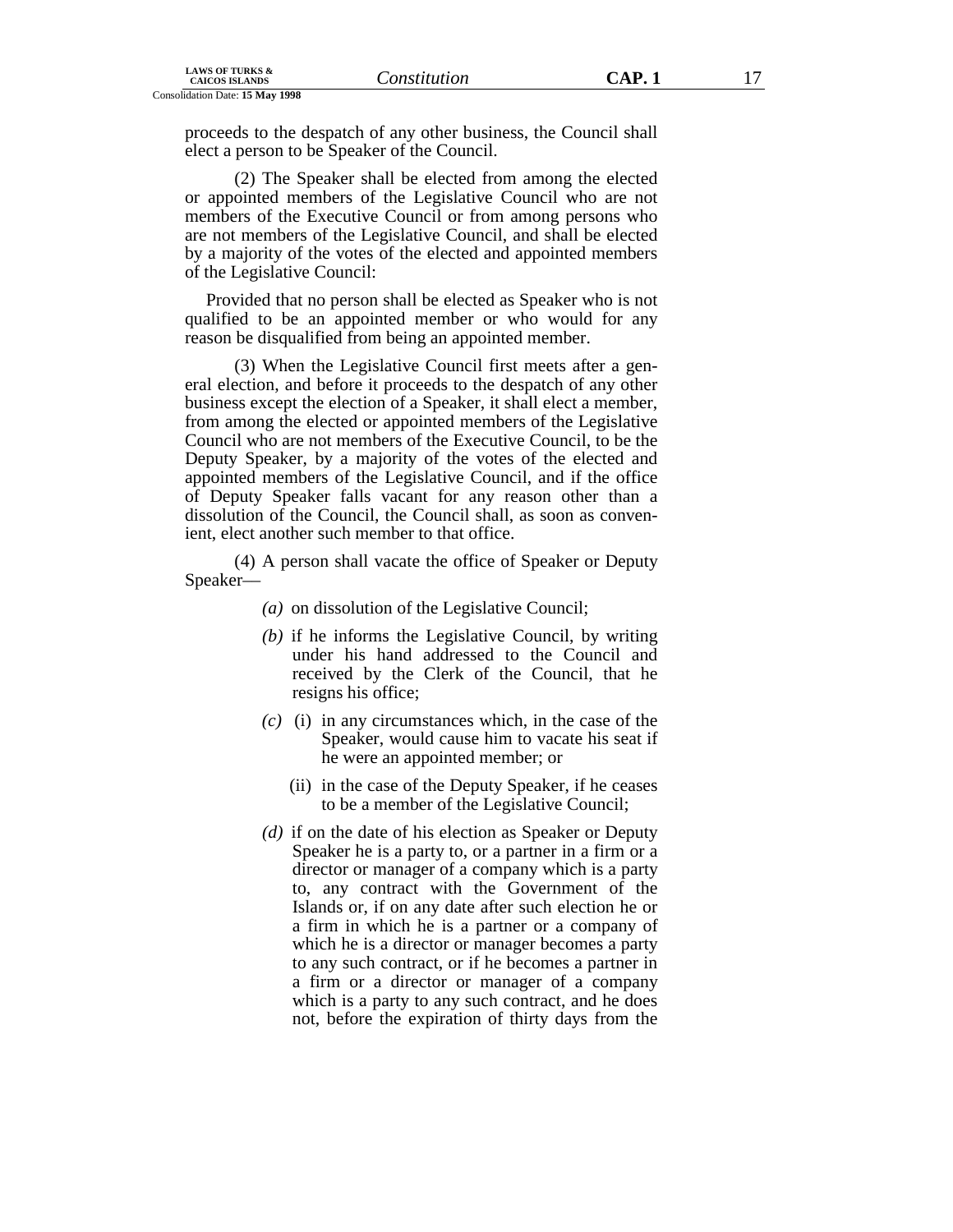date in question, disclose to the Council or, if that is impracticable, to the Clerk of the Council in writing, the nature of such contract and his interest, or the interest of such firm or company, therein and the Council does not exempt him from vacating his office under this paragraph;

- *(e)* if he becomes a member of the Executive Council; or
- *(f)* on the passing, by the votes of two-thirds of the elected and appointed members, of a motion expressing no confidence in him as Speaker or Deputy Speaker, as the case may be.

**21.** (1) The elected members of the Legislative Council shall be persons qualified for election in accordance with the provisions of this Constitution and, subject to the provisions of this Constitution, shall be elected in the manner provided by law.

 (2) For the purposes of elections to the Legislative Council, the Islands shall be divided into thirteen electoral districts each of which shall return one member to the Council. *(Amended by S.I. 1993 No. 1248)*

**22.** Subject to section 25 of this Constitution, a person shall be qualified to be elected as a member of the Legislative Council if, and shall not be qualified to be so elected unless, he––

- *(a)* has attained the age of twenty-one years; and
- *(b)* is, on the date of his nomination for election, resident in the Islands and has been so resident for not less than twelve months, in the aggregate, out of the two years immediately preceding that date; and
- *(c)* falls into one of the following categories, that is to say––
	- (i) he was born in the Islands; or
	- (ii) he was born outside the Islands of a father or mother either of whom was born in the Islands; or
	- (iii) he has, under the law in force in the Islands regulating immigration, the status of "Belonger".

**23.** Appointed members of the Legislative Council shall be appointed from among persons qualified under section 24 of this Constitution, and so far as possible from among persons

Elected members

Qualifications for elected membership

Appointed members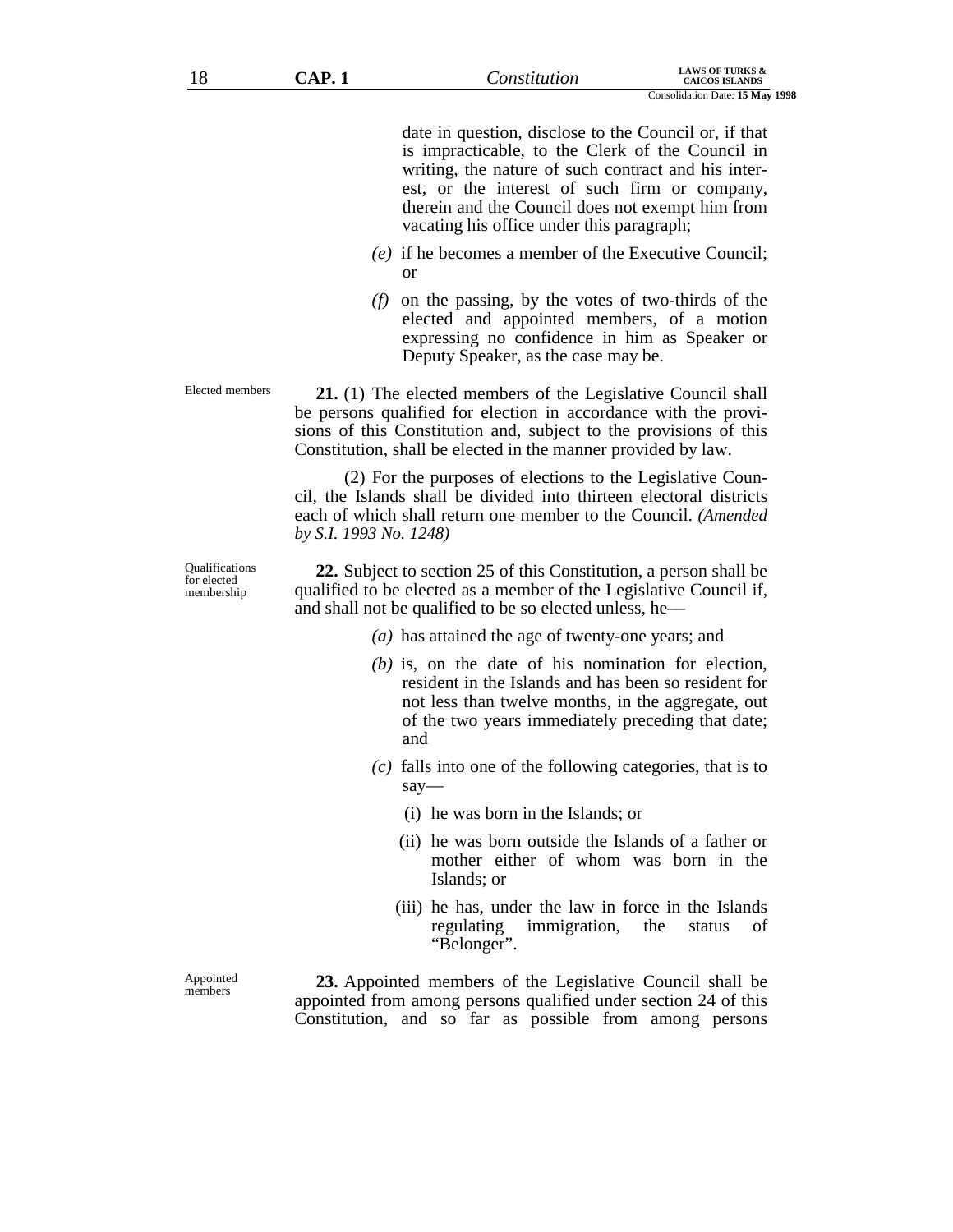| <b>LAWS OF TURKS &amp;</b><br>CAICOS ISLANDS | Constitution | $\mathcal{A}$ <b>P</b> . |  |
|----------------------------------------------|--------------|--------------------------|--|
| Consolidation Date: 15 May 1998              |              |                          |  |

representing shades of opinion which would not otherwise be represented in the Legislative Council, as follows––

- *(a)* one shall be appointed by the Governor acting in his discretion;
- *(b)* one shall be appointed by the Governor acting in accordance with the advice of the Chief Minister;
- *(c)* one shall be appointed by the Governor acting in accordance with the advice of the Leader of the Opposition:

Provided that no person shall be appointed under this section who has unsuccessfully stood as a candidate for election as an elected member at any election since the last dissolution of the Legislative Council.

**24.** Subject to section 25 of this Constitution, a person shall not be qualified to be appointed as a member of the Legislative Council unless he has attained the age of twenty-one years and is qualified to be registered as an elector in the Islands.

**25.** (1) No person shall be qualified to be an elected member or an appointed member of the Legislative Council who––

- *(a)* is by virtue of his own act, under any acknowledgement of allegiance, obedience or adherence to any foreign power or state;
- *(b)* holds or is acting in any public office;
- *(c)* has been adjudged or otherwise declared bankrupt under any law in force in any part of the Commonwealth and has not been discharged;
- *(d)* is a person certified to be insane or otherwise adjudged to be of unsound mind under any law in force in the Islands;
- *(e)* at the date of election, is under sentence of death imposed on him by a court of law in any country, or is serving or has at any time within the period of five years immediately preceding that date been serving any part of a sentence of imprisonment (by whatever name called) of at least twelve months imposed on him by such a court or substituted by competent authority for some other sentence imposed on him by such a court; or is under such a sentence of imprisonment the execution of which has been suspended;

Qualifications for appointed membership

Disqualification for elected or appointed membership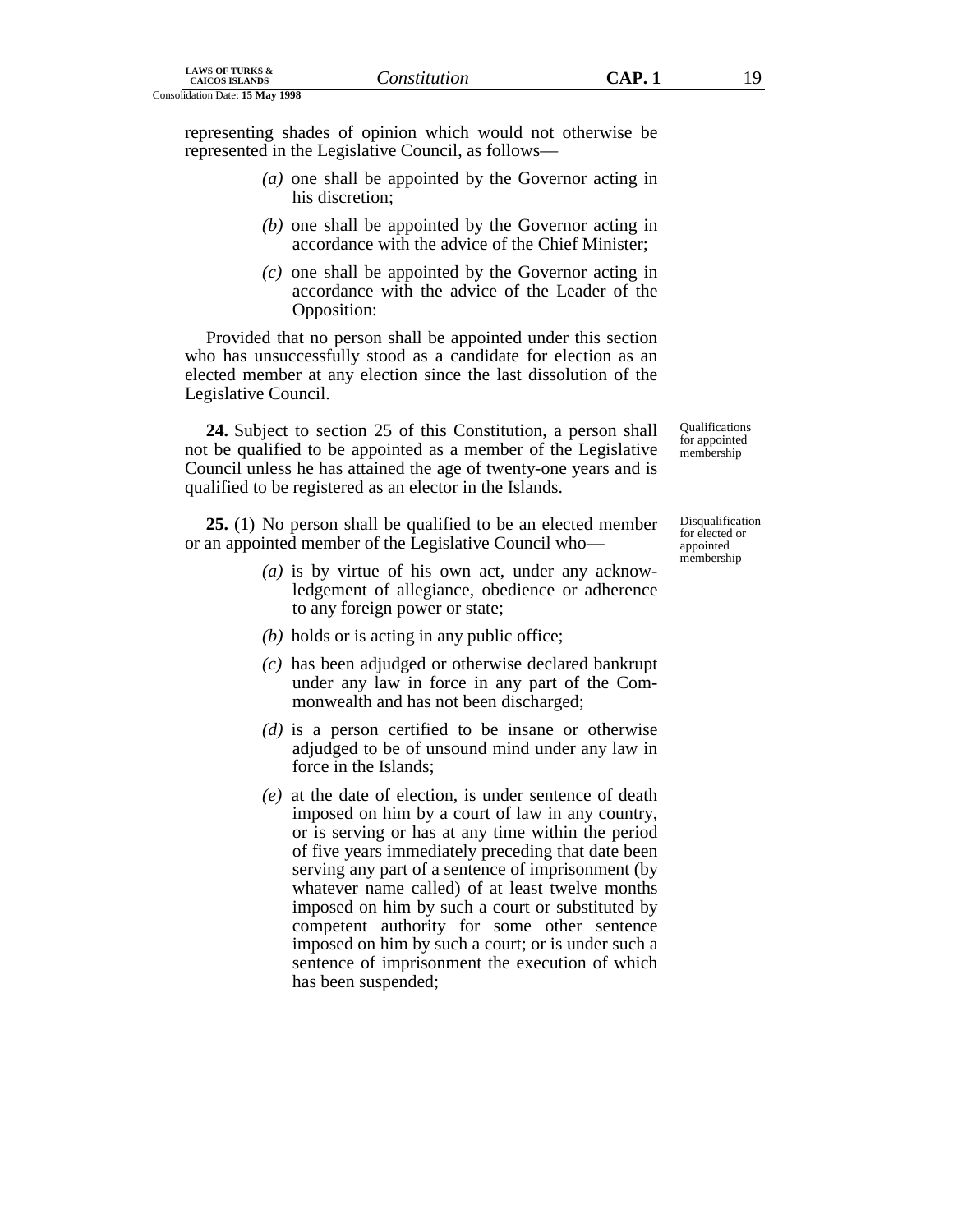| 20                                                         | <b>CAP.1</b> | Constitution                                                                                                                                                                                                                                                                                                                                 | <b>LAWS OF TURKS &amp;</b><br><b>CAICOS ISLANDS</b> |
|------------------------------------------------------------|--------------|----------------------------------------------------------------------------------------------------------------------------------------------------------------------------------------------------------------------------------------------------------------------------------------------------------------------------------------------|-----------------------------------------------------|
|                                                            |              |                                                                                                                                                                                                                                                                                                                                              | Consolidation Date: 15 May 1998                     |
|                                                            |              | $(f)$ is a party to, or a partner in a firm or a director or<br>manager of a company which is a party to, any<br>contract with the Government of the Islands and,                                                                                                                                                                            |                                                     |
|                                                            |              | (i) in the case of an appointed member, has not<br>disclosed to the Governor in writing the nature<br>of such contract and his interest, or the interest<br>of such firm or company, therein; or                                                                                                                                             |                                                     |
|                                                            |              | (ii) in the case of an elected member, has not,<br>within the period of one month immediately<br>preceding the date of election, published in the<br><i>Gazette</i> a notice setting out the nature of such<br>contract and his interest, or the interest of such<br>firm or company, therein;                                               |                                                     |
|                                                            |              | $(g)$ is disqualified for membership of the Legislative<br>Council by any law relating to offences connected<br>with elections; or                                                                                                                                                                                                           |                                                     |
|                                                            |              | $(h)$ in the case of an elected member, is disqualified<br>for election by any law by reason of his holding or<br>acting in any office the functions of which<br>involve-                                                                                                                                                                    |                                                     |
|                                                            |              | any responsibility for, or in connection with,<br>(i)<br>the conduct of any election; or                                                                                                                                                                                                                                                     |                                                     |
|                                                            |              | (ii) any responsibility for the compilation or revi-<br>sion of any register of electors.                                                                                                                                                                                                                                                    |                                                     |
|                                                            |              | (2) For the purposes of subsection $(1)(e)$ of this section—                                                                                                                                                                                                                                                                                 |                                                     |
|                                                            |              | ( <i>a</i> ) where a person is serving two or more sentences of<br>imprisonment that are required to be served con-<br>secutively he shall, throughout the whole time<br>during which he so serves, be regarded as serving<br>a sentence exceeding twelve months if (but not<br>unless) any one of those sentences exceeds that<br>term; and |                                                     |
|                                                            |              | $(b)$ no account shall be taken of a sentence of impris-<br>onment imposed as an alternative to or in default<br>of the payment of a fine.                                                                                                                                                                                                   |                                                     |
| Tenure of seats<br>of members of<br>Legislative<br>Council |              | 26. (1) Subject to the provisions of this Constitution, an<br>appointed member of the Legislative Council shall hold his seat<br>therein during Her Majesty's pleasure.                                                                                                                                                                      |                                                     |
|                                                            |              | (2) Every appointed or elected member of the Legislative<br>Council shall vacate his seat therein at the next dissolution of the<br>Council after his appointment or election.                                                                                                                                                               |                                                     |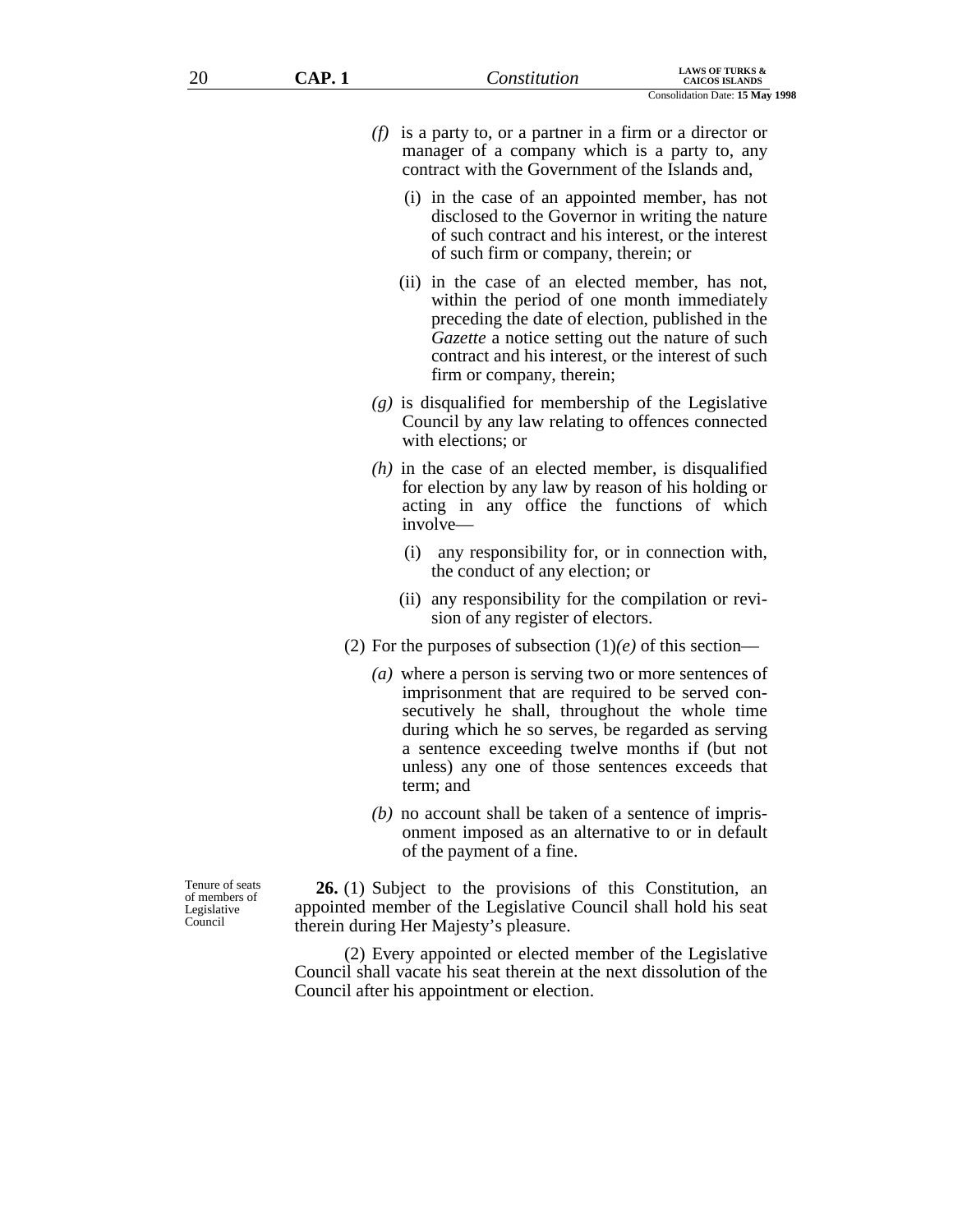(3) An appointed or elected member of the Legislative Council shall also vacate his seat therein––

- *(a)* if he resigns it by writing under his hand addressed to the Speaker;
- *(b)* if, without the written permission of the Speaker, he is absent from three consecutive meetings of the Legislative Council;
- *(c)* if he ceases to be ordinarily resident in the Islands;
- *(d)* if he becomes a party to any contract with the Government of the Islands, or if any firm in which he is a partner or any company of which he is a director or manager becomes a party to any such contract, or if he becomes a partner in a firm or a director or manager of a company which is a party to any such contract, unless exempted by the Speaker from vacating his seat; or
- *(e)* if any circumstances arise such that, if he were not a member of the Legislative Council, would cause him to be disqualified for appointment or election, as the case may be, by virtue of any provision of section 25(1) of this Constitution, other than paragraph *(f)*.

 (4) *(a)* If circumstances such as are referred to in subsection  $(3)(e)$  of this section arise because a member is declared bankrupt, adjudged to be of unsound mind, under sentence of death or imprisonment or convicted or reported guilty of an offence relating to elections and it is open to the member to appeal against the decision (either with or without the leave of a court or other authority) he shall forthwith cease to perform his functions as a member of the Legislative Council, but, subject to paragraph *(b)* of this subsection, he shall not vacate his seat in the Council until the expiration of a period of thirty days thereafter:

Provided that the Governor, acting in his discretion, in the case of an appointed member, or the Speaker, in the case of an elected member, may at the request of the member, from time to time, extend that period to enable the member to pursue an appeal against the decision, save that extensions of time exceeding in the aggregate one hundred and fifty days shall not be given without the approval, signified by resolution, of the Legislative Council.

*(b)* If, on the determination of any appeal, such circumstances as aforesaid continue to exist and no further appeal is open to the member, or if for any reason, including the refusal of leave to appeal or the expiration of any time limit for entering an appeal, it ceases to be open to the member to appeal, he shall forthwith vacate his seat.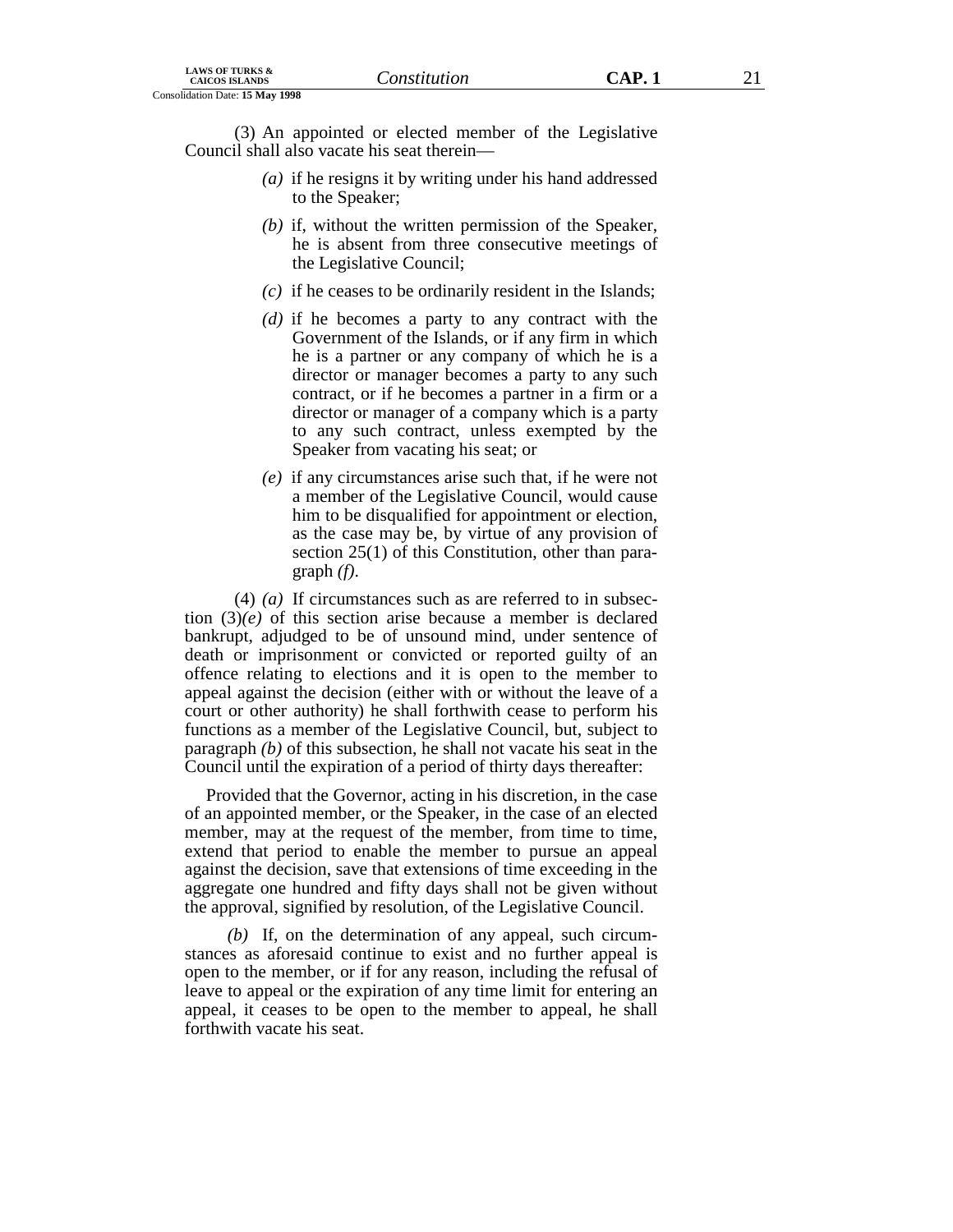*(c)* If at any time before the member vacates his seat such circumstances as aforesaid cease to exist, his seat shall not become vacant on the expiration of the period referred to in paragraph *(a)* of this subsection and he may resume the performance of his functions as a member.

Qualifications of electors and entitlement to vote

**27.** (1) Subject to subsection (2) of this section, a person shall be qualified to be registered as an elector for the purpose of the election of members of the Legislative Council if, and shall not be so qualified unless, on the qualifying date––

- *(a)* he has attained the age of eighteen years; and
- *(b)* he is resident in the Islands and has been so resident for not less than twelve months, in the aggregate, out of the two years immediately preceding the qualifying date; and
- *(c)* he falls into one of the following categories, that is to say––
	- (i) he was born in the Islands; or
	- (ii) he was born outside the Islands of a father or mother either of whom was born in the Islands; or
	- (iii) he has, under the law in force in the Islands regulating immigration, the status of "Belonger".

 (2) No person shall be qualified to be registered as an elector under this section who on the qualifying date—

- *(a)* is a person certified to be insane or otherwise adjudged to be of unsound mind under any law in force in the Islands;
- *(b)* is under sentence of death imposed on him by a court of law in any country or is serving a sentence of imprisonment (by whatever name called) for a term exceeding twelve months imposed on him by such a court or substituted by competent authority for some other sentence imposed on him by such a court; or
- *(c)* is disqualified by or under any law in force in the Islands from being registered as an elector by reason of having been convicted of an offence relating to elections.

 (3) Section 25(2) of this Constitution shall apply for the purpose of subsection  $(2)(b)$  of this section as it applies for the purpose of section 25(1)*(e)*.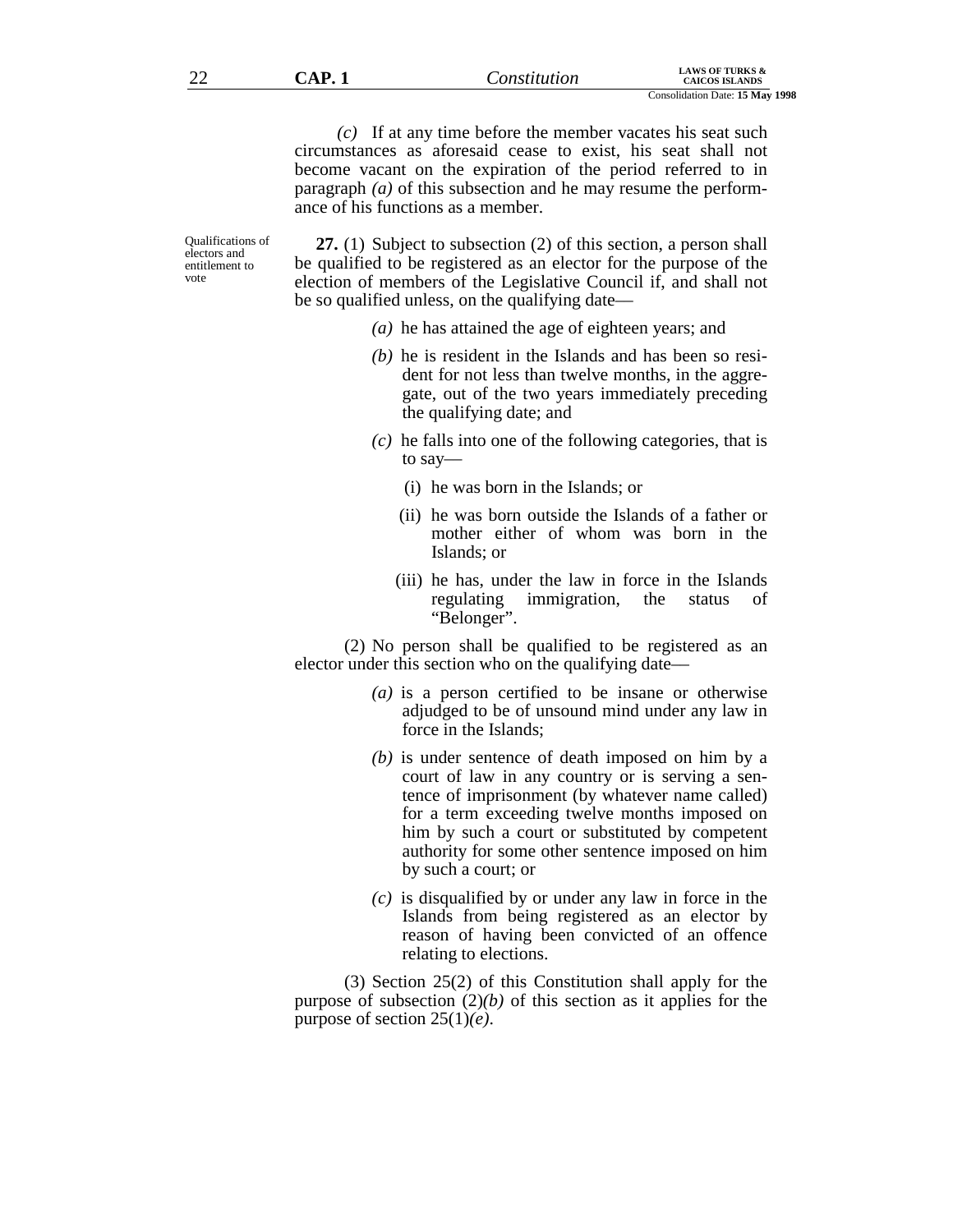| <b>LAWS OF TURKS &amp;</b><br><b>CAICOS ISLANDS</b> | Constitution | $\mathbb{C}AP.$ | ∼. |
|-----------------------------------------------------|--------------|-----------------|----|
| Consolidation Date: 15 May 1998                     |              |                 |    |

 (4) In this section "qualifying date" means such date as may be appointed by or under any law\* as the date with reference to which the qualifications of persons for registration as electors, for the purpose of the election of members of the Legislative Council, are to be ascertained.

 (5) A person registered as an elector shall be entitled to vote at an election unless he is prohibited from so doing by reason of his conviction, prior to the election, of an election offence which disqualifies him from voting:

 Provided that no person shall be entitled to vote in an electoral district if––

*(a)* he is not registered as an elector in that district;

- *(b)* he has voted in another electoral district; or
- *(c)* he is in lawful custody.

**28.** (1) Subject to the provisions of this section, the Governor may appoint a Leader of the Opposition.

Leader of the Opposition

 (2) The Governor shall appoint as the Leader of the Opposition––

- *(a)* the member of the Legislative Council who, in the judgement of the Governor, is the leader of any opposition party whose numerical strength in the Council is greater than that of any other opposition party; or
- *(b)* if there is no such party, the member of the Legislative Council who in the judgment of the Governor is best able to command the support of the members of the Council in opposition to the Government.

 (3) If at any time between the polling in a general election and the next following dissolution of the Legislative Council the Governor is satisfied that, if the office of the Leader of the Opposition were then vacant, he would appoint thereto a person other than the person then holding that office, the Governor shall revoke the appointment of the Leader of the Opposition.

(4) The office of the Leader of the Opposition shall also

-

see Elections Ordinance *(Cap. 5)* and subsidiary legislation thereunder.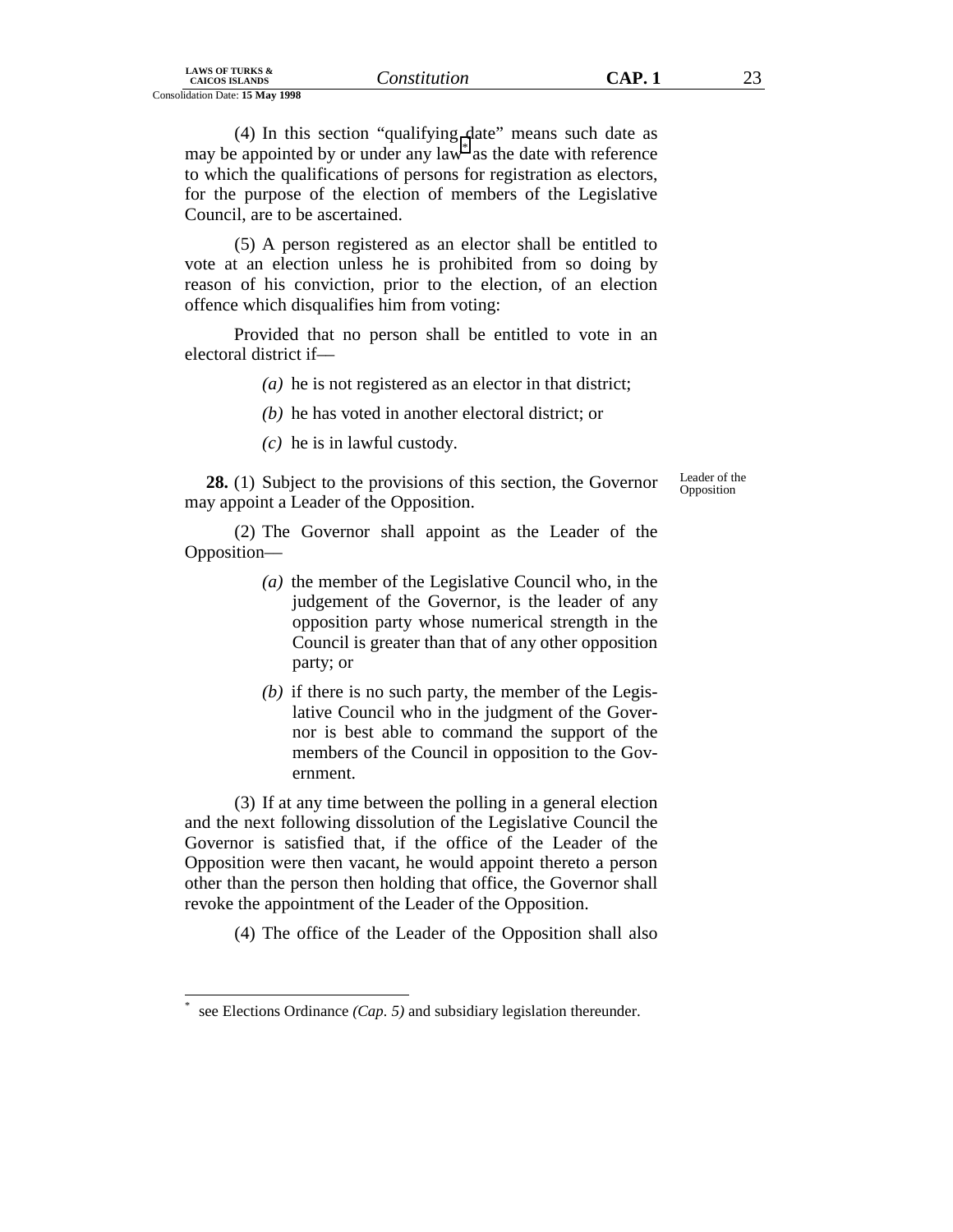become vacant––

- *(a)* if for any reason other than a dissolution of the Legislative Council the holder thereof ceases to be a member of the Council; or
- *(b)* if the holder thereof is appointed as the Chief Minister.

 (5) In this section, "opposition party" means a group of members of the Legislative Council in opposition to the Government who are prepared to support one of their number as their leader.

 (6) In the exercise of his functions under this section the Governor shall act in his discretion.

**29.** Any question as to whether a person is an *ex officio* member or an appointed member of the Legislative Council, or whether any such member has vacated his seat, shall be determined by the Governor acting in his discretion.

**30.** (1) The Supreme Court shall have jurisdiction to hear and determine any question as to whether––

- *(a)* any person has been validly elected as a member of the Legislative Council; or
- *(b)* an elected member of the Council has vacated his seat therein or is required by virtue of section 26(4) of this Constitution to cease to perform his functions as such member.

 (2) An application to the Supreme Court for the determination of any question under subsection (1) of this section may be made by the Attorney General or by any person who is a registered elector; and an application for the determination of any question under paragraph *(b)* of that subsection may also be made by any member of the Legislative Council.

**31.** (1) Any person who sits or votes in the Legislative Council knowing, or having reasonable grounds for believing, that he is not entitled so to do shall be liable to a penalty not exceeding two hundred dollars for each day on which he so sits or votes.

 (2) The penalty referred to in subsection (1) of this section shall be recoverable by action in the Supreme Court at the suit of the Attorney General.

**32.** (1) Subject to the provisions of this section, the sessions of the Legislative Council shall be held at such times and places

Determination as to validity of membership of *ex officio* and appointed members

Determination as to validity of membership of elected members

Penalty for unauthorised person sitting or voting

Sessions of Legislative Council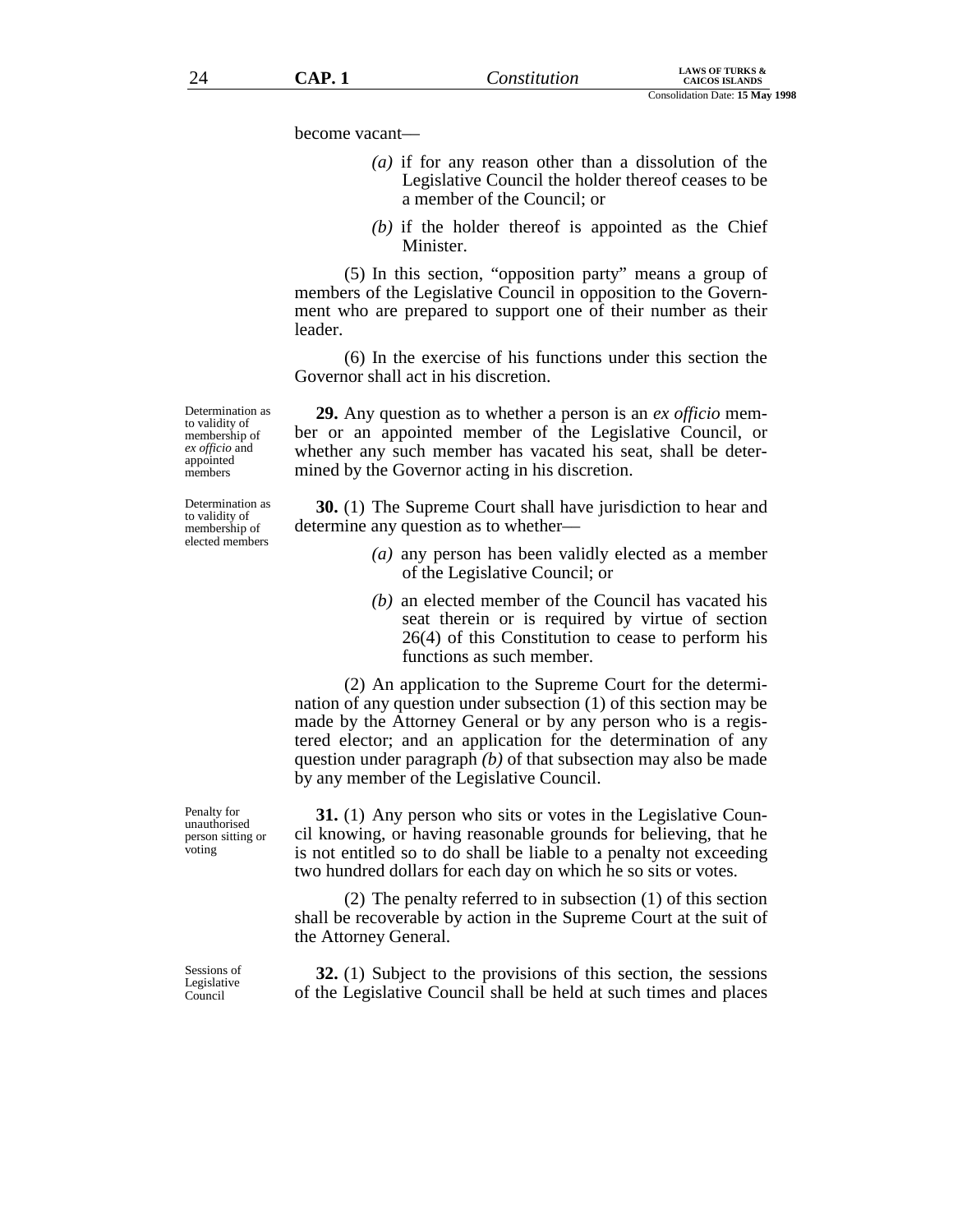as the Governor may appoint by proclamation published in the *Gazette*:

Provided that there shall be at least one session in every year and a session shall be held within one month after any general election.

 (2) When the Council is in session, the Speaker may call meetings of the Council from time to time and, if no meeting has been called sooner, shall call a meeting within four months of the previous meeting or at any time when requested so to do by the Governor or by seven or more members of the Council.

**33.** (1) The Governor, acting in accordance with the advice of the Chief Minister, may at any time prorogue the Legislative Council by proclamation published in the *Gazette*.

 (2) The Governor, acting after consultation with the Chief Minister, may at any time dissolve the Legislative Council by proclamation published in the *Gazette*.

 (3) The Governor shall dissolve the Legislative Council at the expiration of four years from the date when the Council first meets after any general election (including the last general election before the commencement of this Constitution), unless it has been sooner dissolved.

**34.** (1) A general election shall be held at such time within three months after every dissolution of the Legislative Council as the Governor shall appoint by proclamation published in the *Gazette*.

 (2) Whenever an elected member of the Legislative Council vacates his seat, for any reason other than a dissolution of the Council, an election shall be held to fill the vacancy, on such date as the Governor shall appoint by proclamation published in the *Gazette*, within three months of the occurrence of the vacancy unless the Council is sooner dissolved or will be dissolved under section 33(3) of this Constitution within four months of the occurrence of the vacancy.

 (3) Whenever an appointed member of the Legislative Council vacates his seat, for any reason other than a dissolution of the Council, the Governor shall, as soon as practicable, appoint a person to fill the vacancy under section 23 of this Constitution.

**34A.**(1) An Electoral District Boundary Commission (in this section and in section 34B referred to as a "Commission") shall be appointed from time to time at such time as the Governor, after consultation with the Chief Minister and the Leader of the Opposition, may determine:

Prorogation and dissolution

General elections and filling vacant seats

Electoral District Boundary Commission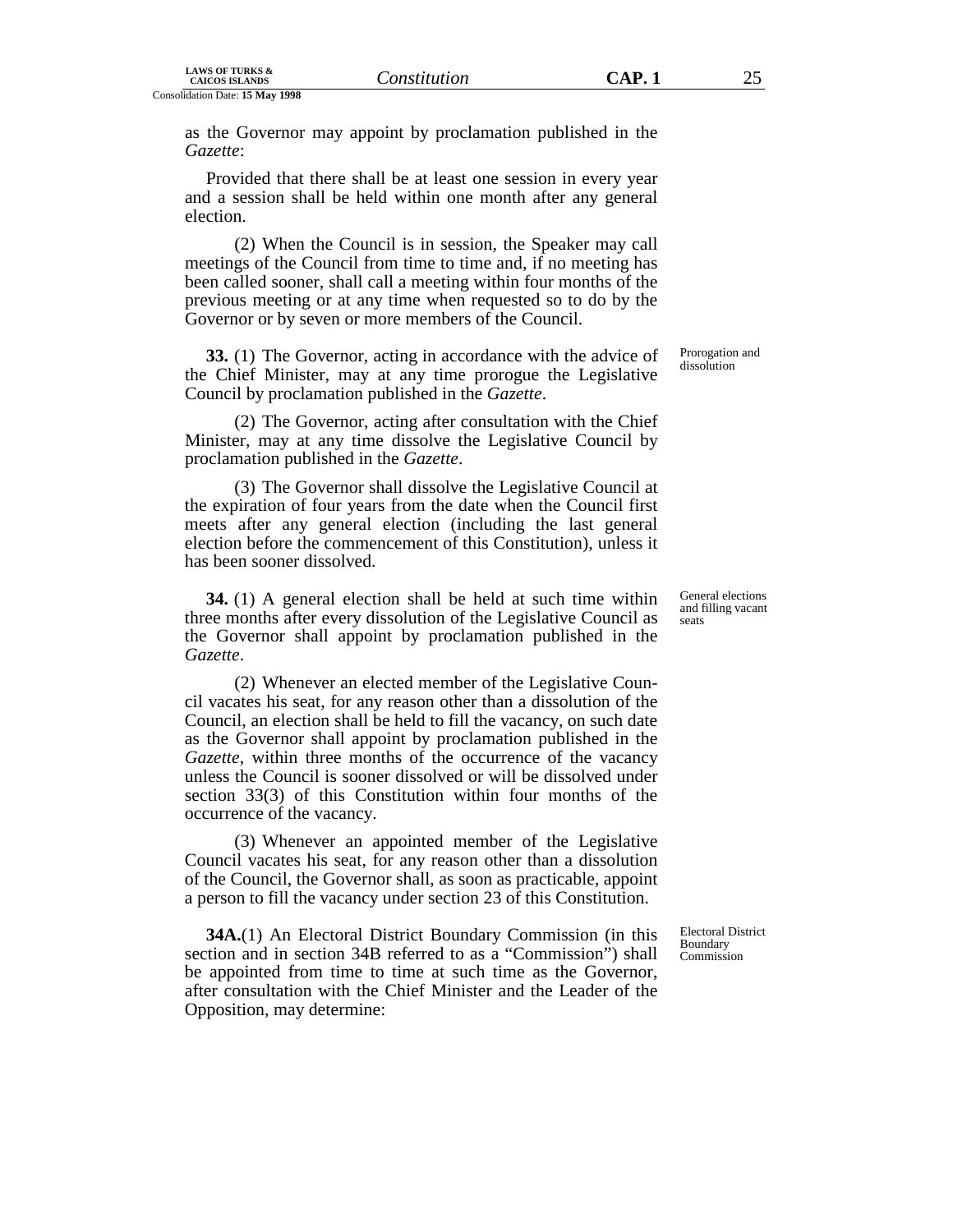Provided that—

- *(a)* the first Commission shall be appointed within six months of the day on which section 9 of the Turks and Caicos Islands Constitution (Amendment) Order 1993 comes into force<sup>\*</sup>; and
- *(b)* a Commission shall be appointed not later than four years after the last Commission submitted its report under section 34B of this Constitution.
- (2) A Commission shall consist of––
	- *(a)* a chairman, being a person who holds or has held high judicial office or high legal office, appointed by the Governor, acting in his discretion;
	- *(b)* a member appointed by the Governor, acting on the advice of the Chief Minister;
	- *(c)* a member appointed by the Governor acting on the advice of the Leader of the Opposition.

 (3) A person shall not be qualified to be appointed a member of a Commission if he is a member of the Legislative Council or a public officer other than the holder of a judicial office.

 (4) The Chairman or other member of a Commission shall vacate his office––

- *(a)* on the day following the submission of the report of the Commission under section 34B of this Constitution;
- *(b)* if any circumstances arise that, if he were not a member, would cause him to be disqualified for appointment as such;
- *(c)* if the Governor, acting in his discretion, directs that he shall be removed from office for inability to discharge the functions thereof (whether arising from infirmity of body or mind or any other cause) or for misbehaviour.

 (5) A Commission may regulate its own procedure and, with the consent of the Governor acting in his discretion, may confer powers and impose duties on any public officer or on any authority of the Government for the purpose of the discharge of its functions.

1

<sup>\*</sup> 11 June 1993, by Legal Notice 20 of 1993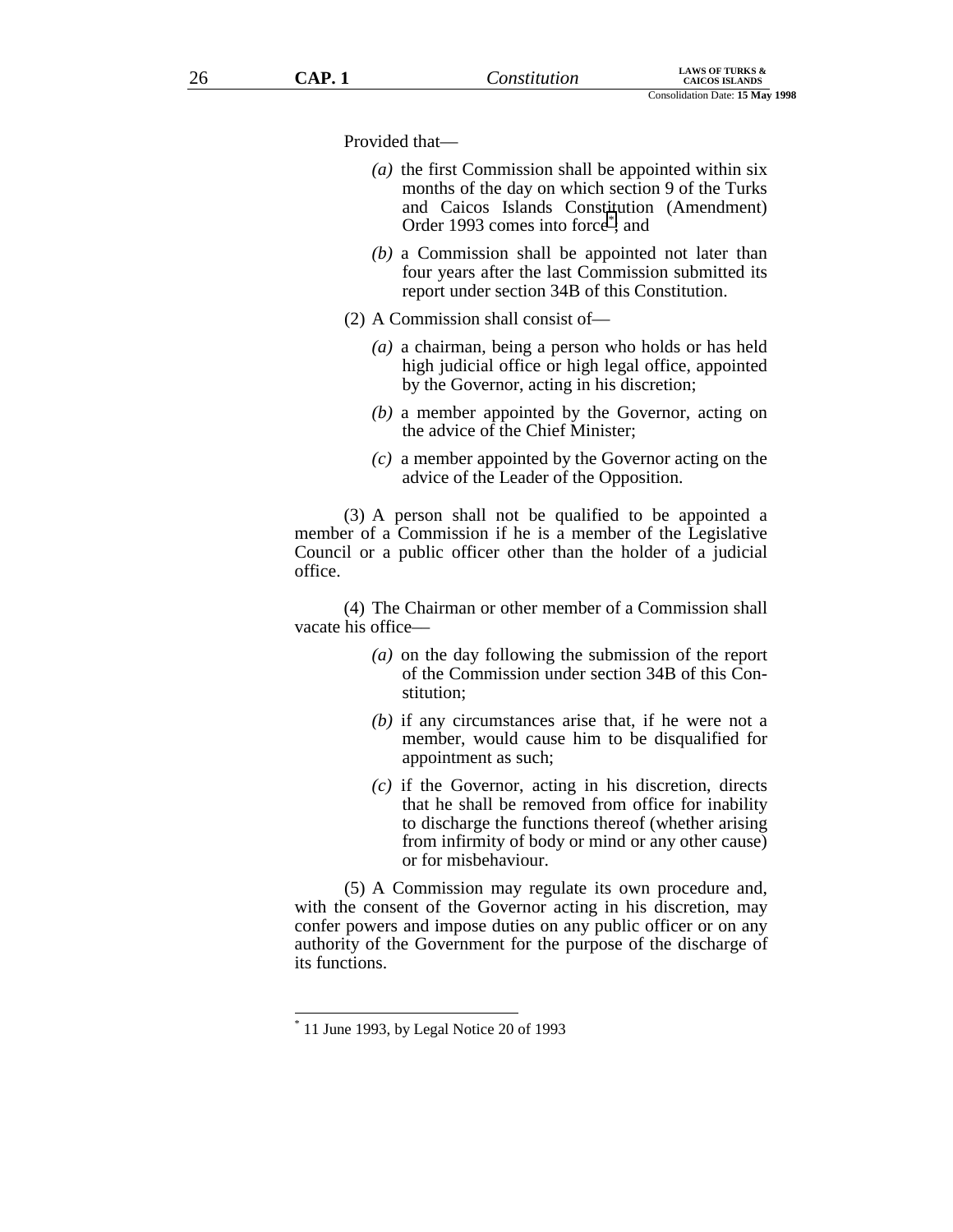(6) A Commission may act notwithstanding any vacancy in its membership (including any vacancy not filled when appointments of members are first made) and its proceedings shall be valid notwithstanding that some person who was not entitled so to do took part therein:

 Provided that any decision of a Commission shall require the concurrence of not less than two members of the **Commission** 

 (7) In the exercise of its functions under this Constitution, a Commission shall not be subject to the direction or control of any other person or authority.

*(Inserted by S.I. 1993 No. 1248)* 

**34B.** (1) The first Commission appointed after the coming into force of section 9 of the Turks and Caicos Islands Constitution (Amendment) Order 1993 shall, as soon as practicable after its appointment, submit a report to the Governor and the Legislative Council containing its recommendations for the division of the Islands into thirteen electoral districts and the boundaries of those districts.

 (2) A subsequent Commission shall, as soon as practicable after its appointment, review the electoral district boundaries into which the Islands are divided and, taking into account the changes or proposed changes, if any, in the number of electoral districts, shall submit a report to the Governor and the Legislative Council containing its recommendations for any changes in the boundaries of the electoral districts.

 (3) In determining its recommendations under this section, a Commission shall seek to ensure that electoral districts contain, so far as is reasonably practicable, approximately equal numbers of persons qualified to be registered as electors under section 27 of this Constitution; but a Commission may depart from this principle to such extent as it considers expedient in order to take into account––

- *(a)* the density of population and, in particular, the need to ensure adequate representation of sparsely populated areas;
- *(b)* the means of communication;
- *(c)* geographical features.

(4) As soon as may be after a Commission has submitted a report under this section, the Governor shall cause a bill to be introduced into the Legislative Council for giving effect, whether with or without modifications, to the recommendations contained Review and alteration of electoral district boundaries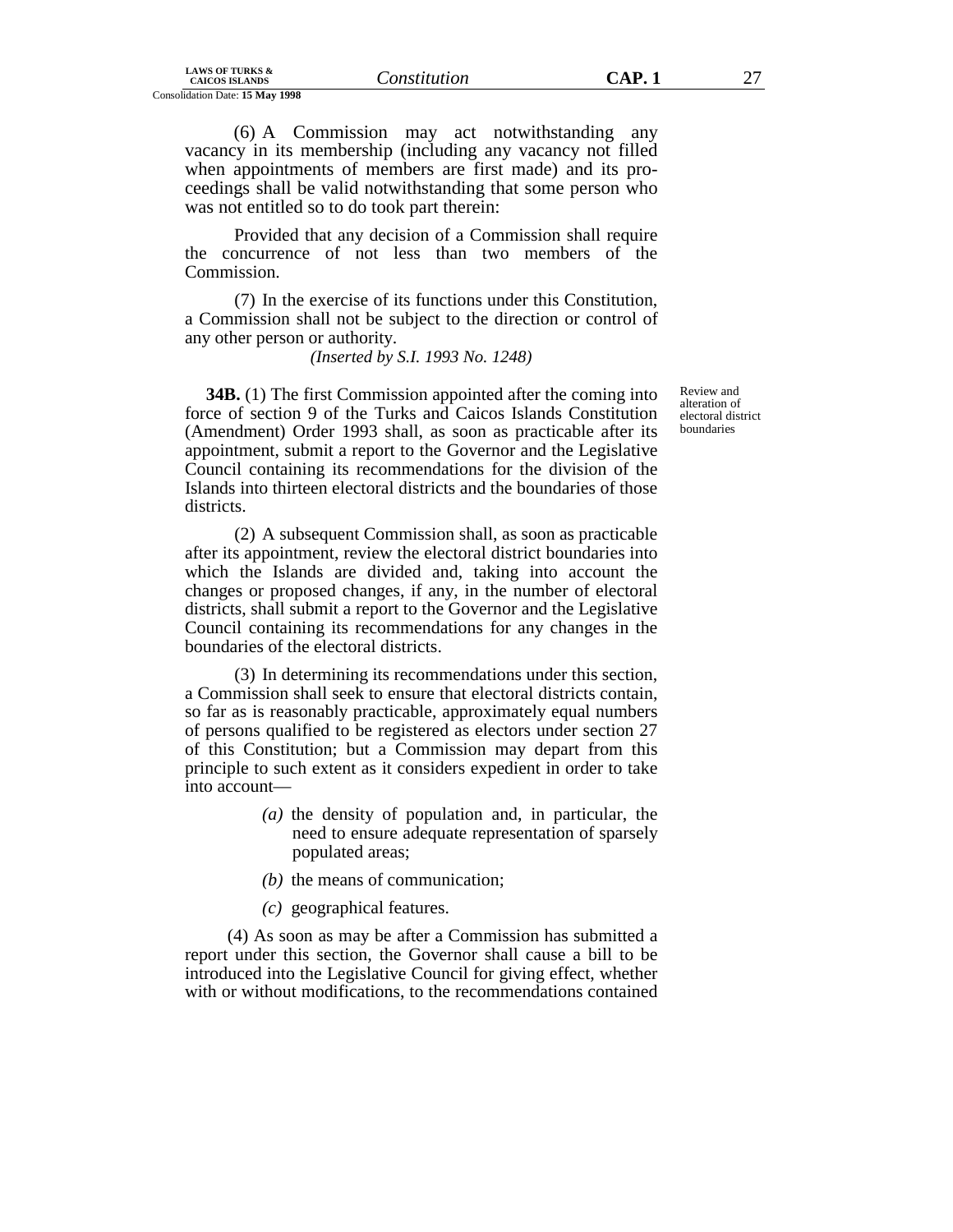in the report. The bill:

- *(a)* may contain provisions for any matters which are incidental to or consequential upon its principal provisions; and
- *(b)* shall include a provision for the coming into force of the measure when enacted for the determination of the electoral districts to which it relates upon the next dissolution of the Legislative Council after enactment.

 (5) Where any bill introduced under this section proposes to give effect to the recommendations of a Commission with modifications, there shall be laid before the Council at the same time a statement of the reasons for the modifications.

*(Inserted by S.I. 1993 No. 1248)* 

#### PART IV

#### POWERS AND PROCEDURE OF THE LEGISLATIVE COUNCIL

Power to make laws

**35.** Subject to the provisions of this Constitution, the Governor with the advice and consent of the Legislative Council may make laws for the peace, order and good government of the Islands.

**36.** (1) Subject to the provisions of this Constitution and of any Instructions under Her Majesty's Sign Manual and Signet, the Legislative Council may make, amend and revoke Standing Orders for the regulation and orderly conduct of its own proceedings, and for the passing, intituling and numbering of Bills and their presentation to the Governor for assent, but such Standing Orders shall not have effect until approved by the Governor.

 (2) Standing Orders made under this section\* may provide for the establishment of committees of the Council (in addition to the Standing Committees to be established under section 37 of this Constitution) and for the proceedings and conduct of business before any such committees.

**37.** (1) The Legislative Council shall establish at least two Standing Committees of the Council, each of which shall be charged with responsibility for monitoring the conduct of business of the Government for which responsibility has been

1

Standing Orders of Legislative Council

Standing **Committees** 

<sup>\*</sup> See Cap. 4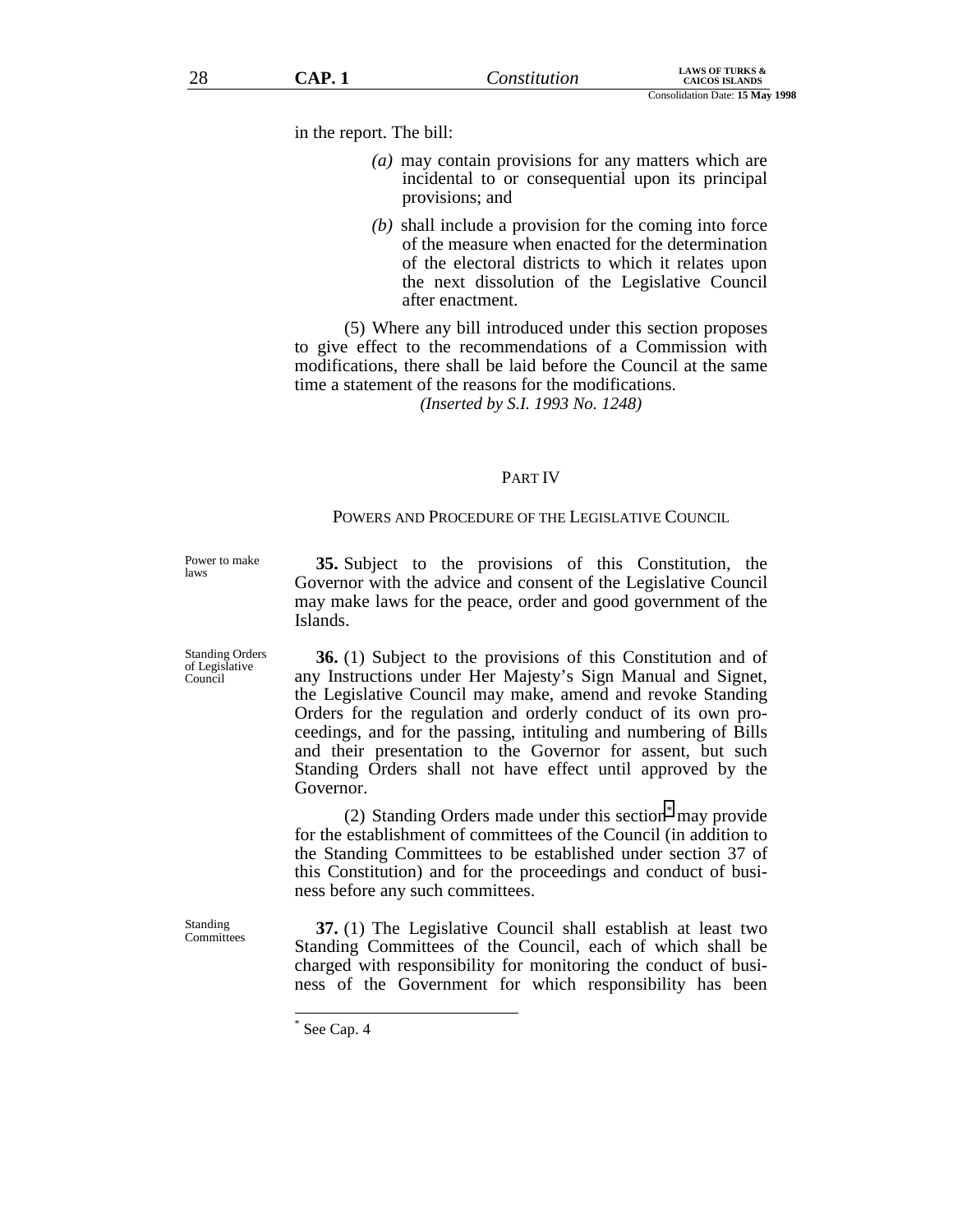assigned to a Minister or Ministers under section 12(1) of this Constitution.

 (2) Each Standing Committee shall consist of members of the Legislative Council who are not Ministers.

 (3) The composition of each Standing Committee shall, so far as possible, ensure that the representation of political parties in the Committee is proportionate to the numerical strength of those parties in the Legislative Council.

 (4) At least one Standing Committee shall be presided over by a member of the Legislative Council in opposition to the Government.

(5) Each Standing Committee shall have power––

- *(a)* to summon any Minister, or any public officer of a department of government for which a Minister is responsible, to appear before it;
- *(b)* subject to any law or Standing Orders, to require any person so summoned to answer questions and provide information about the conduct of business of the Government by the Minister or department concerned;
- *(c)* to report upon its activities to the Legislative Council.

 (6) The Legislative Council shall publish reports submitted to it under subsection (5)*(c)* of this section.

 (7) Subject to the foregoing provisions of this section, Standing Orders shall provide for the composition and functions of, and proceedings and conduct of business before, Standing Committees.

**38.** No member of the Legislative Council shall be permitted to take part in the proceedings of the Council, other than proceedings necessary for the purposes of this section, until he has made and subscribed before the Council an oath of allegiance in the form set out in Schedule 1 to this Constitution:

 Provided that the election of a Speaker and Deputy Speaker may take place before the members of the Council make such oath.

**39.** (1) The Speaker or, in his absence, the Deputy Speaker or, if they are both absent, an elected or appointed member of the Legislative Council (not being a member of the Executive Council) elected by the elected and appointed members of the Legislative Council, shall preside in the Legislative Council.

Oaths by members of Legislative Council

Presiding in Legislative Council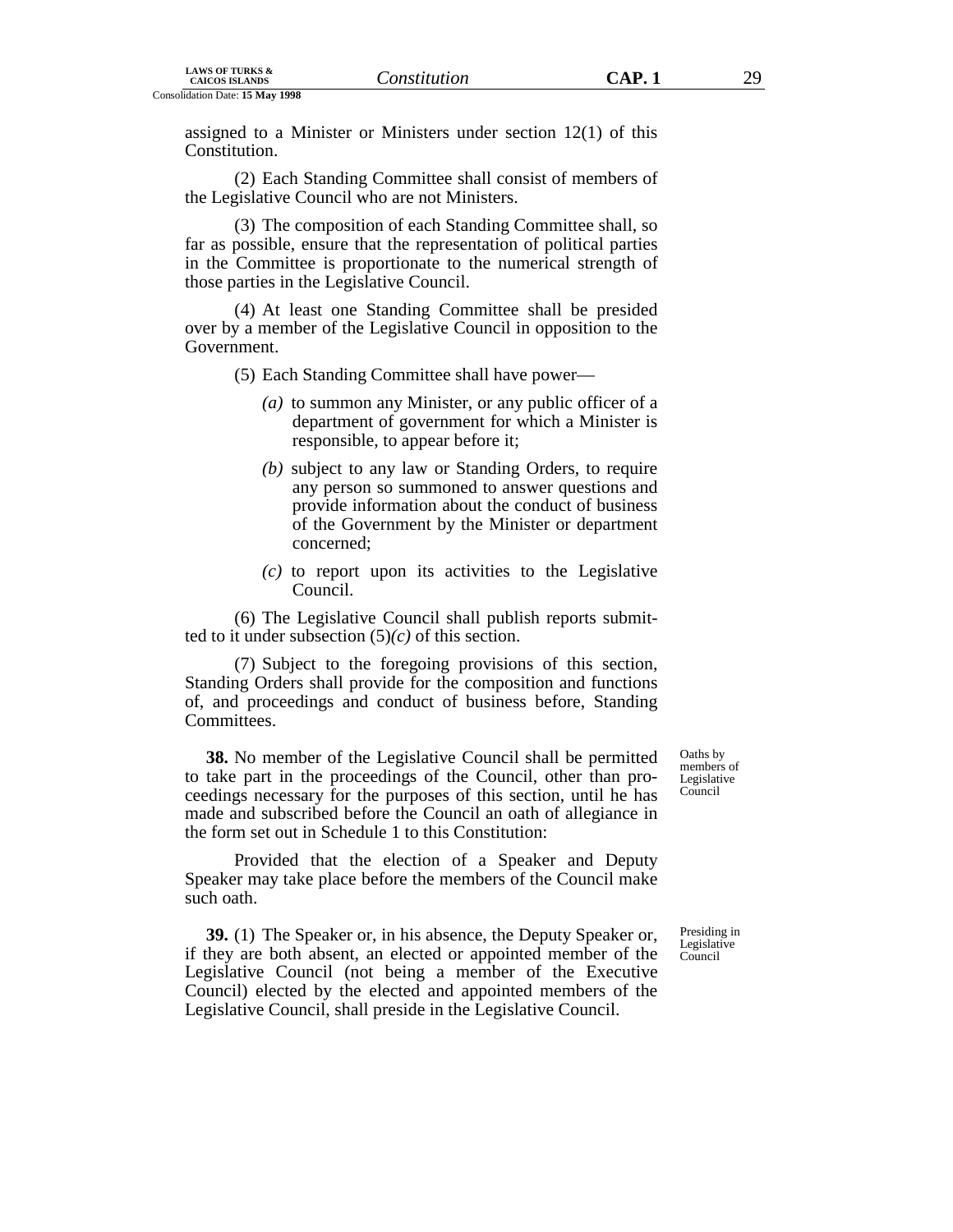(2) References in this section to absence of the Speaker or the Deputy Speaker shall include circumstances in which either office is vacant.

**40.** (1) Save as otherwise provided in this Constitution, all questions proposed for decision in the Legislative Council shall be determined by a majority of the votes of the members present and voting.

 (2) The person presiding shall not vote unless on any question the votes are equally divided in which case he shall have and exercise a casting vote if, but not unless, in the case of the Speaker, he is an elected or appointed member.

**41.** The Legislative Council shall not be disqualified for the transaction of any business by reason of any vacancy in the membership thereof (including any vacancy not filled when the Council is first constituted or is reconstituted at any time), and any proceedings therein shall be valid notwithstanding that some person who was not entitled so to do voted or otherwise took part in the proceedings of the Council.

**42.** (1) A quorum of the Legislative Council shall be eight members not including the person presiding, of whom five are elected members.

 (2) If at any sitting of the Council any member who is present draws the attention of the person presiding at the sitting to the absence of a quorum and, after such interval as may be prescribed in Standing Orders, the person presiding at the sitting ascertains that a quorum of the Council is still not present, the Council shall be adjourned.

**43.** (1) Subject to the provisions of this Constitution and of Standing Orders, any member may introduce any bill or propose any motion for debate in, or may present any petition to, the Legislative Council, and the same shall be debated and disposed of according to the Standing Orders.

 (2) Except upon the recommendation of the Governor, signified by a member of the Executive Council, the Legislative Council shall not––

> *(a)* proceed upon any bill (including any amendment to a bill) which, in the opinion of the person presiding in the Council, makes provision for imposing or increasing any tax, for imposing or increasing any charge on the revenues or other funds of the Islands or for altering any such charge otherwise than by reducing it, or for compounding or remitting any debt due to the Islands; or

Validity of proceedings

Quorum

Introduction of bills, etc

Voting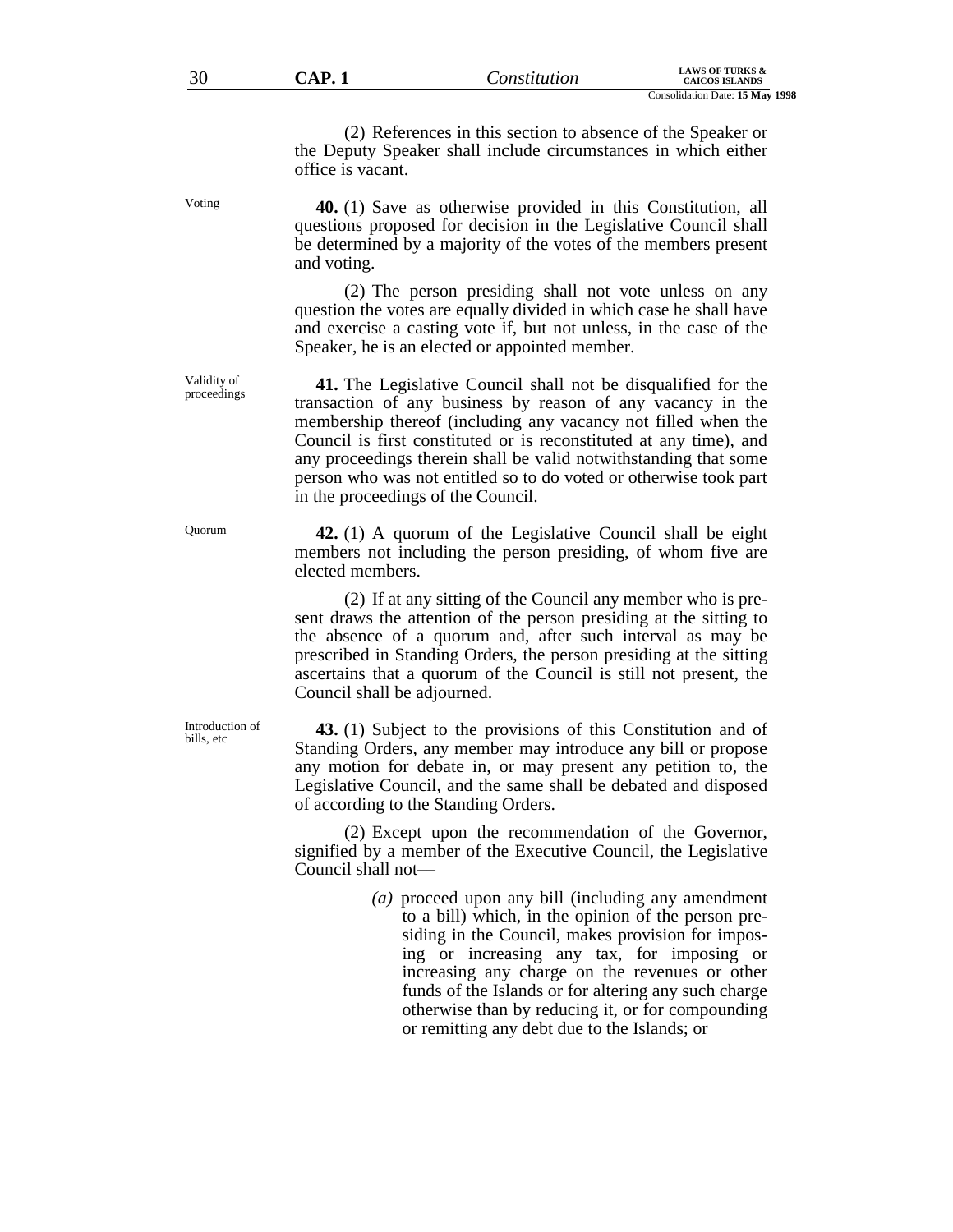- *(b)* proceed upon any motion (including any amendment to a motion) the effect of which in the opinion of the person presiding in the Council is that provision would be made for any of the purposes aforesaid.
- **44.** (1) If the Governor considers that it is expedient––

Governor's reserved power

- *(a)* in the interests of public order, public faith or good government (which expressions shall, without prejudice to their generality, include the responsibility of the Islands as a territory within the Commonwealth and all matters pertaining to the creation or abolition of any public office or to the salary or other conditions of service of any public officer or to the provisions of section 87 of this Constitution or the further implementation of that section); *(Amended by S.I. 1993 No. 1248)*
- *(b)* in the interests of any matter mentioned in section 13(1) of this Constitution; or
- *(c)* in order to secure detailed control of the finances of the Islands during such time as the Islands are receiving financial assistance from Her Majesty's Exchequer in the United Kingdom, for the purpose of balancing the annual budget or otherwise, upon condition that such control should be exercisable by Her Majesty's Government in the United Kingdom;

that any bill be introduced, or any motion to which this section applies proposed, in the Legislative Council should have effect, then, if the Council fails to pass the bill or carry the motion within such time and in such form as the Governor thinks fit, and notwithstanding any provisions of this Constitution or any other law or any Standing Orders, the Governor may declare that such bill or motion shall have effect as if it had been passed or carried by the Council, either in the form in which it was introduced or proposed or with such amendments as the Governor thinks fit which have been moved or proposed in the Council or any committee thereof; and such bill or motion shall be deemed thereupon to have been so passed or carried, and the provisions of this Constitution and, in particular, the provisions relating to assent to bills and disallowance of laws, shall have effect accordingly.

 (2) The Governor shall not make any declaration under this section except in accordance with the following conditions––

> *(a)* the question whether the declaration should be made shall first be submitted in writing by the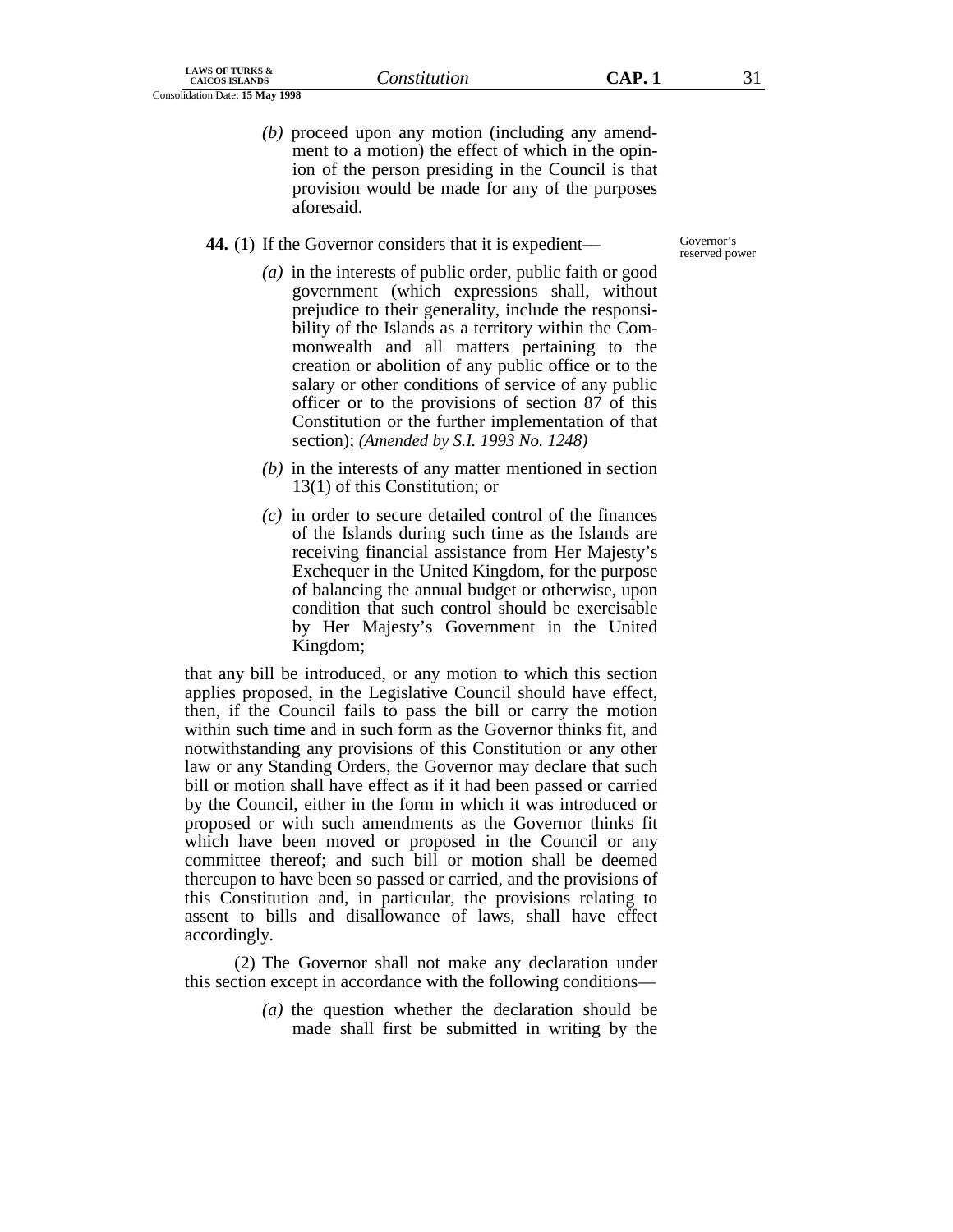Governor to the Executive Council and if, upon the question being so submitted to it, the Executive Council advises him that the declaration should be made, the Governor may make the declaration;

- *(b)* if, when the question whether the declaration should be made is submitted to it as aforesaid, the Executive Council does not, within such time as the Governor thinks reasonable and expedient, advise him that the declaration should be made, then––
	- (i) the Governor may submit the said question to a Secretary of State and may make the declaration if, upon the question being so submitted to him, a Secretary of State authorises the Governor to make the declaration; or
	- (ii) the Governor may make the declaration without submitting the said question to a Secretary of State if, in the Governor's judgment, urgent necessity requires that the declaration be made without obtaining the authority of a Secretary of State; in which case he shall, at the time of making the declaration, certify in writing that urgent necessity requires that the declaration be made without obtaining such authority.
- (3) *(a)* Whenever the Governor, in accordance with subsection (2)*(b)* of this section, submits to a Secretary of State the question whether a declaration should be made, or makes a declaration without submitting the said question to a Secretary of State, he shall inform the Executive Council in writing of his reasons for so doing.
	- *(b)* Whenever the Governor makes a declaration under this section, other than a declaration made with the authority of a Secretary of State, he shall forthwith report to a Secretary of State the making of, and the reasons for, the declaration and, in the case of a declaration made in accordance with subsection  $(2)(b)(ii)$  of this section, the grounds of urgency.

 (4) If any member of the Executive Council so desires, he may, within thirty days of the date of the making of a declaration under this section, submit to the Governor a statement in writing of his comments on the making of such declaration, and the Governor shall forward such statement, or a copy thereof, as soon as practicable to a Secretary of State.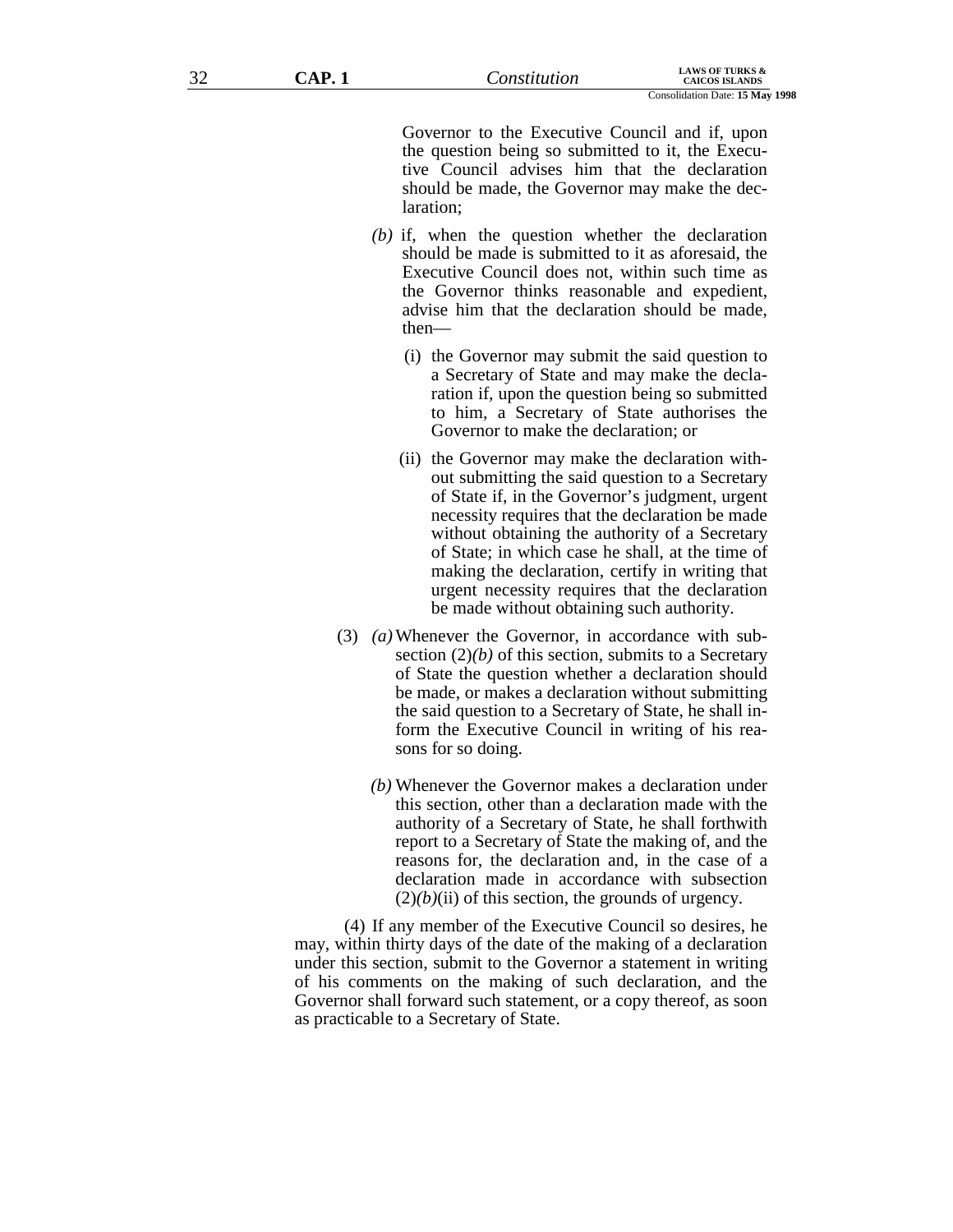| <b>LAWS OF TURKS &amp;</b><br>CAICOS ISLANDS | Constitution | CAP. |  |
|----------------------------------------------|--------------|------|--|
| Consolidation Date: 15 May 1998              |              |      |  |

 (5) Any declaration made under this section that relates to a motion may be revoked by a Secretary of State, and the Governor shall cause notice of such revocation to be published in the *Gazette*; and from the date of such publication any motion which has effect by virtue of the declaration shall cease to have effect, and section 16(1) of the Interpretation Act 1978 (U.K.) shall apply to the revocation as it applies to the repeal of an Act of Parliament.

(6) This section applies to any motion––

- *(a)* relating to or for the purposes of a bill;
- *(b)* proposing or amending a resolution which, if passed by the Legislative Council, would have the force of law; or
- *(c)* proposing or amending a resolution upon which the coming into force or continuance in force of any subsidiary instrument depends.

 (7) The powers conferred upon the Governor by subsections (1) and (2) of this section shall be exercised by him in his discretion.

**45.** (1) A bill shall not become a law until––

Assent to bills

- *(a)* the Governor has assented to it in Her Majesty's name and on Her Majesty's behalf and has signed it in token of his assent; or
- *(b)* Her Majesty has given Her assent to it through a Secretary of State and the Governor has signified Her assent by proclamation published in the *Gazette*.

 (2) When a bill is presented to the Governor for his assent, he shall, subject to the provisions of this Constitution and of any Instructions addressed to him under Her Majesty's Sign Manual and Signet or through a Secretary of State, declare that he assents, or refuses to assent, to it, or that he reserves the bill for the signification of Her Majesty's pleasure:

Provided that the Governor shall reserve for the signification of Her Majesty's pleasure––

- *(a)* any bill which is in any way repugnant to, or inconsistent with, the provisions of this Constitution; and
- *(b)* any bill which determines or regulates the privileges, immunities or powers of the Legislative Council or of its members,

*UK Act of 1979 c.30*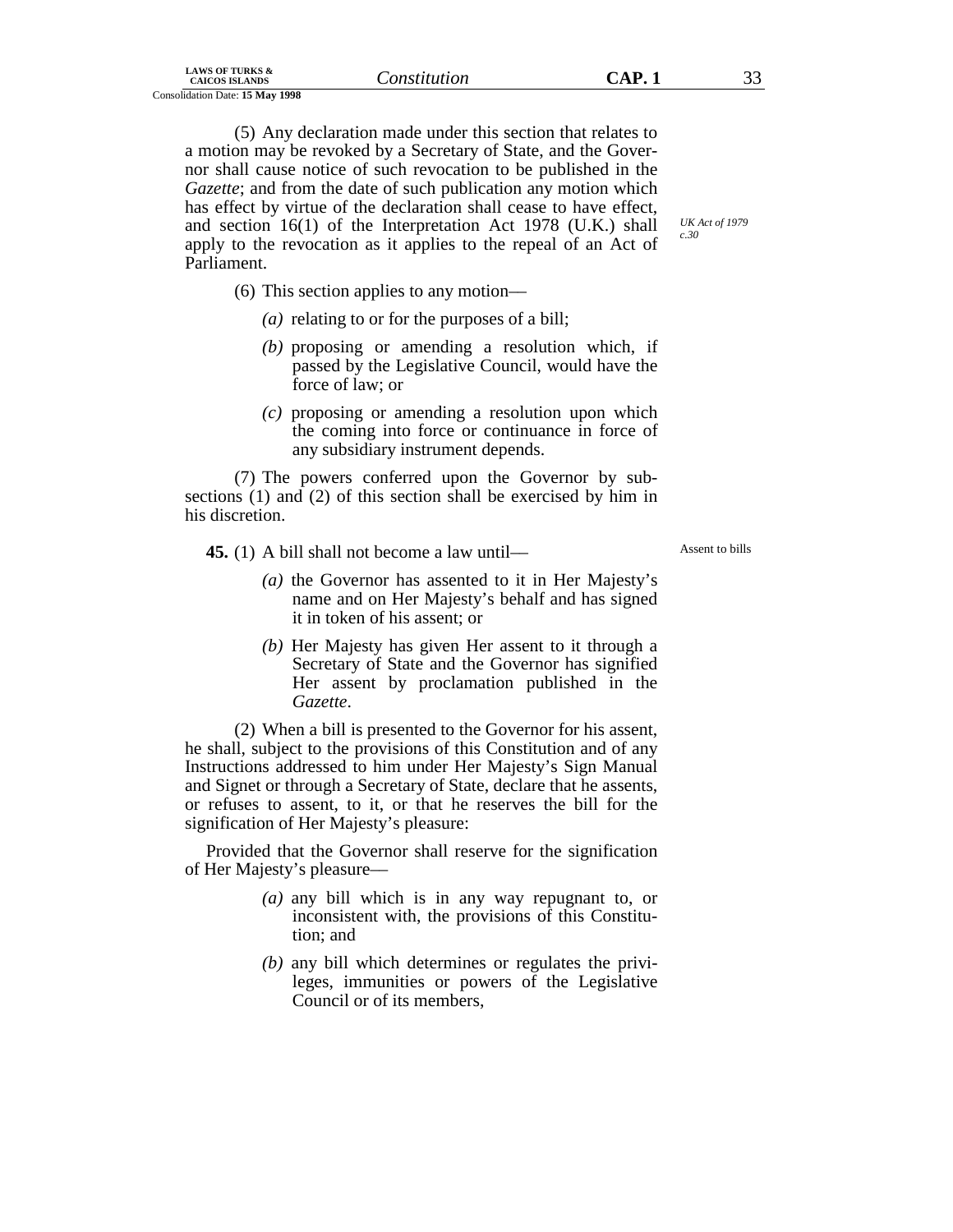| 34 | D | Constitution | <b>LAWS OF TURKS &amp;</b><br><b>CAICOS ISLANDS</b> |
|----|---|--------------|-----------------------------------------------------|
|    |   |              | Consolidation Date: 15 May 1998                     |

deal with such recommendation.

unless he has been authorised by a Secretary of State to assent to it.

**46.** The Governor may return to the Legislative Council any bill presented to him for his assent, transmitting therewith any amendments which he may recommend, and the Council shall

Return of bills by Governor

Disallowance of laws

**47.** (1) Any law to which the Governor has given his assent may be disallowed by Her Majesty through a Secretary of State.

 (2) Whenever a law has been disallowed by Her Majesty the Governor shall, as soon as practicable, cause notice of the disallowance to be published in the *Gazette* and the law shall be annulled with effect from the date of the publication of that notice.

 (3) Section 16(1) of the Interpretation Act 1978 shall apply to the annulment of any law under this section as it applies to the repeal of an Act of Parliament, save that any enactment repealed or amended by or in pursuance of that law shall have effect as from the date of the annulment as if that law had not been made.

Privileges, etc. of Legislative Council

**48.** A law made under section 35 of this Constitution may determine and regulate the privileges and powers of the Legislative Council and the members thereof, but no such privileges, immunities or powers shall exceed those of the Commons House of Parliament of the United Kingdom or of the members thereof.

#### PART V

#### THE JUDICATURE

#### *The Supreme Court*

Constitution of Supreme Court

**49.** (1) There shall be a Supreme Court for the Turks and Caicos Islands which shall have such jurisdiction and powers as may be conferred upon it by this Constitution and any other law.

 (2) The judges of the Supreme Court shall be a Chief Justice and such number of other judges not exceeding two as may be appointed by the Governor, acting in his discretion:

 Provided that the office of a judge shall not, without his consent, be abolished during his continuance in office. *(Amended by S.I. 1993 No. 1248)*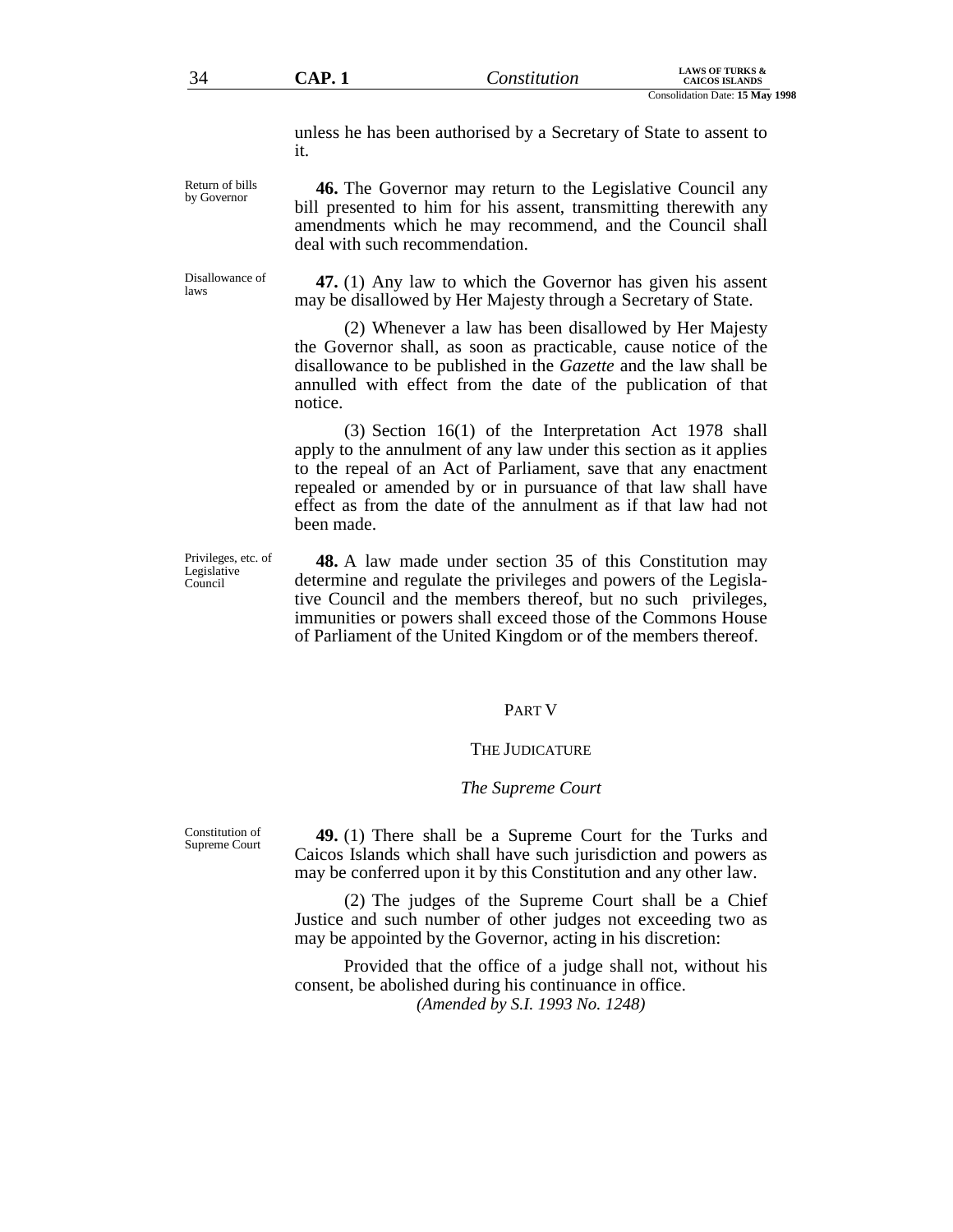| <b>LAWS OF TURKS &amp;</b><br><b>CAICOS ISLANDS</b> | constitution | ັັ |
|-----------------------------------------------------|--------------|----|
| Consolidation Date: 15 May 1998                     |              |    |

 (3) The judges of the Supreme Court shall be persons qualified for appointment under subsection (4) of this section and shall be appointed by the Governor, acting in his discretion, by instrument under the public seal.

 (4) The qualifications for appointment as a judge of the Supreme Court shall be such as may be prescribed by law:

Provided that a person who has been appointed as a judge of the Supreme Court may continue in office notwithstanding any subsequent variation in the qualifications so prescribed.

 (5) It shall be lawful for a person qualified for appointment as a judge of the Supreme Court to be so appointed (regardless of his age) for such term as may be specified in the instrument of appointment, and section 50 of this Constitution shall have effect in relation to any person so appointed as if he would attain the retiring age applicable to that office on the day on which the specified term expires.

**50.** (1) Subject to the provisions of this section, a judge of the Supreme Court shall vacate his office when he attains the age of sixty-five years:

Provided that––

- *(a)* the Governor may permit a judge who attains the age of sixty-five years to continue in office until he has attained such later age, not exceeding the age of seventy years, as may have been agreed between the Governor and that judge; and
- *(b)* a judge who has attained the age at which he would otherwise vacate office under this subsection may continue in office for such period as may be necessary to enable him to deliver judgment or to do any other thing in relation to any proceeding commenced before him before he attained that age.

 (2) A judge of the Supreme Court may be removed from office only for inability to discharge the functions of his office (whether arising from infirmity of body or mind or any other cause) or for misbehaviour, and shall not be so removed except in accordance with subsection (3) of this section.

 (3) A judge of the Supreme Court shall be removed from office by the Governor by instrument under the public seal if the question of the removal of that judge from office has, at the request of the Governor made in pursuance of subsection (4) of this section, been referred by Her Majesty to the Judicial Committee of Her Majesty's Privy Council under section 4 of the Judicial Committee Act 1833 (U.K.) or any other enactment

Tenure of office of judges of Supreme Court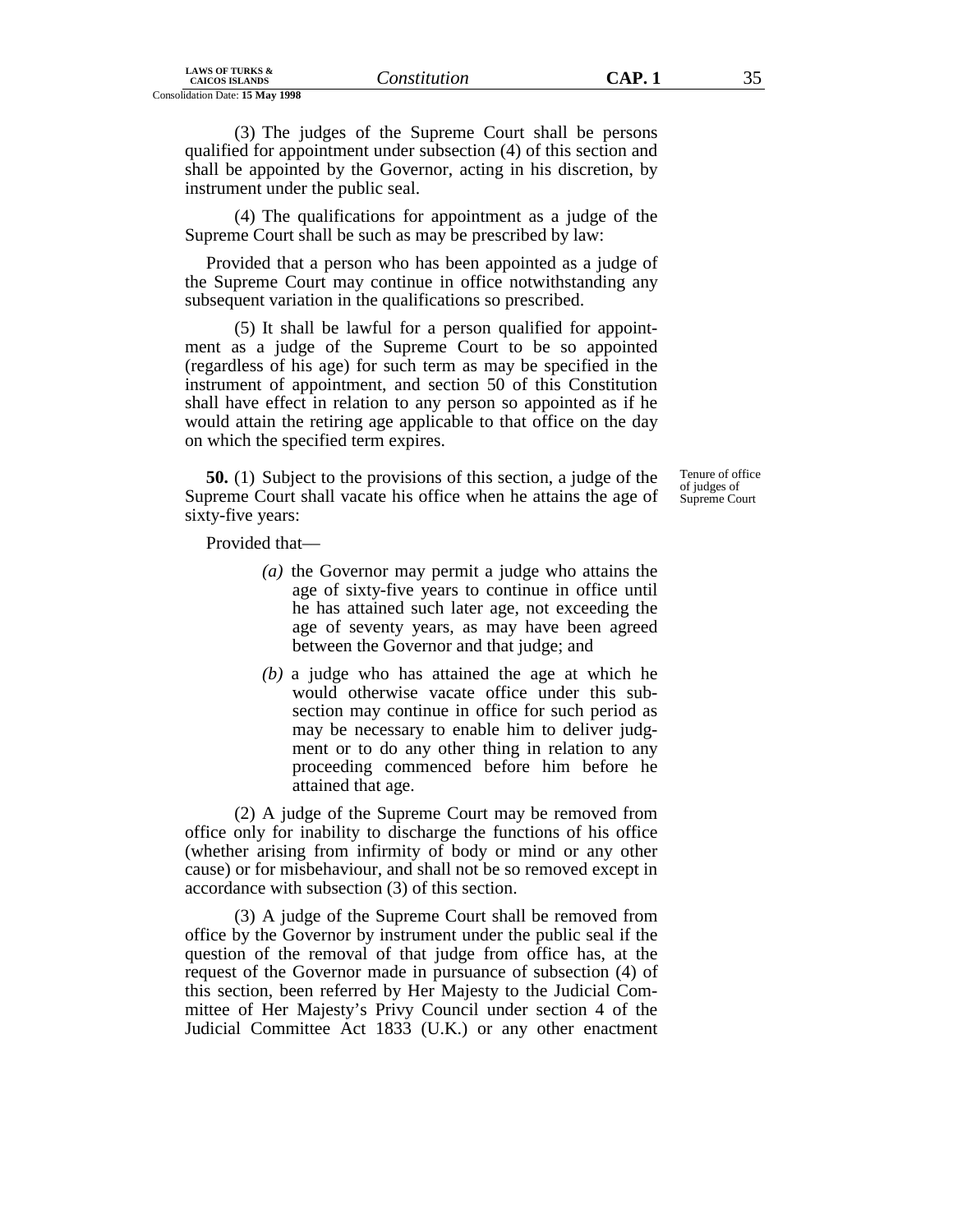enabling Her Majesty in that behalf, and the Judicial Committee has advised Her Majesty that the judge ought to be removed from office for inability as aforesaid or misbehaviour.

 (4) If the Governor considers that the question of removing a judge of the Supreme Court from office for inability as aforesaid or misbehaviour ought to be investigated, then––

- *(a)* the Governor shall appoint a tribunal, which shall consist of a Chairman and not less than two other members selected by the Governor from among persons who hold or have held high judicial office;
- *(b)* the tribunal shall inquire into the matter and report on the facts thereof to the Governor and advise the Governor whether he should request that the question of the removal of that judge should be referred by Her Majesty to the Judicial Committee; and
- *(c)* if the tribunal so advises, the Governor shall request that the question should be referred accordingly.

 (5) The provisions of the Commissions of Inquiry Ordinance as in force on the date of commencement of this Constitution shall, subject to the provisions of this section, apply as nearly as may be in relation to tribunals appointed under subsection (4) of this section or, as the context may require, to the members thereof as they apply in relation to Commissions or Commissioners appointed under that Ordinance.

 (6) If the question of removing a judge of the Supreme Court from office has been referred to a tribunal under subsection (4) of this section the Governor may suspend the judge from performing the functions of his office, and any such suspension may at any time be revoked by the Governor, and shall in any case cease to have effect––

- *(a)* if the tribunal advises the Governor that he should not request that the question of the removal of the judge from office should be referred by Her Majesty to the Judicial Committee; or
- *(b)* if the Judicial Committee advises Her Majesty that the judge ought not to be removed from office.

 (7) The powers conferred upon the Governor by this section shall be exercised by him in his discretion.

**51.** (1) If the office of Chief Justice is vacant, or if the holder thereof is for any reason unable to perform the functions of his office, then, until some other person has been appointed to, and

*Cap. 21* 

Acting judges of Supreme Court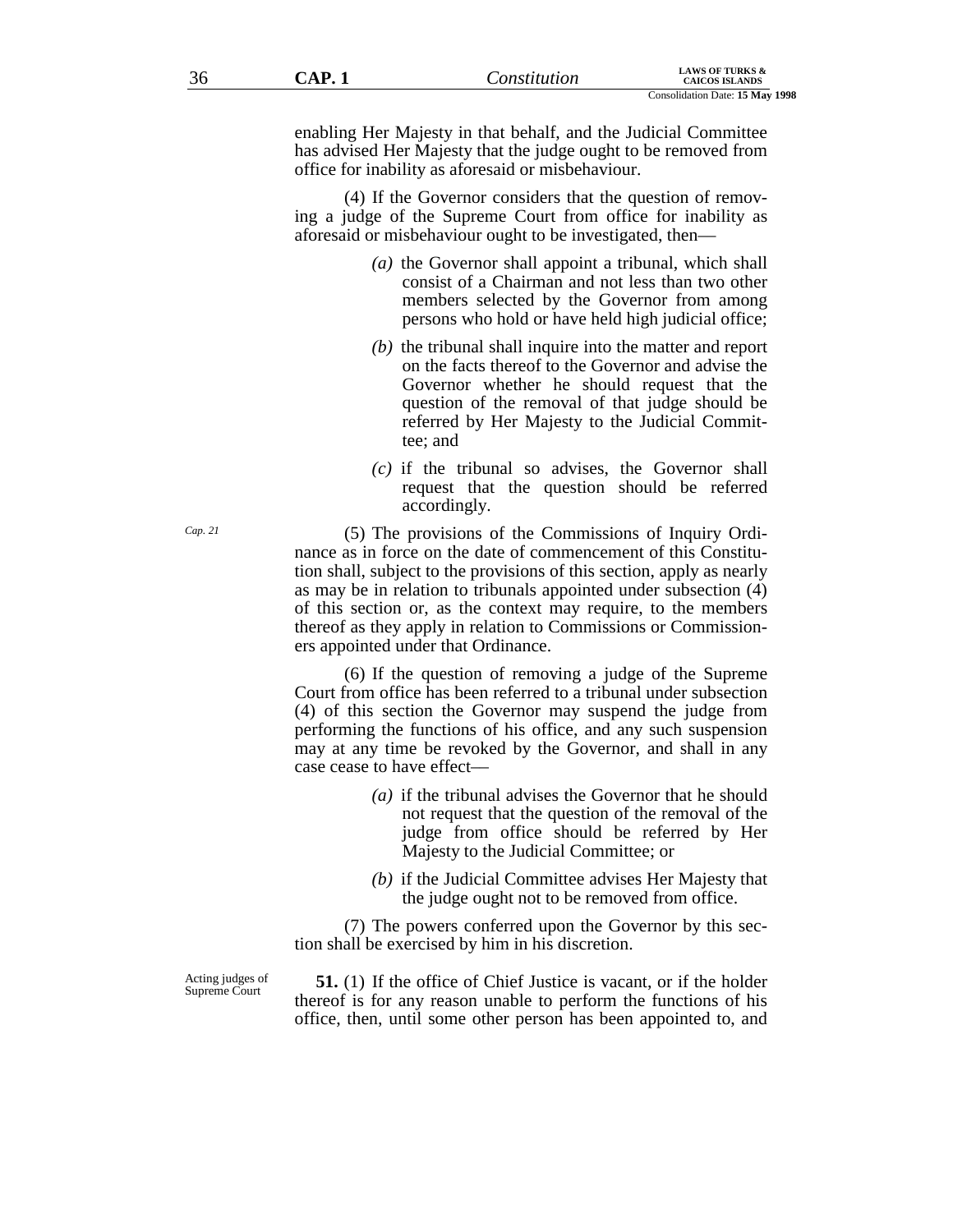has assumed the functions of, that office, or until the holder of that office has resumed those functions, as the case may be, such one of the other judges of the Supreme Court or such other person qualified for appointment as a judge of the Supreme Court as the Governor, acting in his discretion, may appoint for that purpose shall act in that office.

 (2) If the office of a judge of the Supreme Court other than the Chief Justice is vacant, or if any such judge is acting as Chief Justice or is for any reason unable to perform the functions of his office, the Governor, acting in his discretion, may appoint a person qualified for appointment as a judge of the Supreme Court to act as such a judge.

 (3) A person may be appointed under subsection (1) or (2) of this section notwithstanding that he has attained the age of sixty-five years.

 (4) Any person appointed under this section to act as a judge of the Supreme Court shall, unless he is removed from office under section 50 of this Constitution, continue to act for the period of his appointment or, if no such period is specified, until his appointment is revoked by the Governor, acting in his discretion:

Provided that a person whose appointment so to act has expired or been revoked may, with the permission of the Governor, acting in his discretion, continue so to act for such period as may be necessary to enable him to deliver judgment or to do any other thing in relation to any proceeding commenced before him previously thereto.

**52.** Before assuming the functions of his office, every judge of the Supreme Court shall make and subscribe before the Governor, or some other person authorised in that behalf by the Governor, acting in his discretion, oaths of allegiance and for the due execution of his office in the forms set out in Schedule 1 to this Constitution.

*The Court of Appeal* 

**53.** (1) There shall be a Court of Appeal for the Turks and Caicos Islands which shall have such jurisdiction and powers as may be conferred upon it by this Constitution and any other law.

 (2) For the purposes of hearing and determining appeals the Court of Appeal may sit either in the Islands or in such places outside the Islands as the President of the Court may from time to time direct.

Oaths to be taken by judges of Supreme Court

Constitution of Court of Appeal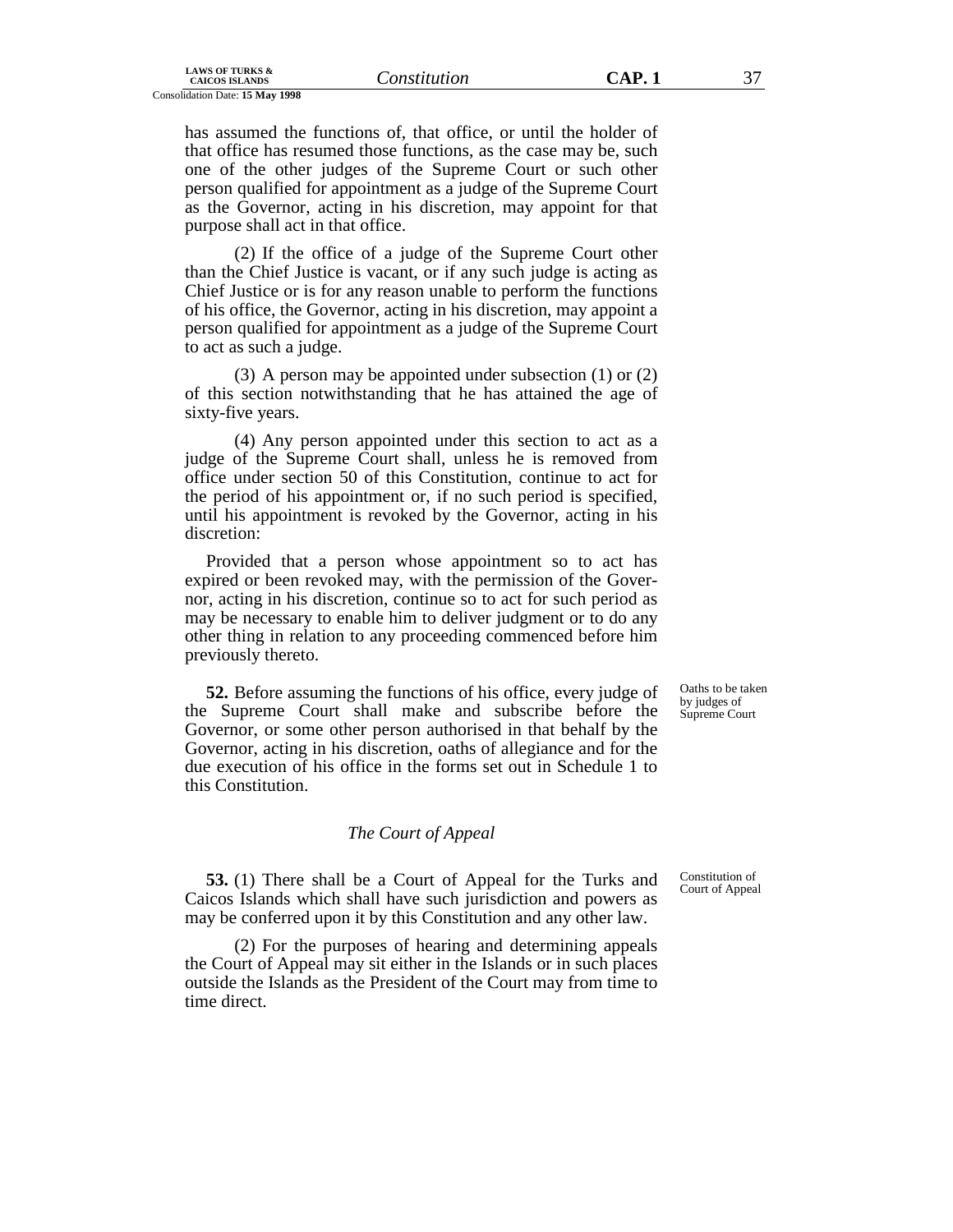(3) The judges of the Court of Appeal shall be a President and two Justices of Appeal, or such other number of Justices of Appeal, not being less than two, as may be appointed by the Governor, acting in his discretion:

Provided that the office of a Justice of Appeal shall not, without his consent, be abolished during his continuance in office. *(Amended by S.I. 1993 No. 1248)* 

 (4) The judges of the Court of Appeal shall be appointed by the Governor, acting in his discretion, by instrument under the public seal, for such period as may be specified in their respective instruments of appointment.

 (5) A person shall be qualified to be appointed as a judge of the Court of Appeal if, and shall not be qualified to be so appointed unless, he holds or has held high judicial office.

 (6) A judge of the Supreme Court may exercise any of the powers of a single judge of the Court of Appeal to such extent as may be prescribed by any law relating to the Court of Appeal.

Tenure of office of judges of Court of Appeal

**54.** (1) Subject to the provisions of this section, the office of a judge of the Court of Appeal shall become vacant upon the expiration of the period of his appointment to that office.

 (2) A judge of the Court of Appeal may be removed from office only for inability to discharge the functions of his office (whether arising from infirmity of body or mind or any other cause) or for misbehaviour, and shall not be so removed except in accordance with subsection (3) of this section.

 (3) A judge of the Court of Appeal shall be removed from office by the Governor by instrument under the public seal if the question of the removal of that judge from office has, at the request of the Governor made in pursuance of subsection (4) of this section, been referred by Her Majesty to the Judicial Committee of Her Majesty's Privy Council under section 4 of the Judicial Committee Act 1833 (U.K.) or any other enactment enabling Her Majesty in that behalf, and the Judicial Committee has advised Her Majesty that the judge ought to be removed from office for inability as aforesaid or misbehaviour.

 (4) If the Governor considers that the question of removing a judge of the Court of Appeal from office for inability as aforesaid or misbehaviour ought to be investigated, then––

> *(a)* the Governor shall appoint a tribunal, which shall consist of a Chairman and not less than two other members selected by the Governor from among persons who hold or have held high judicial office;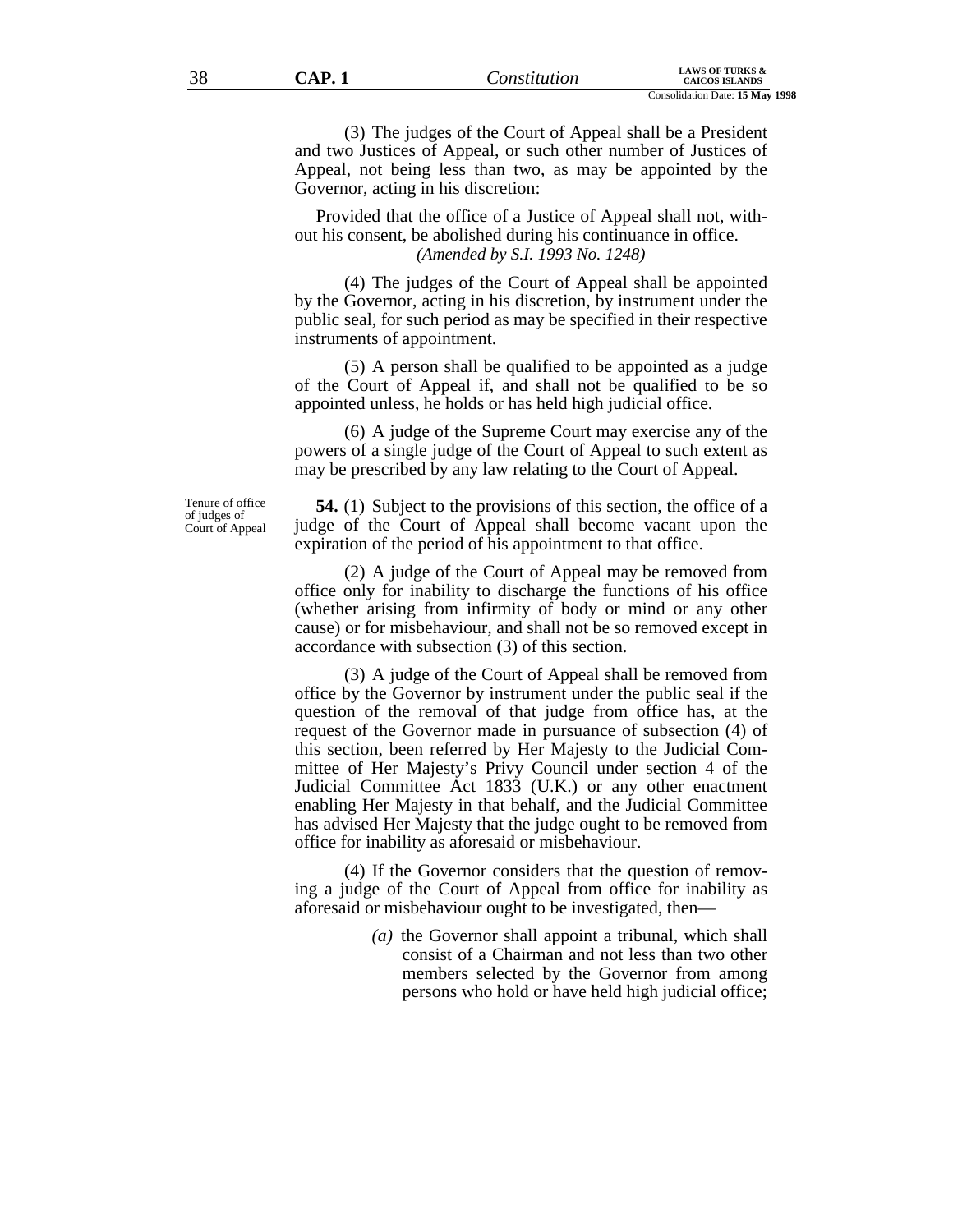*(c)* if the tribunal so advises, the Governor shall request that the question should be referred accordingly.

 (5) The provisions of the Commissions of Inquiry Ordinance as in force on the date of commencement of this Constitution shall, subject to the provisions of this section, apply as nearly as may be in relation to tribunals appointed under subsection (4) of this section or, as the context may require, to the members thereof as they apply in relation to Commissions or Commissioners appointed under that Ordinance.

 (6) If the question of removing a judge of the Court of Appeal from office has been referred to a tribunal under subsection (4) of this section the Governor may suspend the judge from performing the functions of his office, and any such suspension may at any time be revoked by the Governor, and shall in any case cease to have effect––

- *(a)* if the tribunal advises the Governor that he should not request that the question of the removal of the judge from office should be referred by Her Majesty to the Judicial Committee; or
- *(b)* if the Judicial Committee advises Her Majesty that the judge ought not to be removed from office.

 (7) The powers conferred upon the Governor by this section shall be exercised by him in his discretion.

**55.** (1) If the office of the President of the Court of Appeal is vacant, or if the holder thereof is for any reason unable to perform the functions of his office, then, until some other person has been appointed to, and has assumed the functions of, that office, or until the holder thereof has resumed those functions, as the case may be, such one of the Justices of Appeal or such other person qualified for appointment as a judge of the Court of Appeal as the Governor, acting in his discretion, may appoint for that purpose shall act in the office of President.

 (2) If the office of a Justice of Appeal is vacant, or if any Justice of Appeal is acting as the President or is for any reason unable to perform the functions of his office, the Governor, acting in his discretion, may appoint a person possessing such

Acting judges of Court of Appeal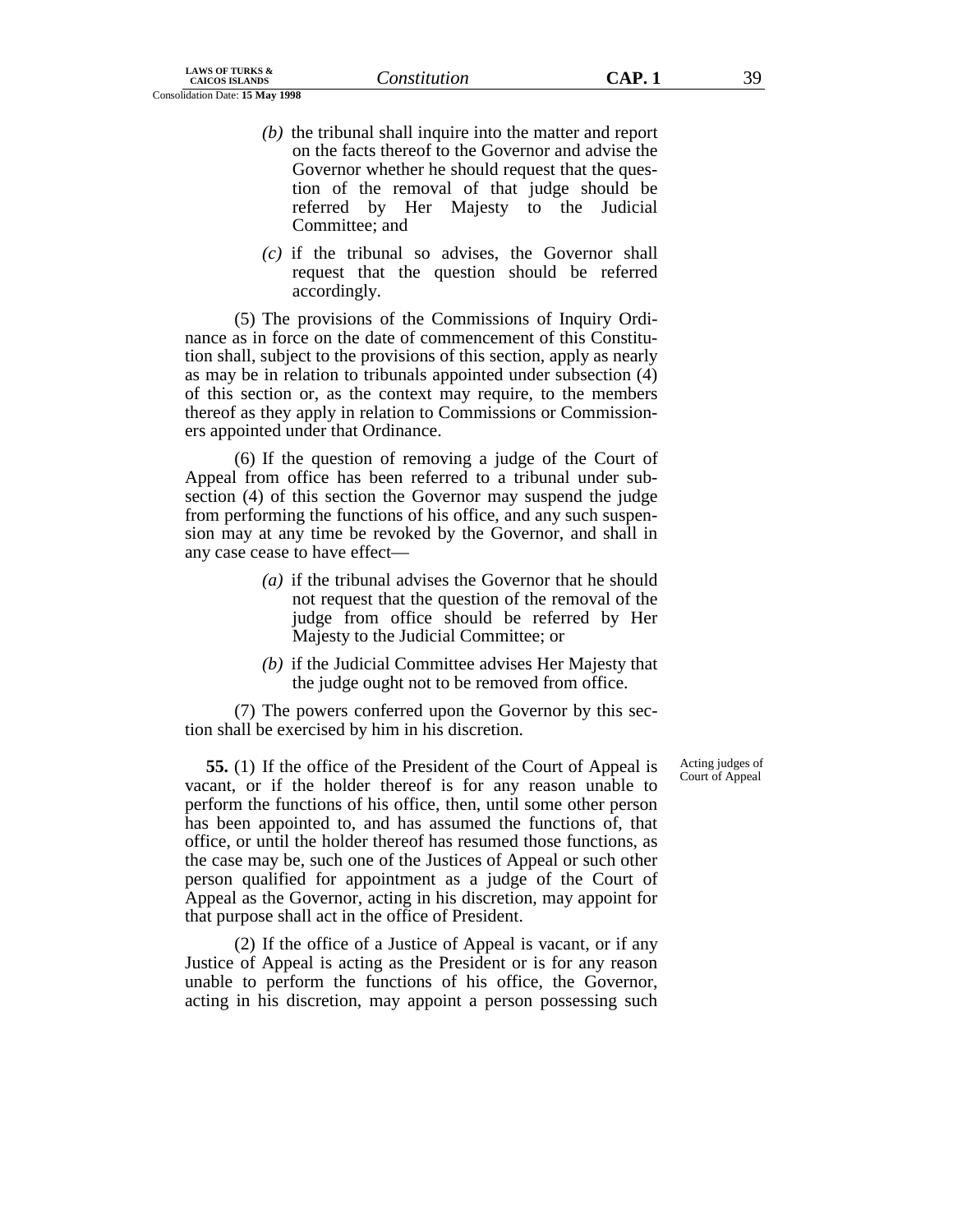| 40 | 'AP. | Constitution | <b>LAWS OF TURKS &amp;</b><br><b>CAICOS ISLANDS</b> |
|----|------|--------------|-----------------------------------------------------|
|    |      |              | Consolidation Date: 15 May 1998                     |

legal qualifications and experience as he, after consultation with the President, may deem appropriate to act as a Justice of Appeal.

 (3) Any person appointed under this section to act as a judge of the Court of Appeal shall, unless he is removed from office under section 54 of this Constitution, continue to act for the period of his appointment or, if no such period is specified, until his appointment is revoked by the Governor, acting in his discretion:

Provided that a person whose appointment so to act has expired or been revoked may, with the permission of the Governor, acting in his discretion, continue so to act for such period as may be necessary to enable him to deliver judgment or to do any other thing in relation to any proceeding commenced before him previously thereto.

**56.** Before assuming the functions of his office, every judge of the Court of Appeal shall make and subscribe before the Governor, or some other person authorised in that behalf by the Governor, acting in his discretion, oaths of allegiance and for the due execution of his office in the forms set out in Schedule 1 to this Constitution.

### PART VI

## THE PUBLIC SERVICE

## *Public Service Commission*

Public Service Commission

**57.** (1) There shall be a Public Service Commission for the Turks and Caicos Islands, which shall consist of a Chairman and two other members.

 (2) Of the members of the Public Service Commission, the Chairman shall be appointed by the Governor acting in his discretion, one member shall be appointed by the Governor acting after consultation with the Chief Minister, and one member shall be appointed by the Governor acting after consultation with the Leader of the Opposition.

 (3) The members of the Public Service Commission shall be appointed by instrument under the public seal for such period, not being less than one year nor more than four years, as may be specified in their respective instruments of appointment.

*(Amended by S.I. 1993 No. 1248)* 

Oaths to be taken by judges of Court of Appeal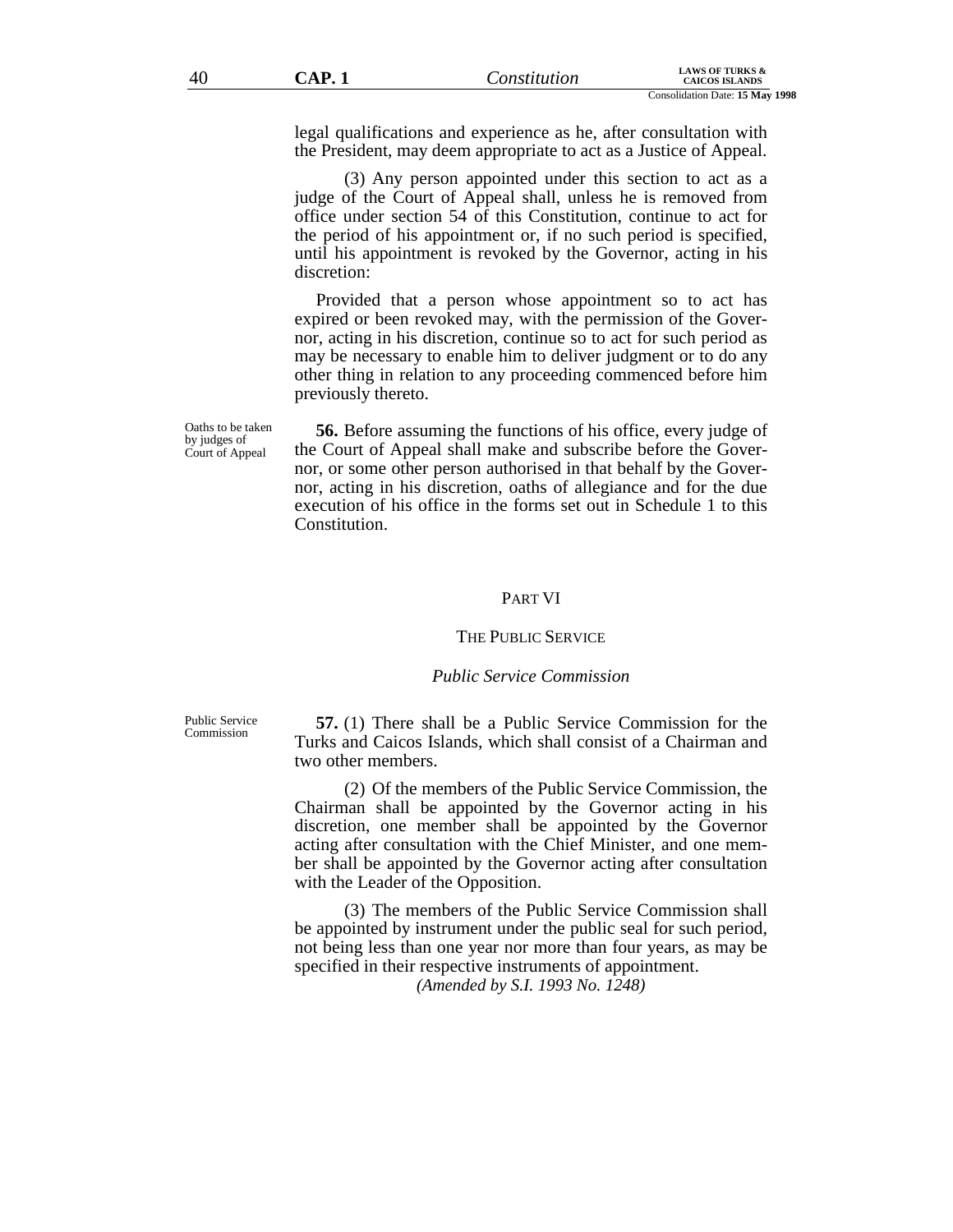(4) No person shall be qualified to be appointed as a member of the Public Service Commission if he is a public officer or if he is or has been within the preceding three years––

- *(a)* an elected or appointed member of the Legislative Council; or
- *(b)* the holder of any office in any political party.

 (5) The office of a member of the Public Service Commission shall become vacant––

- *(a)* at the expiration of the period specified in the instrument by which he was appointed;
- *(b)* if he resigns his office by writing under his hand addressed to the Governor;
- *(c)* if he becomes an elected or appointed member of the Legislative Council, the holder of any office in any political party, or a public officer; or
- *(d)* if the Governor, acting in his discretion, directs that he shall be removed from office for inability to discharge the functions thereof (whether arising from infirmity of body or mind or any other cause) or for misbehaviour.

 (6) Whenever the office of the Chairman of the Public Service Commission is vacant or the holder thereof is for any reason unable to perform the functions of his office, such one of the other members of the Public Service Commission as the Governor, acting in his discretion, may appoint shall act in the office of the Chairman.

 (7) If the office of a member of the Public Service Commission other than the Chairman is vacant or the holder thereof is acting as the Chairman or is for any other reason unable to perform the functions of his office, the Governor, acting in the manner prescribed by subsection (2) of this section for the appointment of that member, may appoint a person who is qualified for appointment as a member of the Commission to act as a member of the Commission; and any person so appointed shall, subject to subsection (5) of this section, continue so to act until he is notified by the Governor, acting in his discretion, that the circumstances giving rise to the appointment have ceased to exist.

**58.** (1) Subject to the provisions of this Constitution, power to make appointments to public offices, and to remove or exercise disciplinary control over persons holding or acting in such offices, is vested in the Governor acting in accordance with the recommendation of the Public Service Commission.

Appointment, etc, of public officers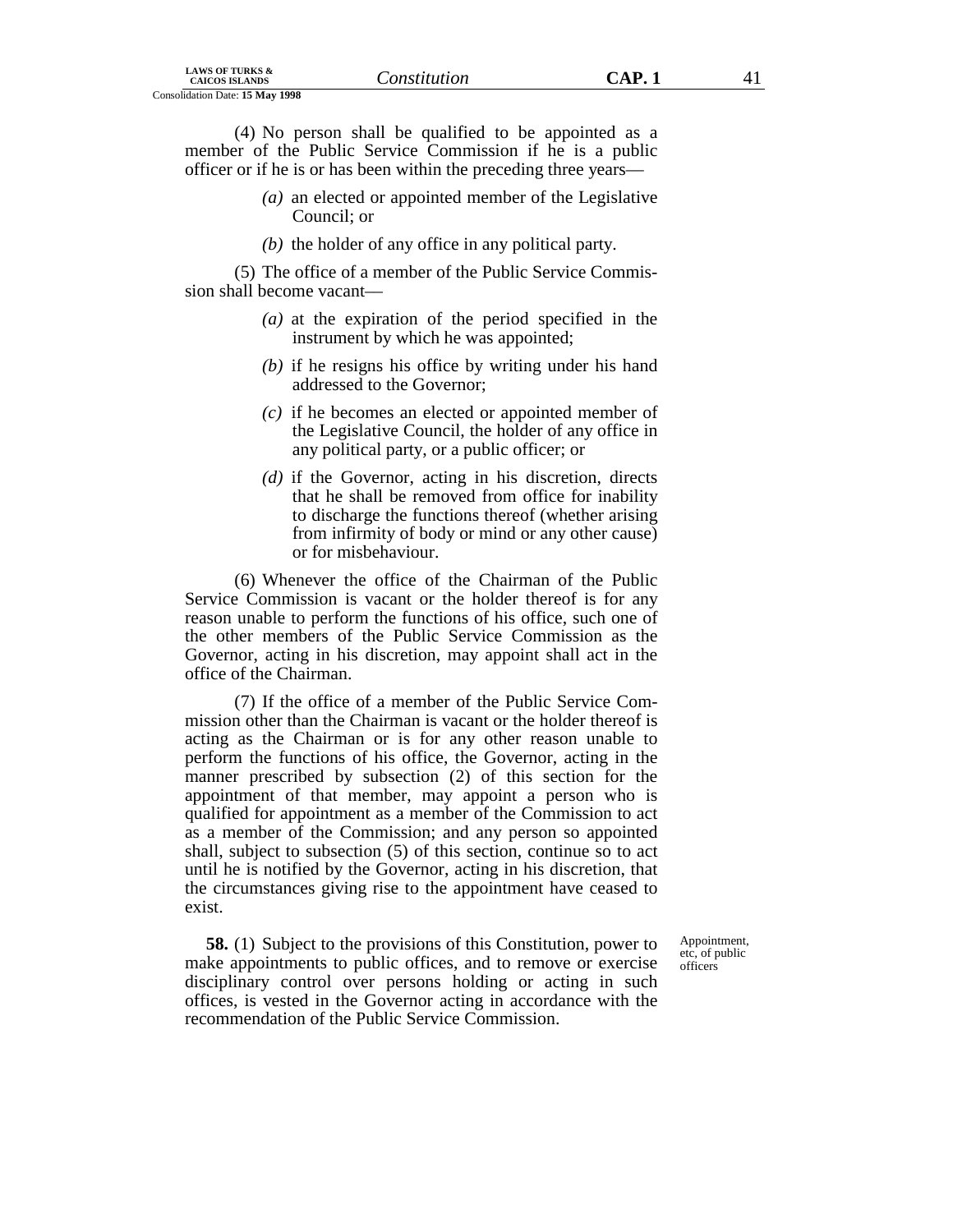(2) Whenever the Governor proposes to exercise any power under subsection (1) of this section otherwise than in accordance with the recommendation received from the Public Service Commission, he shall first refer that recommendation back to the Commission, once, for reconsideration and shall hold further consultations on the matter with the Commission, but shall thereafter exercise the power in his discretion.

 (3) If the Governor, having consulted the Public Service Commission in the exercise of any power in accordance with subsection (1) of this section, receives no recommendation from the Commission within such time as the Governor, acting in his discretion, considers reasonable, he may exercise the power in his discretion forthwith.

 (4) The Governor, acting after consultation with the Public Service Commission, may, by regulations published in the *Gazette*, delegate to any member of the Commission or any public officer, to such extent and subject to such conditions as may be prescribed in the regulations, any of the powers vested in him to make appointments to public offices and to remove or exercise disciplinary control over persons holding or acting in such offices. Except in so far as regulations made under this section otherwise provide, any power delegated by such regulations may be exercised by any person to whom it is delegated without reference to the Public Service Commission.

*(Amended by S.I. 1993 No. 1248)* 

- $(5)$  This section shall not apply to—
	- *(a)* any office to which section 59 of this Constitution applies;
	- *(b)* the offices of judge of the Supreme Court and judge of the Court of Appeal;
	- *(c)* any office in the Police Force.

Particular offices

**59.** (1) Power to make appointments to the offices to which this section applies and to remove or exercise disciplinary control over persons holding or acting in such offices is vested in the Governor, acting in his discretion.

 (2) This section applies to the offices of Chief Secretary; Attorney General; Permanent Secretary, Finance; Chief Auditor; Commissioner of Police and Magistrate.

*(Amended by S.I. 1993 No. 1248)*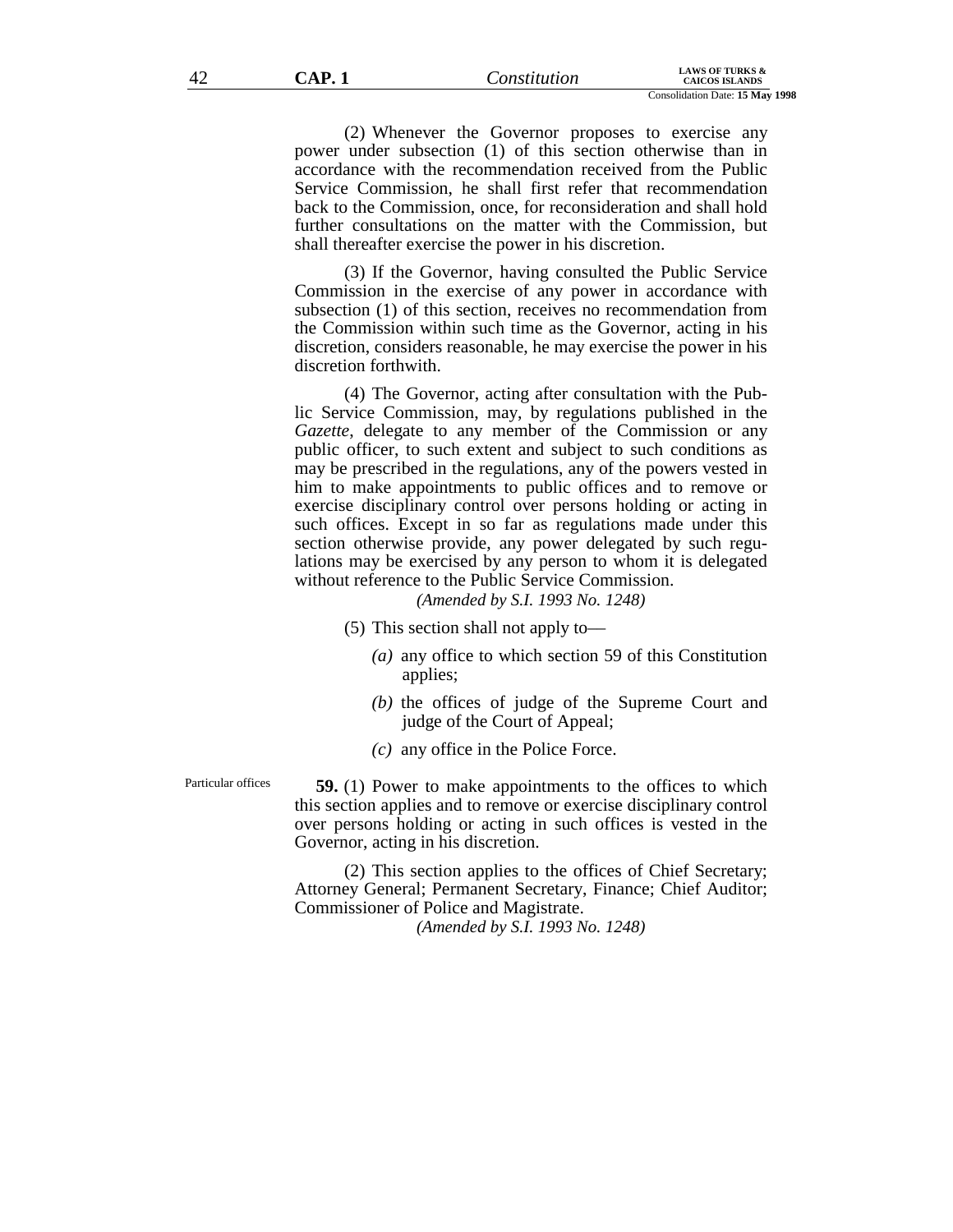**60.** The Public Service Commission shall exercise the following additional functions––

- *(a)* the supervision of, and the provision of advice upon, the policies and programmes of the Government for the training of public officers at all levels;
- *(b)* the issue from time to time of guidelines on the conduct and ethics of the public service, and supervision of their observance;
- *(c)* the provision of advice of a general nature upon questions relating to the pay and conditions of service of public officers;
- *(d)* such other functions as may be conferred upon it by law or by regulations made by the Governor, acting after consultation with the Public Service **Commission**

**61.** The Governor, acting after consultation with the Public Service Commission, may, by regulations published in the *Gazette*, make provision for––

Regulations regarding Public Service Commission

- *(a)* the organisation of the work of the Commission and the manner in which it performs its functions;
- *(b)* consultation by the Commission with persons or authorities other than members of the Commission;
- *(c)* the protection and privileges of members of the Commission in respect of the performance of their functions and the privilege of communications to and from the Commission and its members in the case of legal proceedings;
- *(d)* the definition and trial of offences in relation to the functions of the Commission and the imposition of penalties for such offences:

Provided that no such penalty shall exceed a fine of one thousand dollars or imprisonment for a term of one year or both such fine and imprisonment.

*(Amended by S.I. 1993 No. 1248)* 

Additional functions of Public Service Commission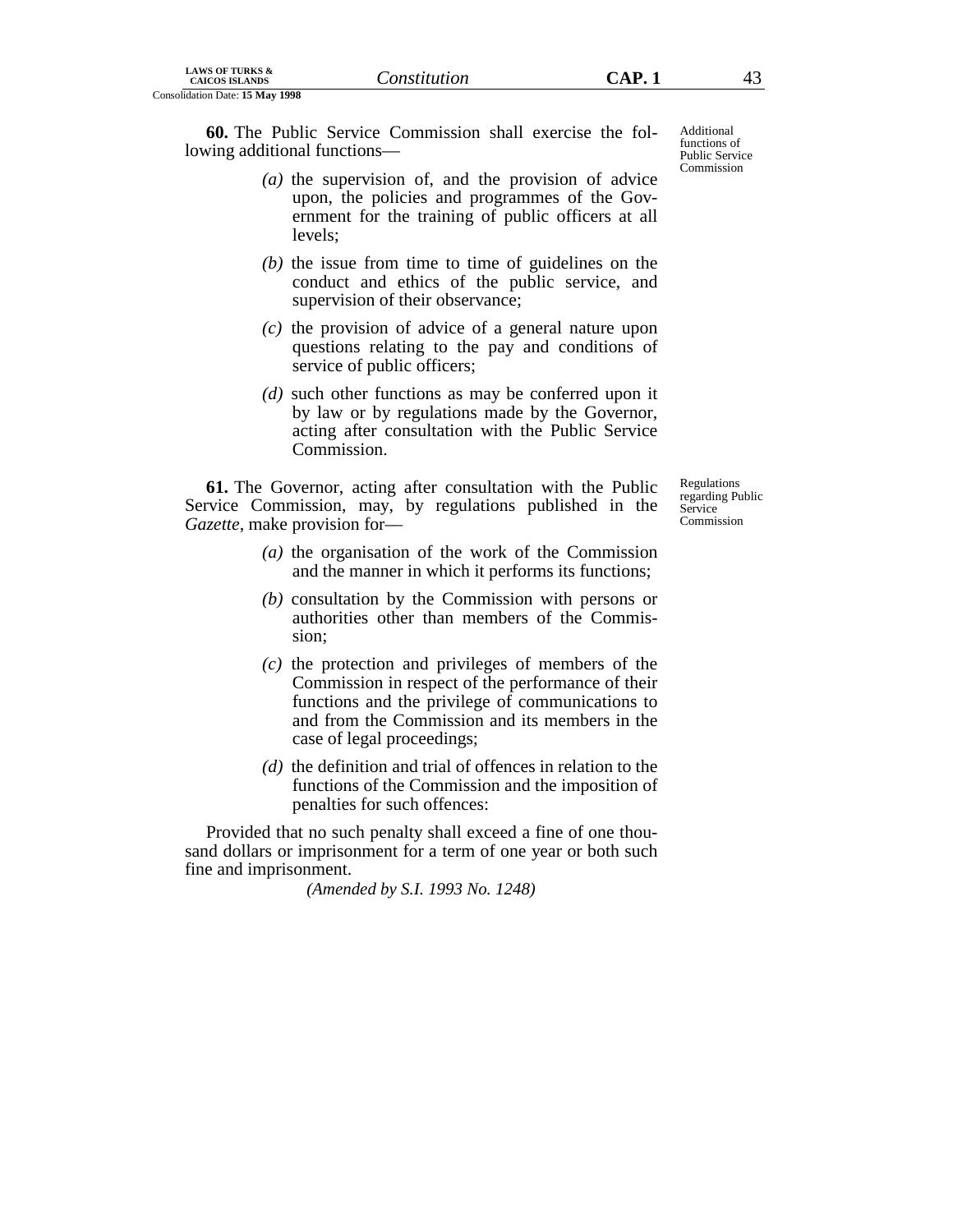## *Pensions*

Applicability of pensions law

**62.** (1) Subject to section 64 of this Constitution, the law applicable to the grant and payment to any officer, or to his widow, children, dependants or personal representatives, of any pension, gratuity or other like allowance (in this section and in sections 63 and 64 of this Constitution referred to as "an award") in respect of the service of that officer in a public office shall be that in force on the relevant day or any later law not less favourable to the person concerned.

- (2) For the purposes of this section the relevant day is––
	- *(a)* in relation to an award granted before the appointed day, the day on which the award was granted;
	- *(b)* in relation to an award granted or to be granted on or after the appointed day to or in respect of a person who was a public officer before that day, the day immediately before that day;
	- *(c)* in relation to an award granted or to be granted to or in respect of a person who first becomes a public officer on or after the appointed day, the day on which he becomes a public officer.

 (3) For the purposes of this section, in so far as the law applicable to an award depends on the option of the person to or in respect of whom it is granted or to be granted, the law for which he opts shall be taken to be more favourable to him than any other law for which he might have opted.

 (4) In this section "the appointed day" means the date of commencement of this Constitution.

**63.** Awards granted under any law in force in the Islands shall be charged on and paid out of the revenues of the Islands.

**64.** (1) The power to grant any award under any pensions law in force in the Islands (other than an award to which, under that law, the person to whom it is payable is entitled as of right) and, in accordance with any provisions in that behalf contained in any such law, to withhold, reduce in amount or suspend any award payable under any such law is hereby vested in the Governor, acting in his discretion.

 (2) In this section "pensions law" means any law relating to the grant to any person, or to the widow, children, dependants or personal representatives of that person, of an award in respect

charged on revenues of Islands Grant and withholding of pensions, etc

Pensions, etc,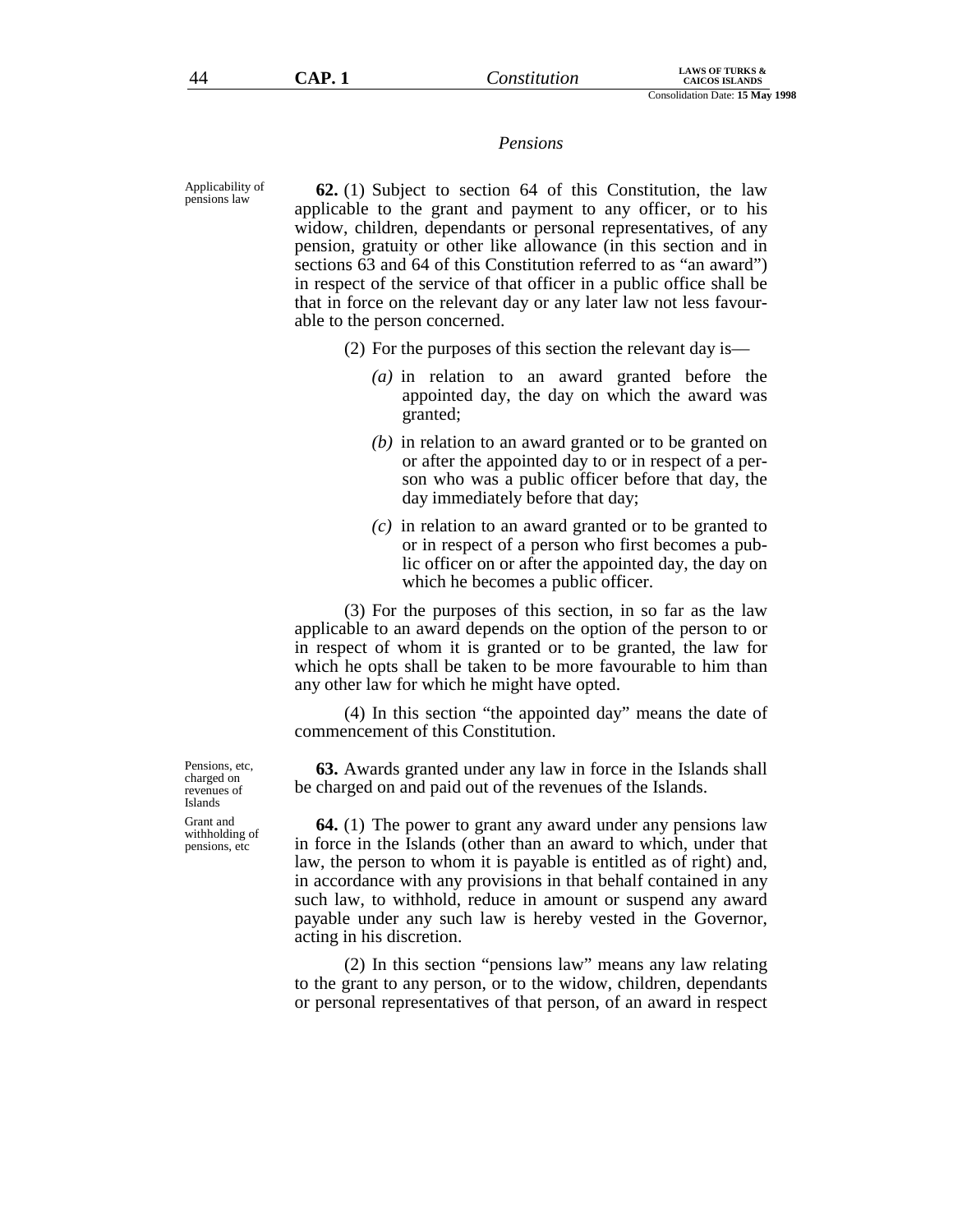of the services of that person in a public office, and includes any instrument made under any such law.

#### PART VII

## THE COMPLAINTS COMMISSIONER

**65.** (1) There shall be a Complaints Commissioner for the Turks and Caicos Islands.

The Complaints Commissioner

 (2) The Complaints Commissioner shall be appointed by the Governor, acting after consultation with the Chief Minister and the Leader of the Opposition, by instrument under the public seal.

 (3) No person shall be qualified to be appointed as Complaints Commissioner if he is or has been within the preceding three years––

- *(a)* an elected or appointed member of the Legislative Council; or
- *(b)* the holder of any office in any political party.

 (4) The office of the Complaints Commissioner shall become vacant––

- *(a)* at the expiration of the period specified in the instrument by which he was appointed;
- *(b)* if he resigns his office by writing under his hand addressed to the Governor;
- *(c)* if he becomes an elected or appointed member of the Legislative Council or the holder of any office in any political party; or
- *(d)* if the Governor, acting in his discretion, directs that he shall be removed from office for inability to discharge the functions thereof (whether arising from infirmity of body or mind or any other cause) or for misbehaviour, or for contravention of subsection (5) of this section.

 (5) Subject to such exceptions as the Governor, acting in his discretion, may authorise by directions in writing, the Complaints Commissioner shall not hold any other office of emolument either in the public service or otherwise nor engage in any occupation for reward other than the duties of his office.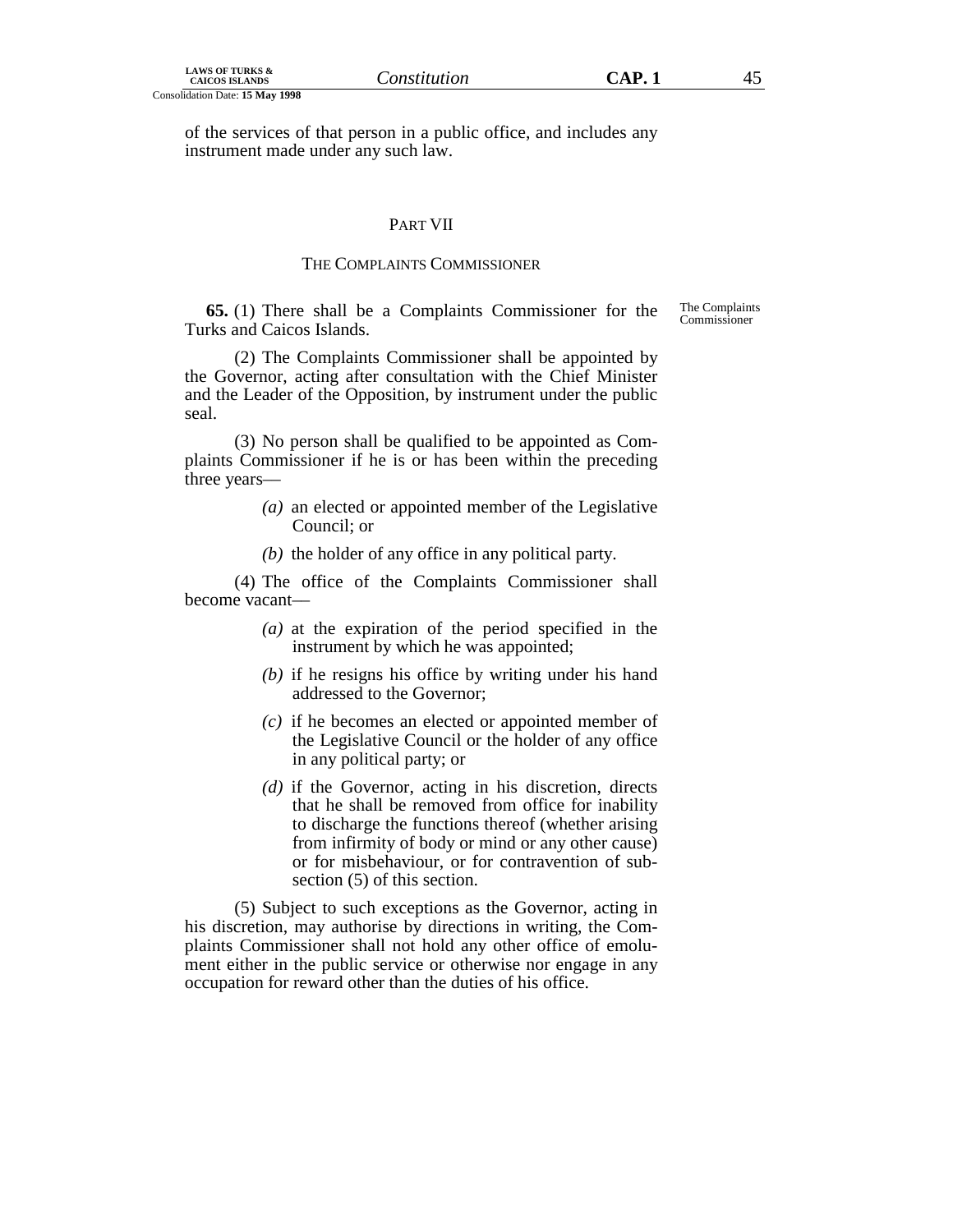| 46 | D<br>А | .onstitution | <b>LAWS OF TURKS &amp;</b><br><b>CAICOS ISLANDS</b> |
|----|--------|--------------|-----------------------------------------------------|
|    |        |              | Consolidation Date: 15 May 1998                     |

Functions of Complaints Commissioner

**66.** (1) The Complaints Commissioner shall have such functions and jurisdiction as may be prescribed by law.

 (2) In the exercise of his functions, the Complaints Commissioner shall not be subject to the direction or control of any other person or authority.

## PART VIII

## FUNDAMENTAL RIGHTS AND FREEDOMS OF THE INDIVIDUAL

Fundamental rights and freedoms of the individual

**67.** Whereas every person in the Islands is entitled to the fundamental rights and freedoms of the individual, that is to say, the right whatever his race, place of origin, political opinions, colour, creed or sex but subject to respect for the rights and freedoms of others and for the public interest, to each and all of the following, namely—

- *(a)* life, liberty, security of the person and the protection of the law;
- *(b)* freedom of conscience, of expression and of assembly and association; and
- *(c)* protection for the privacy of his home and other property and from deprivation of property without compensation,

the subsequent provisions of this Part shall have effect for the purpose of affording protection to the aforesaid rights and freedoms subject to such limitations of that protection as are contained in those provisions, being limitations designed to ensure that the enjoyment to the said rights and freedoms by any individual does not prejudice the rights and freedoms of others or the public interest.

**68.** (1) No person shall be deprived intentionally of his life save in execution of the sentence of a court in respect of a criminal offence of which he has been convicted.

 (2) A person shall not be regarded as having been deprived of his life in contravention of this section if he dies as the result of the use, to such extent and in such circumstances as are permitted by law, of such force as is reasonably justifiable––

- *(a)* for the defence of any person from violence or for the defence of property;
- *(b)* in order to effect a lawful arrest or to prevent the escape of a person lawfully detained;

Protection of right to life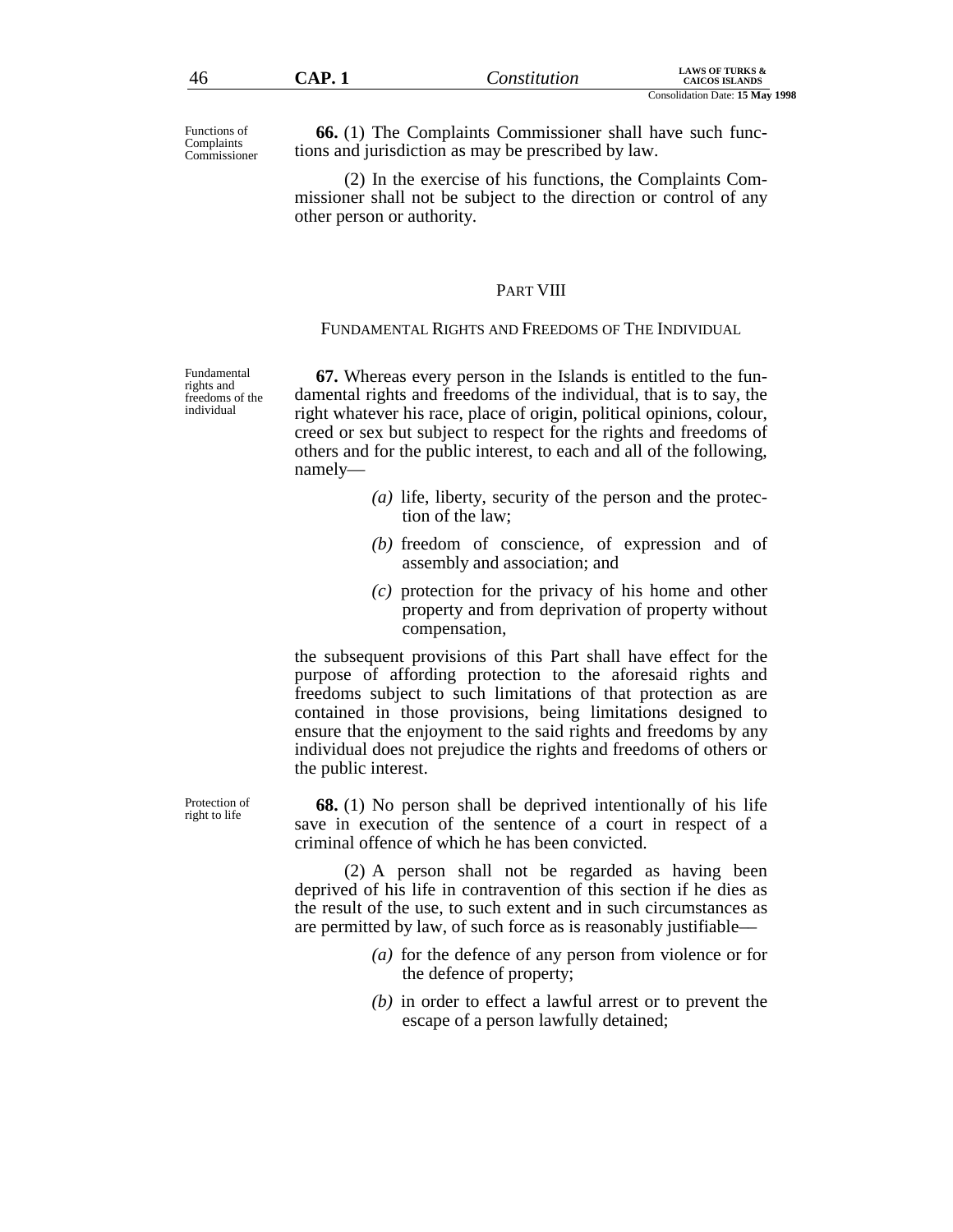- *(c)* for the purpose of suppressing a riot, insurrection or mutiny; or
- *(d)* in order to prevent the commission by that person of a criminal offence,

or if he dies as a result of a lawful act of war.

**69.** (1) No person shall be subjected to torture or to inhuman or degrading treatment or punishment.

 (2) Nothing contained in or done under the authority of any law shall be held to be inconsistent with or in contravention of this section to the extent that the law in question authorises the infliction of any description of punishment that was lawful in the Islands immediately before the commencement of this Constitution.

**70.** (1) No person shall be held in slavery or servitude.

(2) No person shall be required to perform forced labour.

 (3) For the purposes of this section, "forced labour" does not include––

- *(a)* any labour required in consequence of the sentence or order of a court;
- *(b)* any labour required of a member of a disciplined force in pursuance of his duties as such or, in the case of a person who has conscientious objections to service in a naval, military or air force, any labour that that person is required by law to perform in place of such service;
- *(c)* labour required of any person while he is lawfully detained that, though not required in consequence of the sentence or order of a court, is reasonably necessary in the interests of hygiene or for the maintenance of the place in which he is detained; or
- *(d)* any labour required during a period of public emergency or in the event of any other emergency or calamity that threatens the life or well-being of the community, to the extent that the requiring of such labour is reasonably justifiable, in the circumstances of any situation arising or existing during that period or as a result of that other emergency or calamity, for the purpose of dealing with that situation.

Protection from slavery and forced labour

Protection from inhuman treatment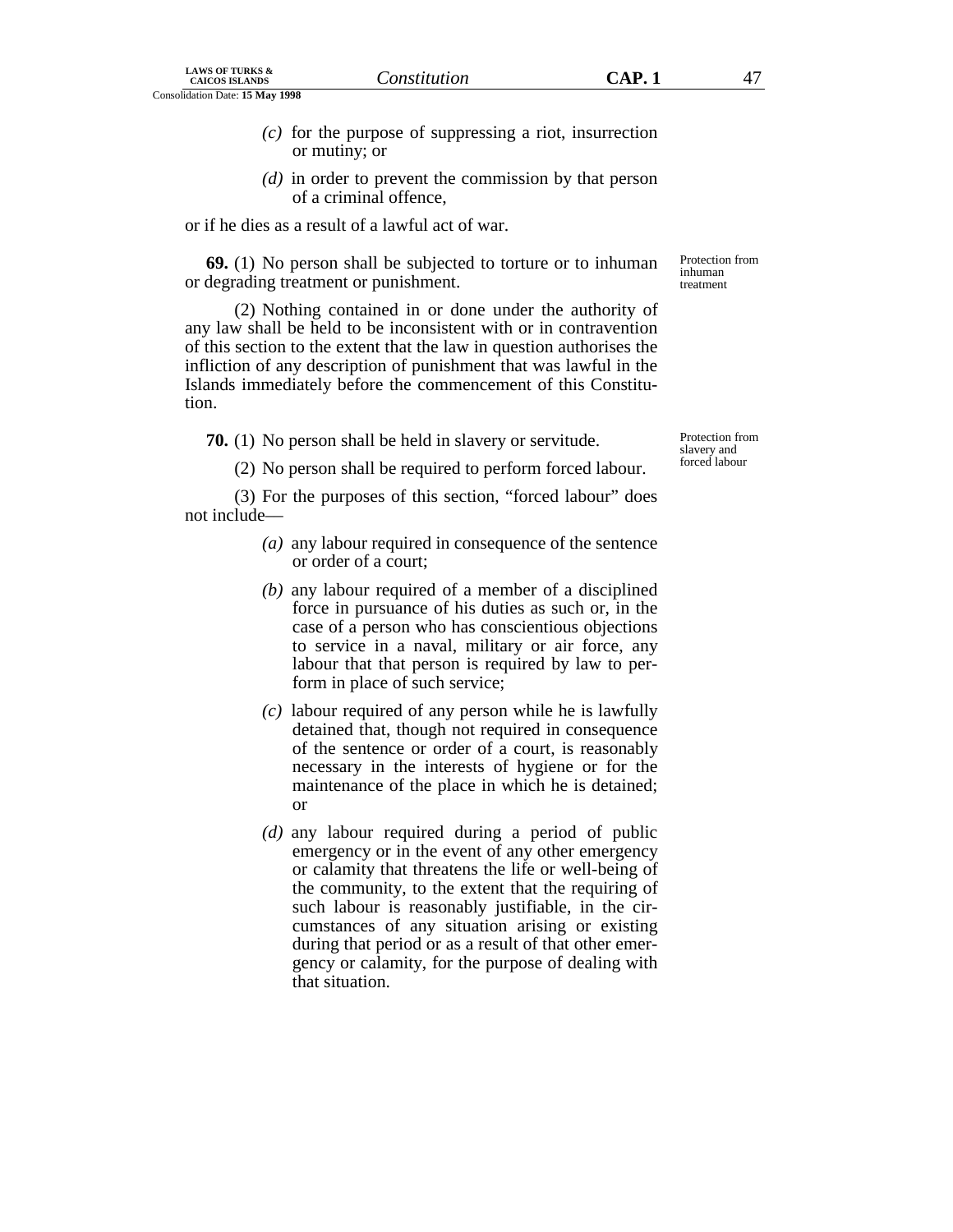| 48 | Constitution | <b>LAWS OF TURKS &amp;</b><br><b>CAICOS ISLANDS</b> |
|----|--------------|-----------------------------------------------------|
|    |              | Consolidation Date: 15 May 1998                     |

Protection from arbitrary arrest or detention

**71.** (1) No person shall be deprived of his personal liberty save as may be authorised by law in any of the following cases—

- *(a)* in execution of the sentence or order of a court, whether established for the Islands or some other country, in respect of a criminal offence of which he has been convicted or in consequence of his unfitness to plead to a criminal charge;
- *(b)* in execution of the order of a court punishing him for contempt of that court or of another court or tribunal;
- *(c)* in execution of the order of a court made in order to secure the fulfilment of any obligation imposed upon him by law;
- *(d)* for the purpose of bringing him before a court in execution of the order of a court;
- *(e)* upon reasonable suspicion that he has committed, is committing or is about to commit a criminal offence;
- *(f)* in the case of a person who has not attained the age of twenty-one years, under the order of a court or with the consent of his parent or guardian, for the purpose of his education or welfare;
- *(g)* for the purpose of preventing the spread of an infectious or contagious disease or in the case of a person who is, or is reasonably suspected to be, of unsound mind, addicted to drugs or alcohol, or a vagrant, for the purpose of his care or treatment or the protection of the community;
- *(h)* for the purpose of preventing the unlawful entry of that person into the Islands or for the purpose of effecting the expulsion, extradition or other lawful removal from the Islands of that person or the taking of proceedings relating thereto.

 (2) Any person who is arrested or detained shall be informed as soon as is reasonably practicable, in a language that he understands, of the reasons for his arrest or detention.

 (3) Any person who is arrested or detained in such a case as is mentioned in subsection (1)*(d)* or *(e)* of this section and who is not released shall be brought without undue delay before a court; and if any person arrested or detained in such a case as is mentioned in subsection (1)*(e)* of this section is not tried within a reasonable time he shall (without prejudice to any further proceedings that may be brought against him) be released either unconditionally or upon reasonable conditions, including in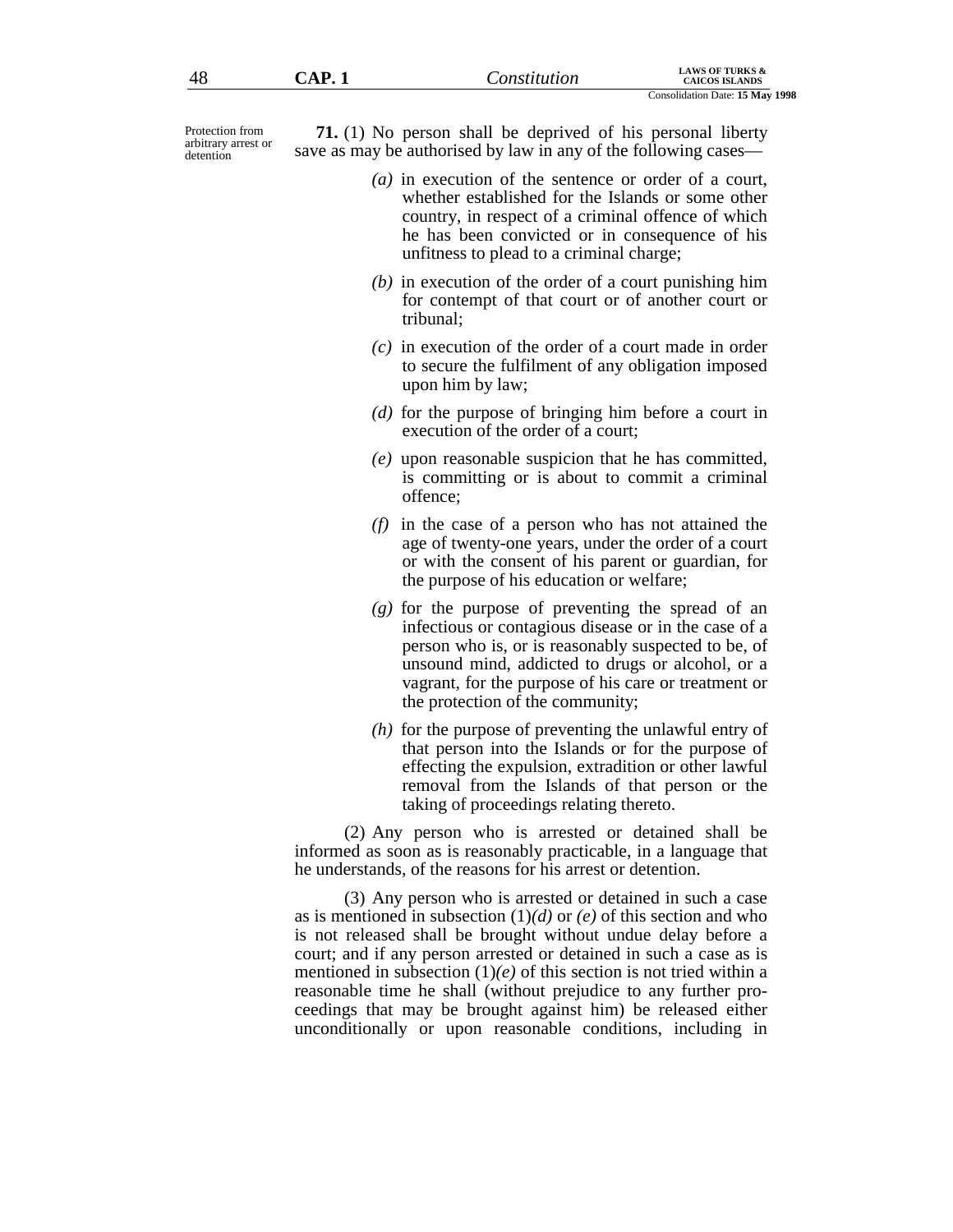| <b>LAWS OF TURKS &amp;</b><br><b>CAICOS ISLANDS</b> | onstitution_ | $\neg$ a d $\neg$ | Æ |
|-----------------------------------------------------|--------------|-------------------|---|
| Consolidation Date: 15 May 1998                     |              |                   |   |

particular such conditions as are reasonably necessary to ensure that he appears at a later date for trial or for proceedings preliminary to trial.

 (4) Any person who is unlawfully arrested or detained by any other person shall be entitled to compensation therefor from that other person.

**72.** (1) If any person is charged with a criminal offence, then, unless the charge is withdrawn, the case shall be afforded a fair hearing within a reasonable time by an independent and impartial court established by law.

 (2) Every person who is charged with a criminal offence—

> *(a)* shall be presumed to be innocent until he is proved or has pleaded guilty;

Provisions to secure protection of law

- *(b)* shall be informed as soon as reasonably practicable, in a language that he understands and in detail, of the nature of the offence charged;
- *(c)* shall be given adequate time and facilities for the preparation of his defence;
- *(d)* shall be permitted to defend himself before the court in person or, at his own expense, by a legal representative of his own choice or, where so provided by any law, by a legal representative at the public expense;
- *(e)* shall be afforded facilities to examine in person or by his legal representative the witnesses called by the prosecution before the court, and to obtain the attendance and carry out the examination of witnesses to testify on his behalf before the court on the same conditions as those applying to witnesses called by the prosecution;
- *(f)* shall be permitted to have without payment the assistance of an interpreter if he cannot understand the language used at the trial of the charge; and
- *(g)* shall when charged on information in the Supreme Court, have the right to trial by jury;

and, except with his own consent, the trial shall not take place in his absence, unless he so conducts himself in the court as to render the continuance of the proceedings in his presence impracticable and the court has ordered him to be removed and the trial to proceed in his absence, or unless, having had reasonable notice of the hearing and of the nature of the offence charged, he is voluntarily absent from the proceedings.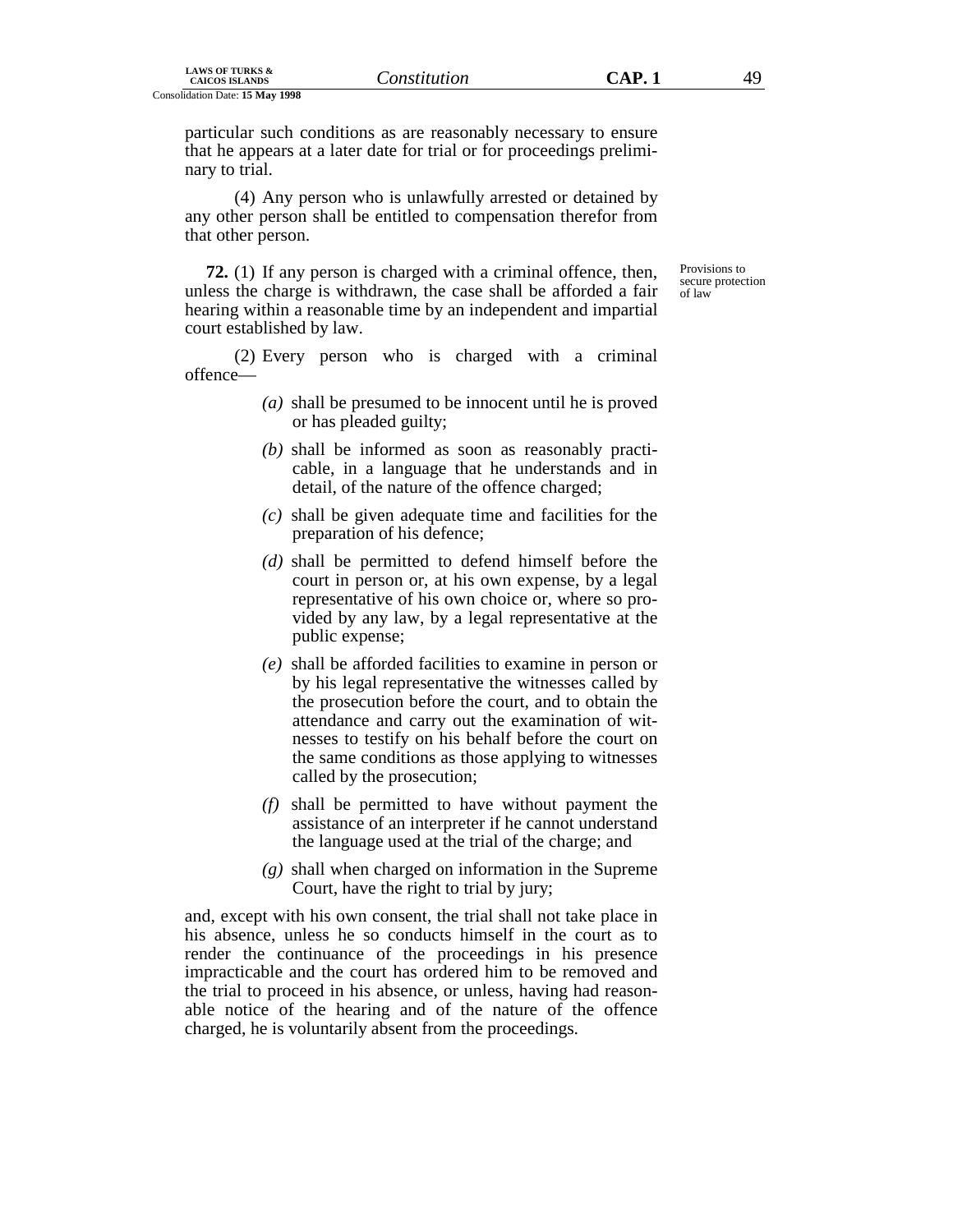(4) No person shall be held to be guilty of a criminal offence on account of any act or omission that did not, at the time it took place, constitute such an offence, and no penalty shall be imposed for any criminal offence that is severer in degree or description than the maximum penalty that might have been imposed for that offence at the time when it was committed.

 (5) No person who shows that he has been tried by a competent court for a criminal offence and either convicted or acquitted shall again be tried for that offence or for any other criminal offence of which he could have been convicted at the trial for that offence, save upon the order of a superior court in the course of appeal or review proceedings relating to the conviction or acquittal.

 (6) No person shall be tried for a criminal offence if he shows that he has been pardoned for that offence under section 84 of this Constitution.

 (7) No person who is tried for a criminal offence shall be compelled to give evidence at the trial.

 (8) Any court or other adjudicating authority prescribed by law for the determination of the existence or extent of any civil right or obligation shall be established by law and shall be independent and impartial; and where proceedings for such a determination are instituted by any person before such a court or other adjudicating authority, the case shall be determined fairly within a reasonable time.

 (9) All proceedings instituted in any court for the determination of the existence or extent of any civil right or obligation, including the announcement of the decision of the court, shall be held in public.

(10) Nothing in subsection (9) of this section shall prevent the court from excluding from the proceedings persons other than the parties thereto and their legal representatives to such extent as the court––

> *(a)* may be empowered by law so to do and may consider necessary or expedient in circumstances where publicity would prejudice the interests of justice, or in interlocutory proceedings or in the interests of public morality, the welfare of persons under the age of eighteen years or the protection of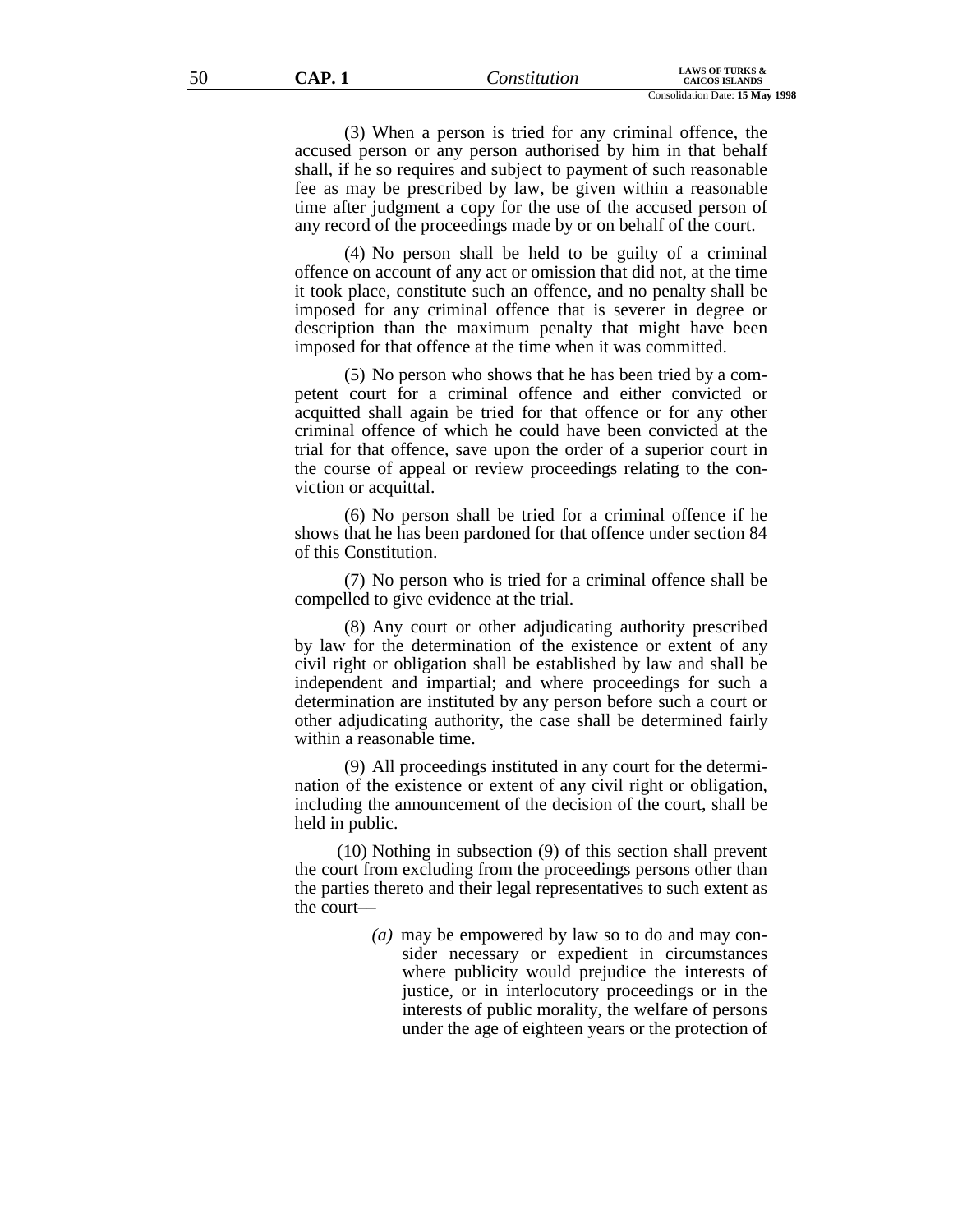commercial confidence or the private lives of persons concerned in the proceedings; or

*(b)* may be empowered or required by law so to do in the interests of defence, public safety or public order.

(11) Nothing contained in or done under the authority of any law shall be held to be inconsistent with or in contravention of––

- (a) subsection  $(2)(a)$  of this section to the extent that the law in question imposes upon any person charged with a criminal offence the burden of proving particular facts;
- *(b)* subsection  $(2)(e)$  of this section to the extent that the law in question imposes conditions that must be satisfied if witnesses called to testify on behalf of an accused person are to be paid their expenses out of public funds;
- *(c)* subsection (5) of this section to the extent that the law in question authorises a court to try a member of a disciplined force for a criminal offence notwithstanding any trial and conviction or acquittal of that member under the disciplinary law of that force, save that any court so trying such a member and convicting him shall in sentencing him to any punishment take into account any punishment awarded him under that disciplinary law.

(12) In this section, "legal representative" means a person entitled to practise in the Islands as an attorney.

**73.** (1) Except with his consent, no person shall be subjected to the search of his person or his property or the entry by others on his premises.

 (2) Nothing contained in or done under the authority of any law shall be held to be inconsistent with or in contravention of this section to the extent that the law in question makes provision––

- *(a)* that is reasonably required––
	- (i) in the interests of defence, public safety, public order, public morality, public health, town and country planning, the development of mineral resources, or the development or utilisation of any other property in such a manner as to promote the public benefit;

Protection for privacy of home and other property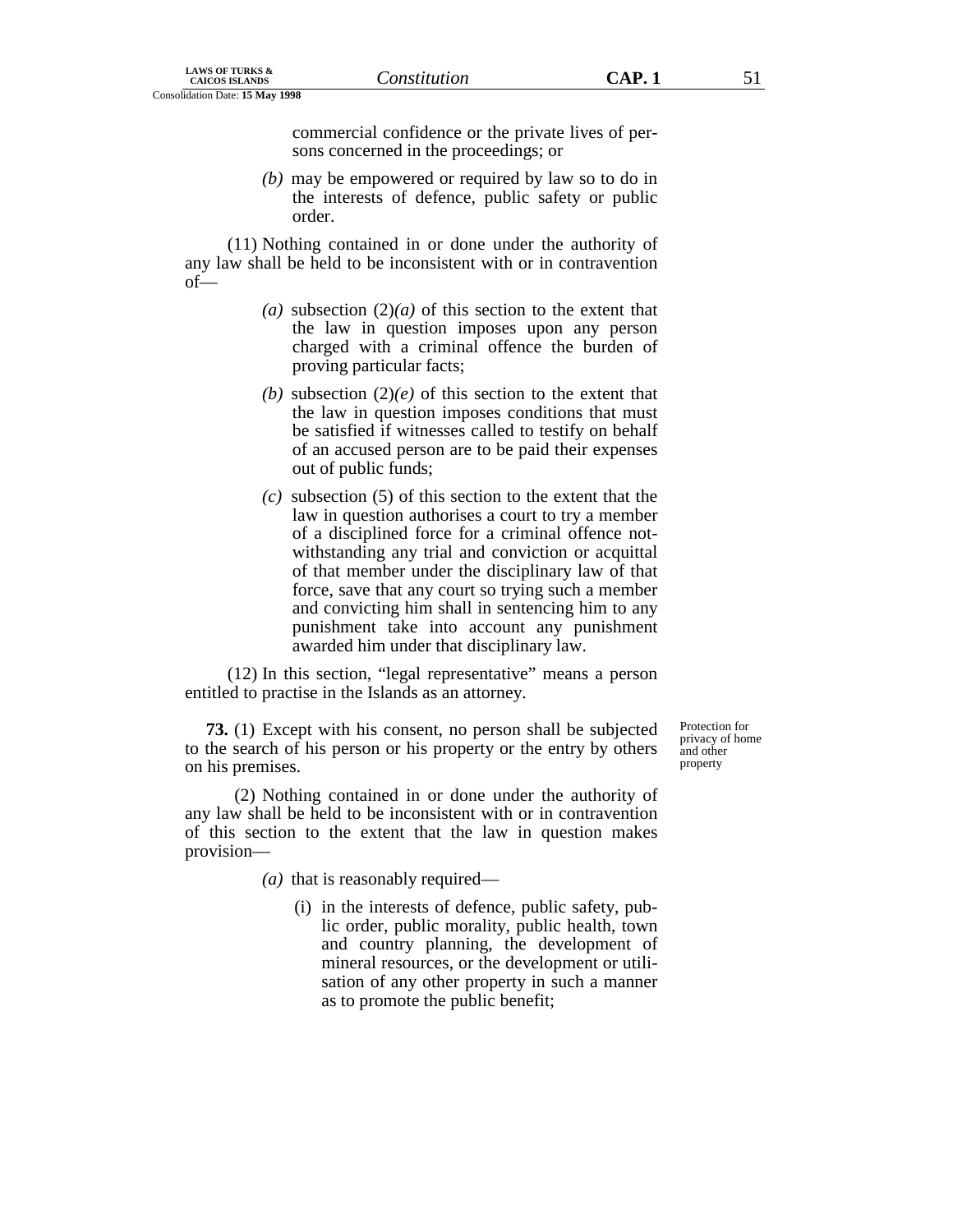- (ii) for the purpose of protecting the rights and freedoms of other persons; or
- (iii) for the prevention or detection of offences against the criminal law or the customs law;
- *(b)* to enable an officer or agent of the Government, a local government authority or a body corporate established by law for a public purpose to enter on the premises of any person in order to inspect those premises or anything thereon for the purpose of any tax, rate or due or in order to carry out work connected with any property that is lawfully on those premises and that belongs to the Government or that authority or body corporate, as the case may be; or
- *(c)* to authorise, for the purpose of enforcing the judgment or order of a court, the search of any person or property by order of a court or the entry upon any premises by such order,

except so far as that provision or, as the case may be, the thing done under the authority thereof is shown not to be reasonably justifiable in a democratic society.

**74.** (1) Except with his consent, no person shall be hindered in the enjoyment of his freedom of conscience, and for the purposes of this section the said freedom includes freedom of thought and of religion, freedom to change his religion or belief and freedom, either alone or in community with others, and both in public and in private, to manifest and propagate his religion or belief in worship, teaching, practice and observance.

 (2) Except with his consent (or, if he is a person who has not attained the age of twenty-one years, the consent of his guardian) no person attending any place of education shall be required to receive religious instruction or to take part in or attend any religious ceremony or observance if that instruction, ceremony or observance relates to a religion other than his own.

 (3) No religious community or denomination shall be prevented from or hindered in providing religious instruction for persons of that community or denomination in the course of any education provided by that community or denomination whether or not that community or denomination is in receipt of any government subsidy, grant or other form of financial assistance designed to meet, in whole or in part, the cost of such course of education.

Protection of freedom of conscience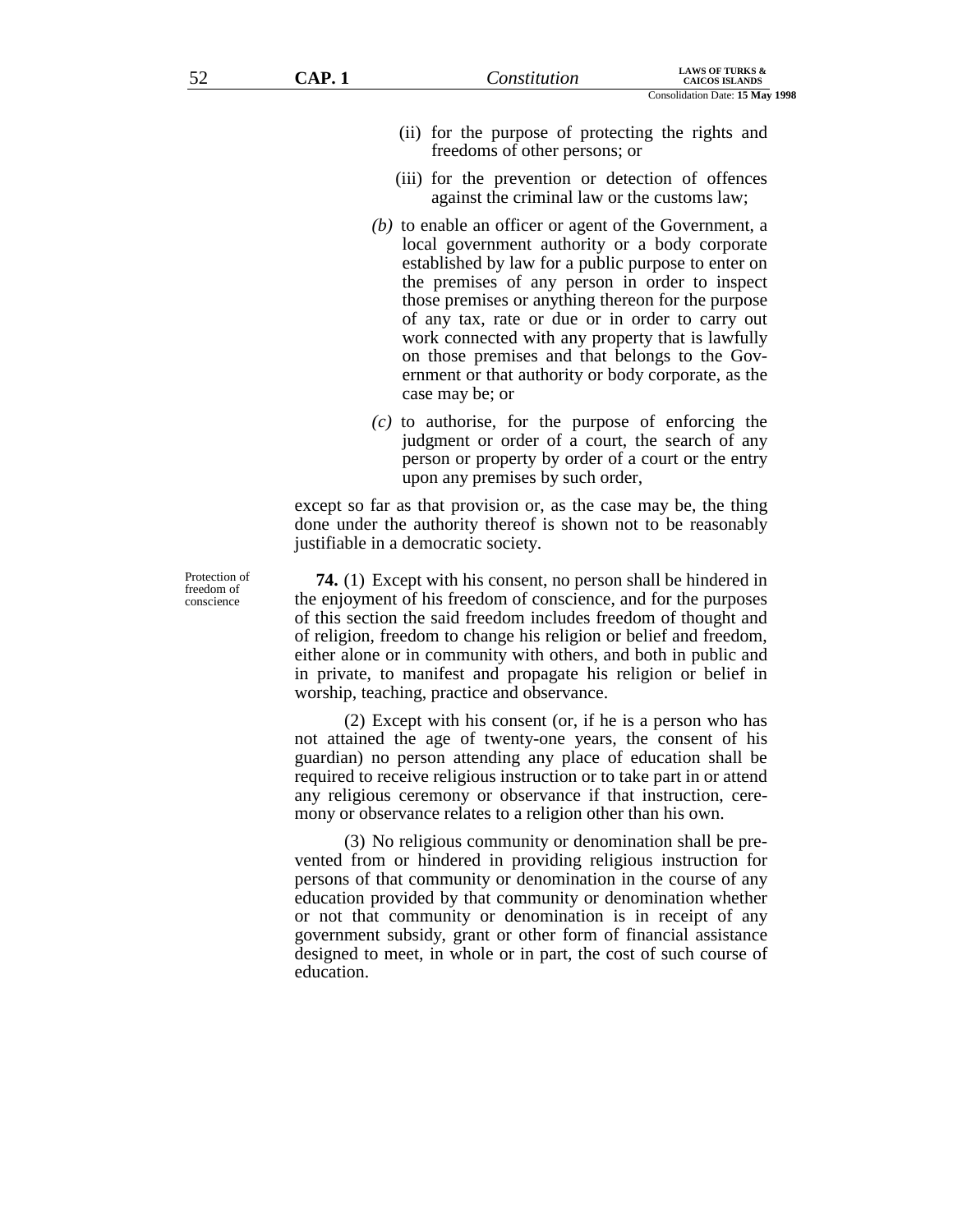| <b>LAWS OF TURKS &amp;</b><br><b>CAICOS ISLANDS</b> | Constitution | `AP. | . |
|-----------------------------------------------------|--------------|------|---|
| Consolidation Date: 15 May 1998                     |              |      |   |

 (4) No person shall be compelled to take any oath which is contrary to his religion or belief or to take any oath in a manner which is contrary to his religion or belief.

 (5) Nothing contained in or done under the authority of any law shall be held to be inconsistent with or in contravention of this section to the extent that the law in question makes provision which is reasonably required––

- *(a)* in the interests of defence, public safety, public order, public morality or public health; or
- *(b)* for the purpose of protecting the rights and freedoms of other persons, including the right to observe and practise any religion or belief without the unsolicited interference of persons professing any other religion or belief,

except so far as that provision or, as the case may be, the thing done under the authority thereof is shown not to be reasonably justifiable in a democratic society.

> Protection of freedom of expression

**75.** (1) Except with his consent, no person shall be hindered in the enjoyment of his freedom of expression, and for the purposes of this section the said freedom includes freedom to hold opinions and to receive and impart ideas and information without interference, and freedom from interference with his correspondence.

 (2) Nothing contained in or done under the authority of any law shall be held to be inconsistent with or in contravention of this section to the extent that the law in question makes provision––

- *(a)* that is reasonably required––
	- (i) in the interests of defence, public safety, public order, public morality or public health; or
	- (ii) for the purpose of protecting the rights, reputations and freedoms of other persons or the private lives of persons concerned in legal proceedings, preventing the disclosure of information received in confidence, maintaining the authority and independence of the courts, regulating telephony, telegraphy, posts, wireless broadcasting, television or other means of communication or regulating public exhibitions or public entertainments; or
- *(b)* that imposes restrictions upon public officers or teachers,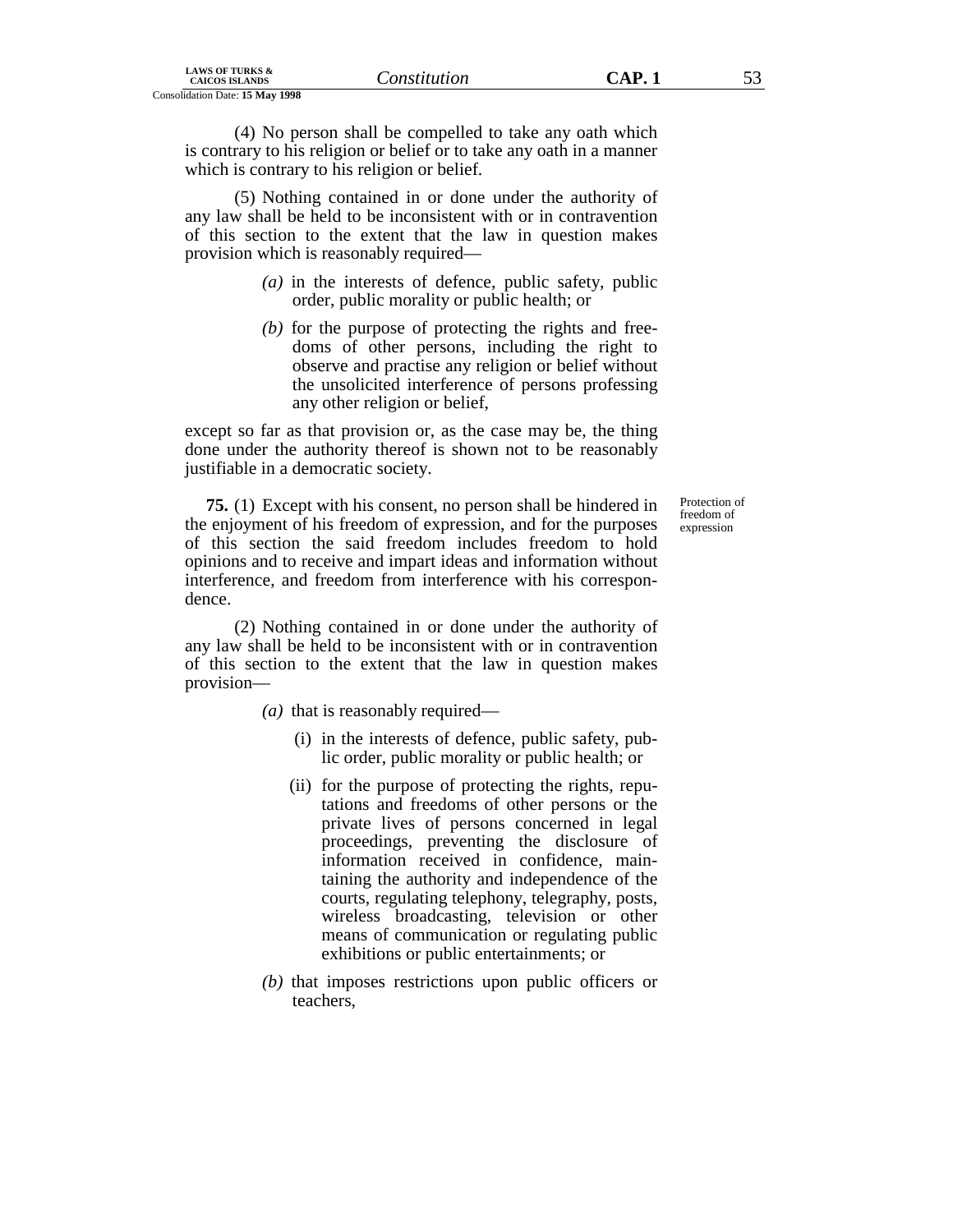except so far as that provision or, as the case may be, the thing done under the authority thereof is shown not to be reasonably justifiable in a democratic society.

 (3) For the purposes of subsection (2)*(b)* of this section in so far as it relates to public officers, "law" in that subsection includes directions in writing regarding the conduct of public officers generally or any class of public officer issued by the Government.

**76.** (1) Except with his consent, no person shall be hindered in the enjoyment of his freedom of peaceful assembly and association, that is to say, his right to assemble freely and associate with other persons and in particular to form or belong to political parties or to form or belong to trade unions or other associations for the protection of his interests.

 (2) Nothing contained in or done under the authority of any law shall be held to be inconsistent with or in contravention of this section to the extent that the law in question makes provision––

*(a)* that is reasonably required––

- (i) in the interests of defence, public safety, public order, public morality or public health;
- (ii) for the purpose of protecting the rights and freedoms of other persons; or
- *(b)* that imposes restrictions upon public officers,

except so far as that provision or, as the case may be, the thing done under the authority thereof is shown not to be reasonably justifiable in a democratic society.

 (3) For the purposes of subsection (2)*(b)* of this section, "law" in that subsection includes directions in writing regarding the conduct of public officers generally or any class of public officer issued by the Government.

**77.** (1) Except with his consent, no person shall be hindered in the enjoyment of his freedom of movement, that is to say, the right to move freely throughout the Islands, the right to reside in any part thereof, the right to enter the Islands and immunity from expulsion therefrom.

 (2) Nothing contained in or done under the authority of any law shall be held to be inconsistent with or in contravention of this section to the extent that the law in question makes provision––

> *(a)* for the imposition of restrictions on the movement or residence within the Islands or on the right to

Protection of freedom of assembly and association

Protection of freedom of movement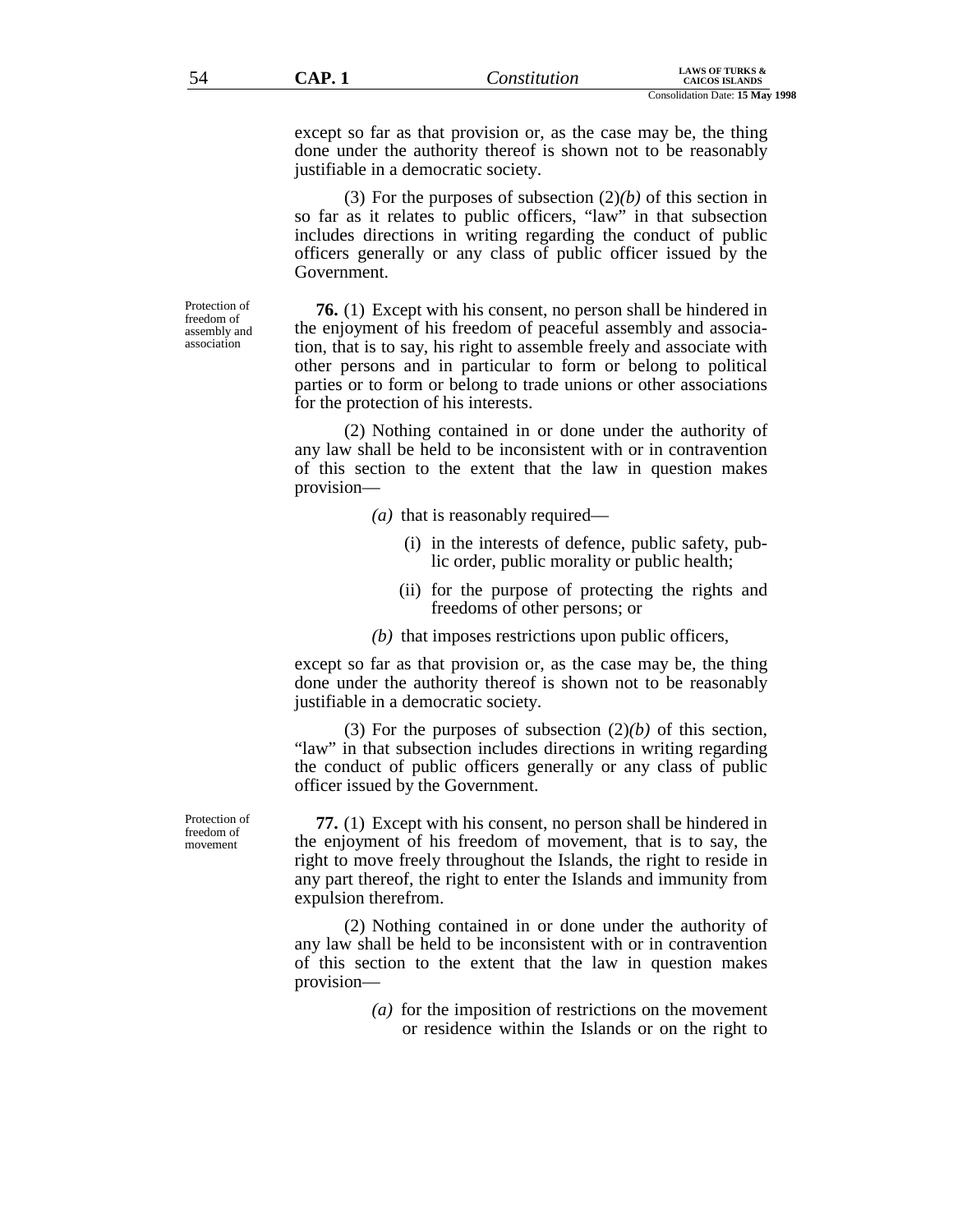leave the Islands of persons generally or any class of persons that are reasonably required––

- (i) in the interests of defence, public safety, public order, public morality or public health; or
- (ii) for the purpose of protecting the rights and freedoms of other persons,

 except so far as that provision or, as the case may be, the thing done under the authority thereof is shown not to be reasonably justifiable in a democratic society;

- *(b)* for the removal of a person from the Islands to be tried or punished in some other country for a criminal offence under the law of that country or to undergo imprisonment in some other country in execution of the sentence of a court in respect of a criminal offence under the law of the Islands of which he has been convicted;
- *(c)* for the imposition of restrictions on the movement or residence within the Islands or the right to leave the Islands of public officers that are reasonably required for the purpose of ensuring the proper performance of their functions;
- *(d)* for the imposition of restrictions on the movement or residence within the Islands of any person who does not belong to the Islands or the exclusion or expulsion therefrom of any such person;
- *(e)* for the imposition of restrictions on the acquisition or use by any person of land or other property in the Islands;
- *(f)* for the imposition of restrictions, by order of a court, on the movement or residence within the Islands of any person or on any person's right to leave the Islands either in consequence of his having been found guilty of a criminal offence under the law of the Islands or for the purpose of ensuring a fair trial or that he appears before a court at a later date for trial of such a criminal offence or for proceedings preliminary to trial or for proceedings relating to his extradition or lawful removal from the Islands; or
- *(g)* for the imposition of restrictions on the right of any person to leave the Islands that are reasonably required in order to secure the fulfilment of any obligation imposed by law, except so far as the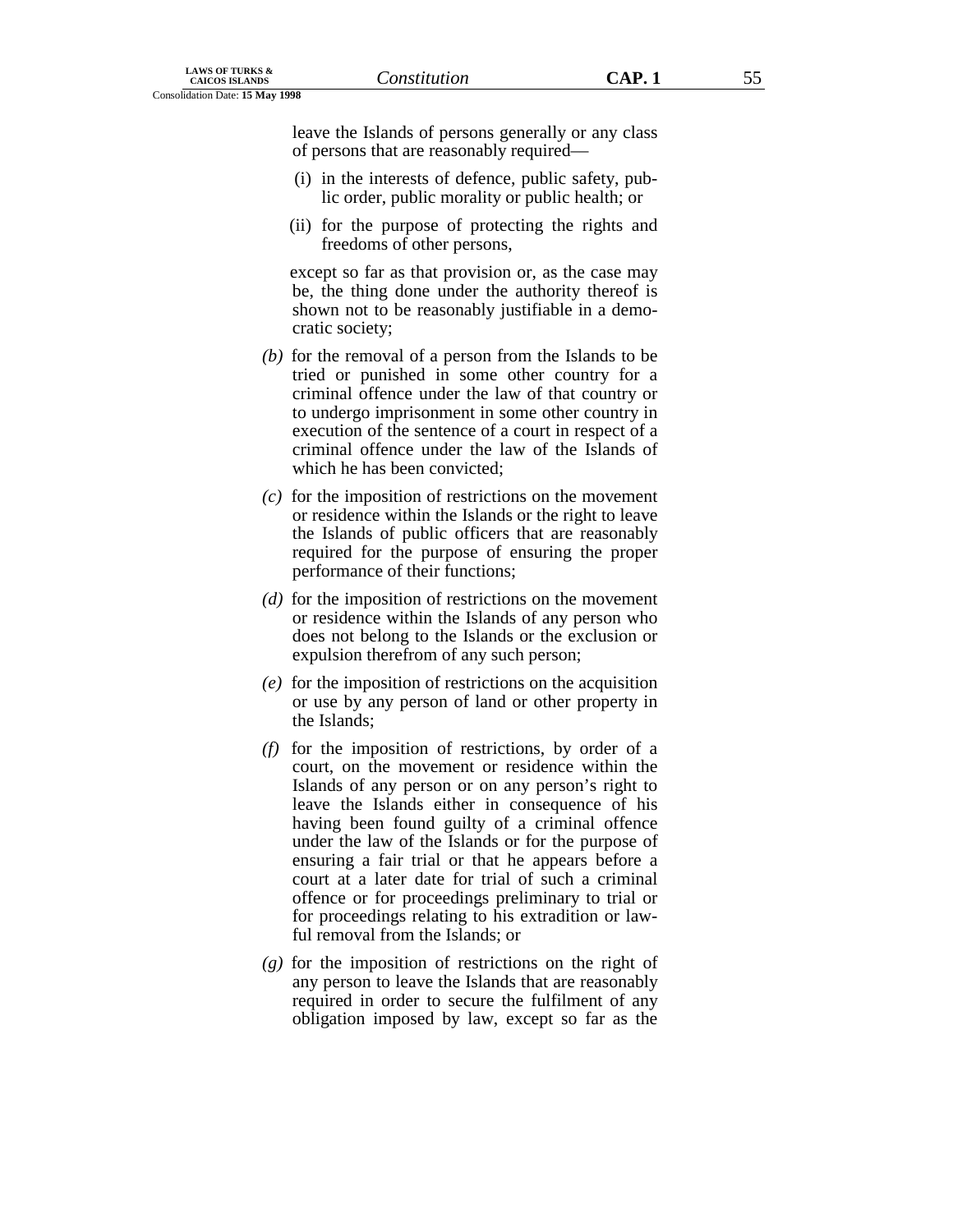provision or, as the case may be, the thing done under the authority thereof is shown not to be reasonably justifiable in a democratic society.

(3) For the purposes of subsection  $(2)(c)$  of this section, "law" in that subsection includes directions in writing regarding the conduct of public officers generally or any class of public officer issued by the Government.

 (4) Any restriction on a person's freedom of movement which is involved in his lawful detention shall not be held to be inconsistent with or in contravention of this section.

 (5) For the purposes of this section, a person shall be deemed to belong to the Islands if he has, under the law in force in the Islands regulating immigration, the status of "Belonger".

**78.** (1) Subject to subsections (4), (5) and (8) of this section, no law shall make any provision which is discriminatory either of itself or in its effect.

 (2) Subject to subsections (6), (8) and (9) of this section, no person shall be treated in a discriminatory manner by any person acting by virtue of any law or in the performance of the functions of any public office or any public authority.

 (3) In this section, "discriminatory" means affording different treatment to different persons attributable wholly or mainly to their respective descriptions by race, place of origin, political opinions, colour or creed whereby persons of one such description are subjected to disabilities or restrictions to which persons of another such description are not made subject or are accorded privileges or advantages which are not accorded to persons of another such description.

 (4) Subsection (1) of this section shall not apply to any law so far as that law makes provision––

- *(a)* for the appropriation of revenues or other funds of the Islands or for the imposition of taxation (including the levying of fees for the grant of licences);
- *(b)* with respect to the entry into or exclusion from, or the employment, engaging in any business or profession, movement or residence within, the Islands of persons who do not belong to the Islands for the purposes of section 77 of this Constitution;
- *(c)* for the application, in the case of persons of any such description as is mentioned in subsection (3) of this section (or of persons connected with such persons) of the law with respect to adoption, mar-

Protection from discrimination on grounds of race, etc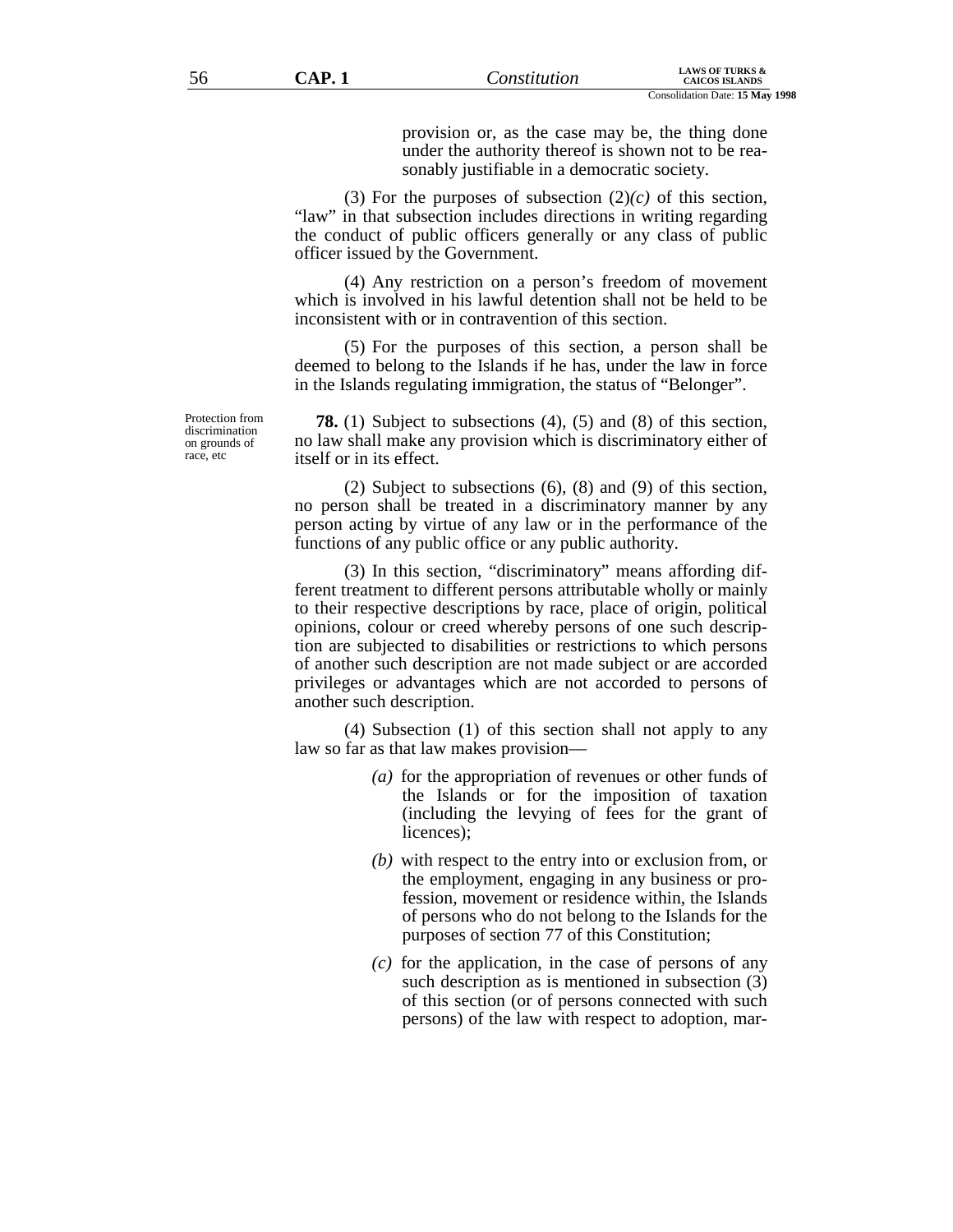riage, divorce, burial, devolution of property on death or other like matters that is the personal law applicable to persons of that description; or

*(d)* whereby persons of any such description as is mentioned in subsection (3) of this section may be subjected to any disability or restriction or may be accorded any privilege or advantage which, having regard to its nature and to special circumstances pertaining to those persons or to persons of any other such description, is reasonably justifiable in a democratic society.

 (5) Nothing contained in any law shall be held to be inconsistent with or in contravention of subsection (1) of this section to the extent that it requires a person to belong to the Islands for the purposes of section 77 of this Constitution or to possess any other qualification (not being a qualification specifically relating to race, place of origin, political opinions, colour or creed) in order to be eligible for appointment to any office in the public service or in a disciplined force or any office in the service of a local government authority or of a body corporate established directly by any law for public purposes.

 (6) Subsection (2) of this section shall not apply to anything which is expressly or by necessary implication authorised to be done by any such provision of law as is referred to in subsection (4) or (5) of this section.

 (7) Subject to subsection (8) of this section, no person shall be treated in a discriminatory manner in respect of access to any of the following places to which the general public have access, namely, shops, hotels, restaurants, eating-houses, licensed premises, places of entertainment or places of resort.

 (8) Nothing contained in or done under the authority of any law shall be held to be inconsistent with or in contravention of this section to the extent that the law in question makes provision whereby persons of any such description as is mentioned in subsection (3) of this section may be subjected to any restriction on the rights and freedoms guaranteed by sections 73, 74, 75, 76 and 77 of this Constitution, being such a restriction as is authorised by section 73(2)*(a)*, 74(5), 75(2), 76(2) or 77(2)*(a)* as the case may be.

 (9) Nothing in subsection (2) of this section shall affect any discretion relating to the institution, conduct or discontinuance of civil or criminal proceedings in any court that is vested in any person by or under this Constitution or any other law.

**79.** (1) No property of any description shall be compulsorily taken possession of, and no interest in or right over property of Protection from deprivation of property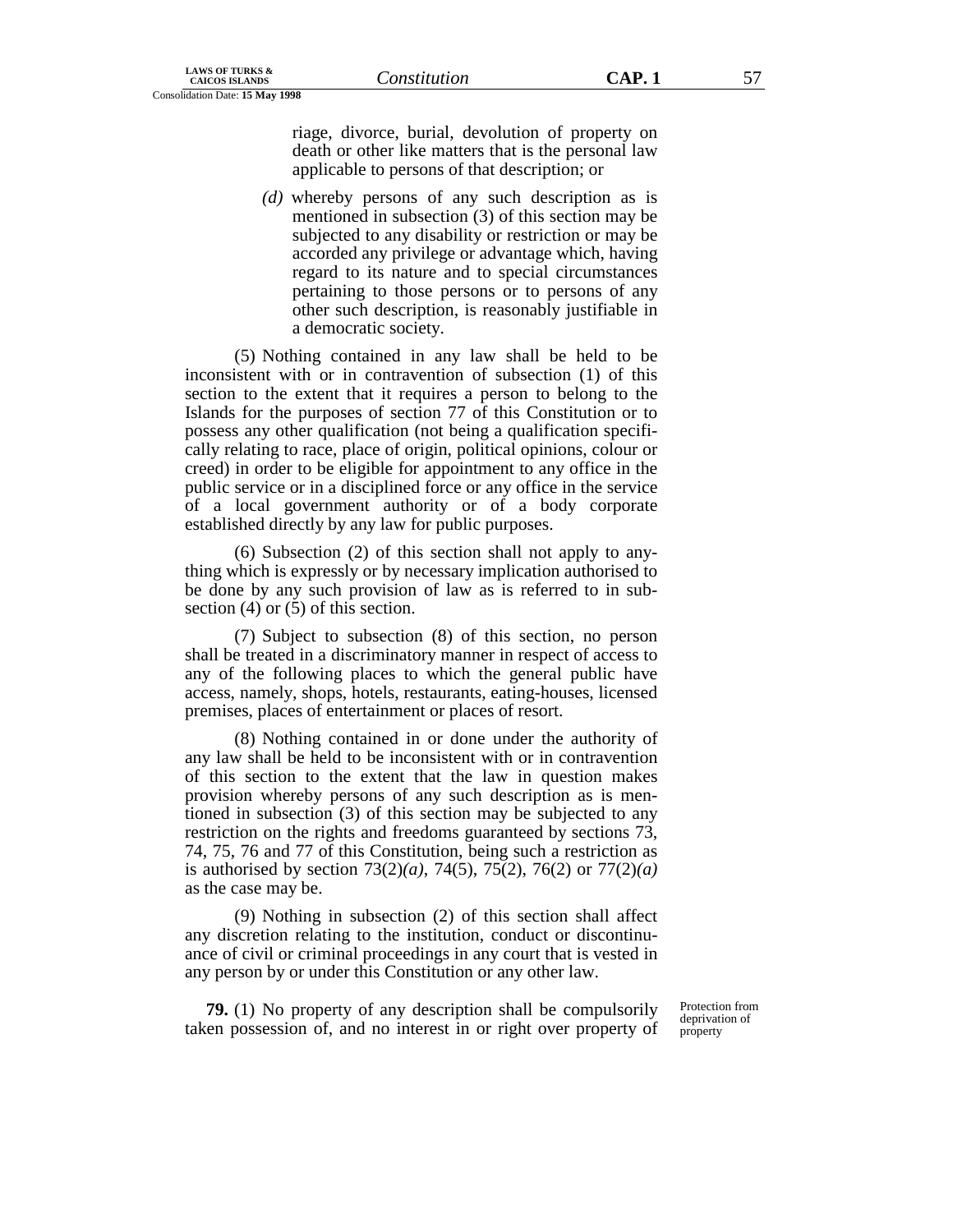| 58 | $A$ <b>P</b> | Constitution | <b>LAWS OF TURKS &amp;</b><br><b>CAICOS ISLANDS</b> |
|----|--------------|--------------|-----------------------------------------------------|
|    |              |              | Consolidation Date: 15 May 1998                     |

any description shall be compulsorily acquired, except where the following conditions are satisfied, that is to say––

- *(a)* the taking of possession or acquisition is necessary or expedient in the interests of defence, public safety, public order, public morality, public health, town and country planning or the development or utilisation of any property in such manner as to promote the public benefit or the economic wellbeing of the community; and
- *(b)* there is reasonable justification for the causing of any hardship that may result to any person having an interest in or right over the property; and
- *(c)* provision is made by a law applicable to that taking of possession or acquisition––
	- (i) for the prompt payment of adequate compensation; and
	- (ii) securing to any person having an interest in or right over the property a right of access to the Supreme Court, whether direct or on appeal from any other authority, for the determination of his interest or right, the legality of the taking of possession or acquisition of the property, interest or right, and the amount of any compensation to which he is entitled, and for the purpose of obtaining prompt payment of that compensation; and
	- (iii) giving to any party to proceedings in the Supreme Court relating to such a claim the same rights of appeal as are accorded generally to parties to civil proceedings in that Court sitting as a court of original jurisdiction.

 (2) Nothing contained in or done under the authority of any law shall be held to be inconsistent with or in contravention of subsection (1) of this section––

- *(a)* to the extent that the law in question makes provision for the taking of possession or acquisition of any property, interest or right––
	- (i) in satisfaction of any tax, rate or due;
	- (ii) by way of penalty for breach of any law or forfeiture in consequence of a breach of any law;
	- (iii) as an incident of a lease, tenancy, mortgage, charge, bill of sale, pledge or contract;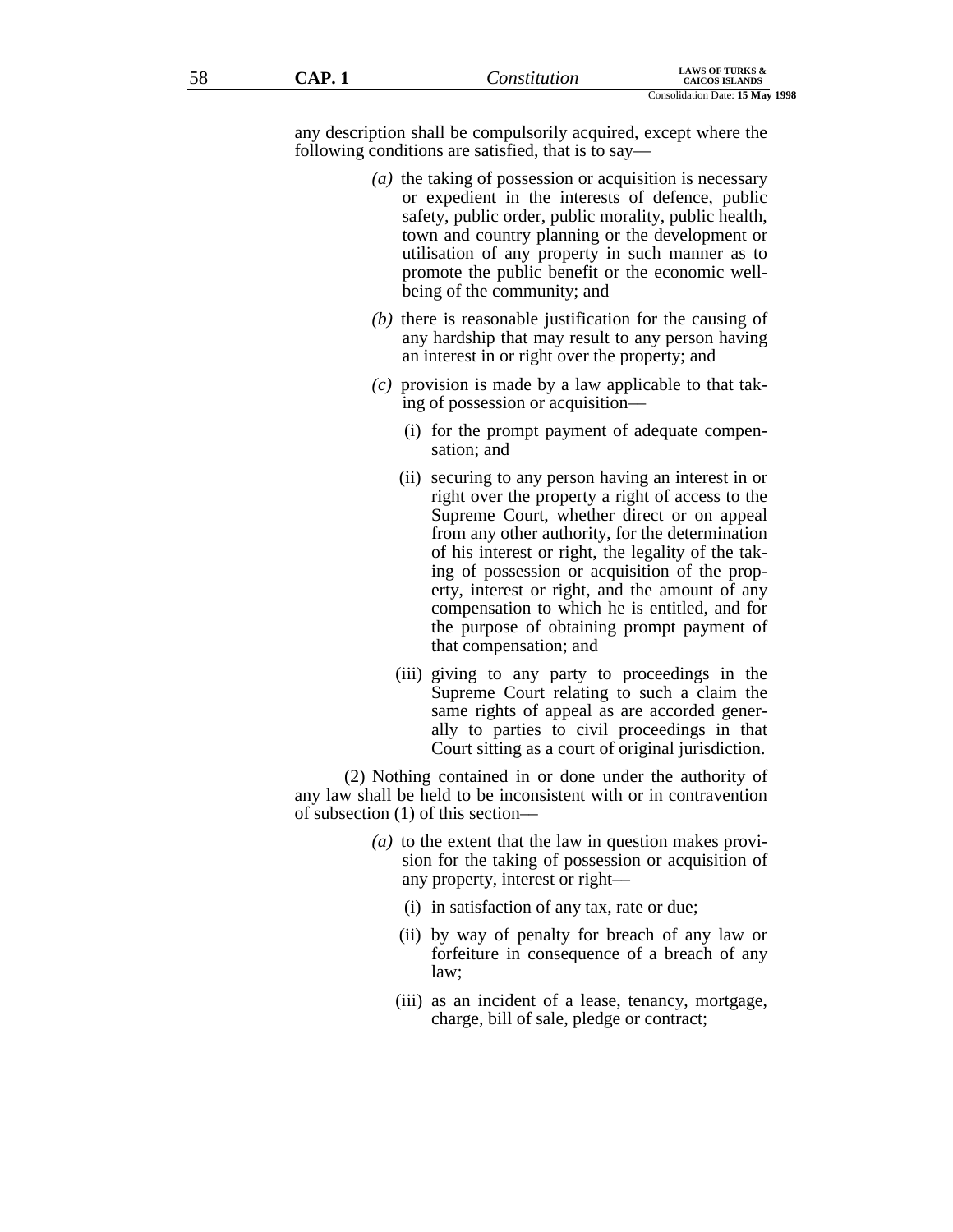- 
- (iv) by way of the taking of a sample for the purposes of any law;
- (v) where the property consists of an animal upon its being found trespassing or straying;
- (vi) in the execution of judgments or orders of a court;
- (vii) by reason of its being in a dilapidated or dangerous state or injurious to the health of human beings, animals or plants;
- (viii)in consequence of any law with respect to prescription or the limitation of actions; or
- (ix) for so long only as may be necessary for the purposes of any examination, investigation, trial or inquiry, or, in the case of land, for the purposes of carrying out thereon work of reclamation, drainage, soil conservation or the conservation of other natural resources or work relating to agricultural development or improvement (being work relating to such development or improvement that the owner or occupier of the land has been required, and has, without reasonable and lawful excuse, refused or failed to carry out),

except so far as that provision or, as the case may be, the thing done under the authority thereof is shown not to be reasonably justifiable in a democratic society; or

- *(b)* to the extent that the law in question makes provision for the taking possession or acquisition of any of the following property (including an interest in or right over property), that is to say—
	- (i) enemy property;
	- (ii) property of a deceased person, a person of unsound mind or a person who has not attained the age of twenty-one years, for the purpose of its administration for the benefit of the persons entitled to the beneficial interest therein;
	- (iii) property of a person adjudged bankrupt or a body corporate in liquidation, for the purpose of its administration for the benefit of the creditors of the bankrupt or body corporate and, subject thereto, for the benefit of other persons entitled to the beneficial interest in the property; or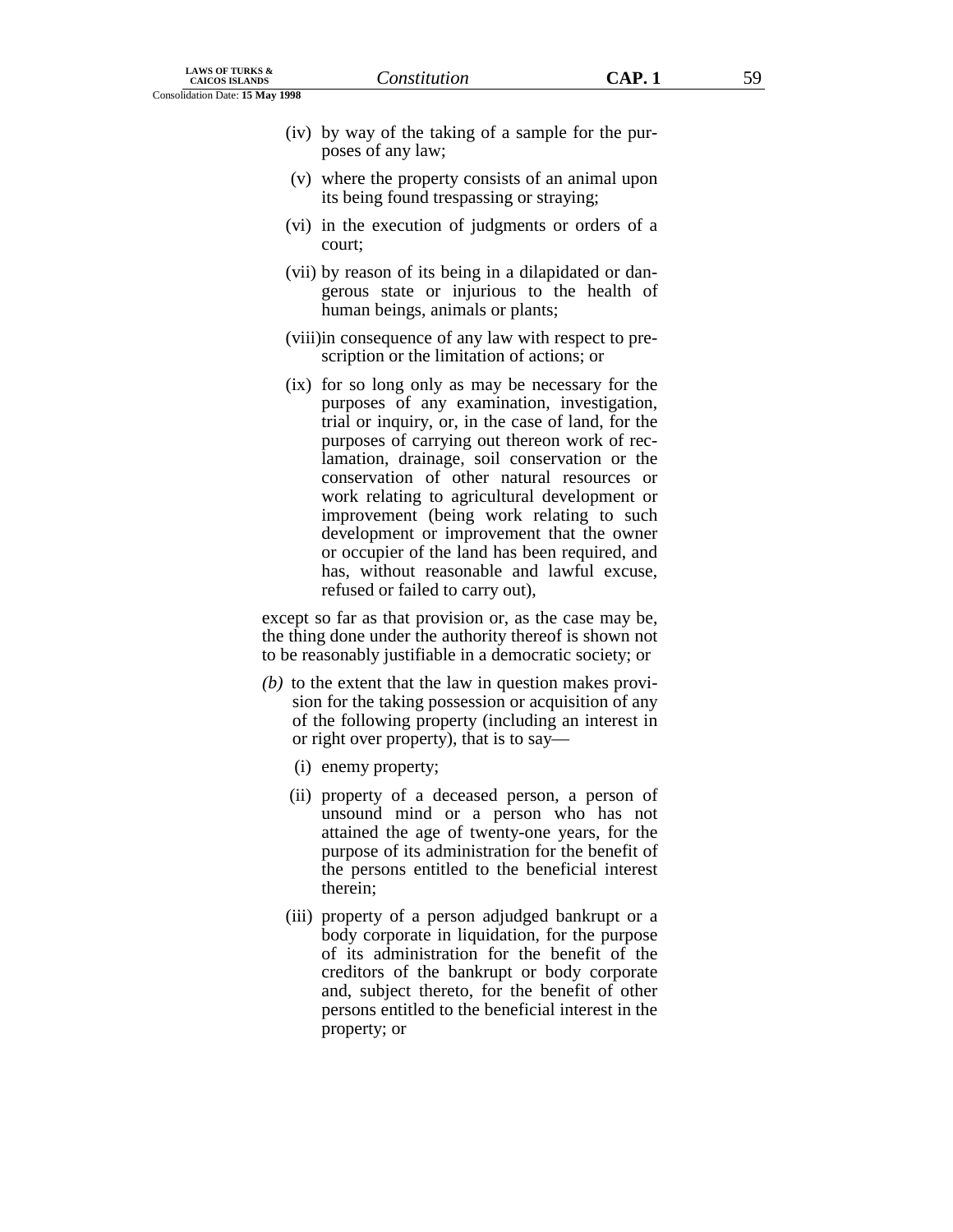(iv) property subject to a trust, for the purpose of vesting the property in persons appointed as trustees under the instrument creating the trust or by a court or, by order of a court, for the purpose of giving effect to the trust.

 (3) Nothing contained in or done under the authority of any law shall be held to be inconsistent with or in contravention of subsection (1) of this section to the extent that the law in question makes provision for the compulsory taking of possession in the public interest of any property, or the compulsory acquisition in the public interest of any interest in or right over property, where that property, interest or right is held by a body corporate established by law for public purposes in which no moneys have been invested other than moneys provided from public funds.

**80.** (1) Nothing contained in or done under the authority of any regulation made under the Emergency Powers Orders in Council 1939 to 1973<sup>\*</sup> or the Emergency Powers Ordinance shall be held to be inconsistent with or in contravention of section 71, section 72 other than subsections (4) and (6) thereof or any provision of sections 73 to 78 (inclusive) of this Constitution to the extent that the regulation in question makes in relation to any period of public emergency provision, or authorises the doing during any such period of anything, that is reasonably justifiable in the circumstances of any situation arising or existing during that period for the purpose of dealing with that situation.

 (2) Where any person who is lawfully detained in pursuance of such a regulation as is referred to in subsection (1) of this section so requests at any time during the period of that detention (but if he has already made such a request during that period not earlier than six months after he last made such a request during that period), his case shall within one month of making the request be reviewed by an independent and impartial tribunal established by law and presided over by a person appointed by the Chief Justice.

 (3) On any review by a tribunal in pursuance of this section of the case of a detained person, the tribunal may make recommendations concerning the necessity or expediency of continuing his detention to the authority by which it was ordered but, unless it is otherwise prescribed, that authority shall not be obliged to act in accordance with any such recommendations.

Enforcement of fundamental rights

1

**81.** (1) If any person alleges that any of the foregoing provisions of this Part has been, is being or is likely to be contravened

Provisions for periods of public emergency *Cap. 143*

<sup>\*</sup> see (UK) S.I. 1952 No. 2031, as amended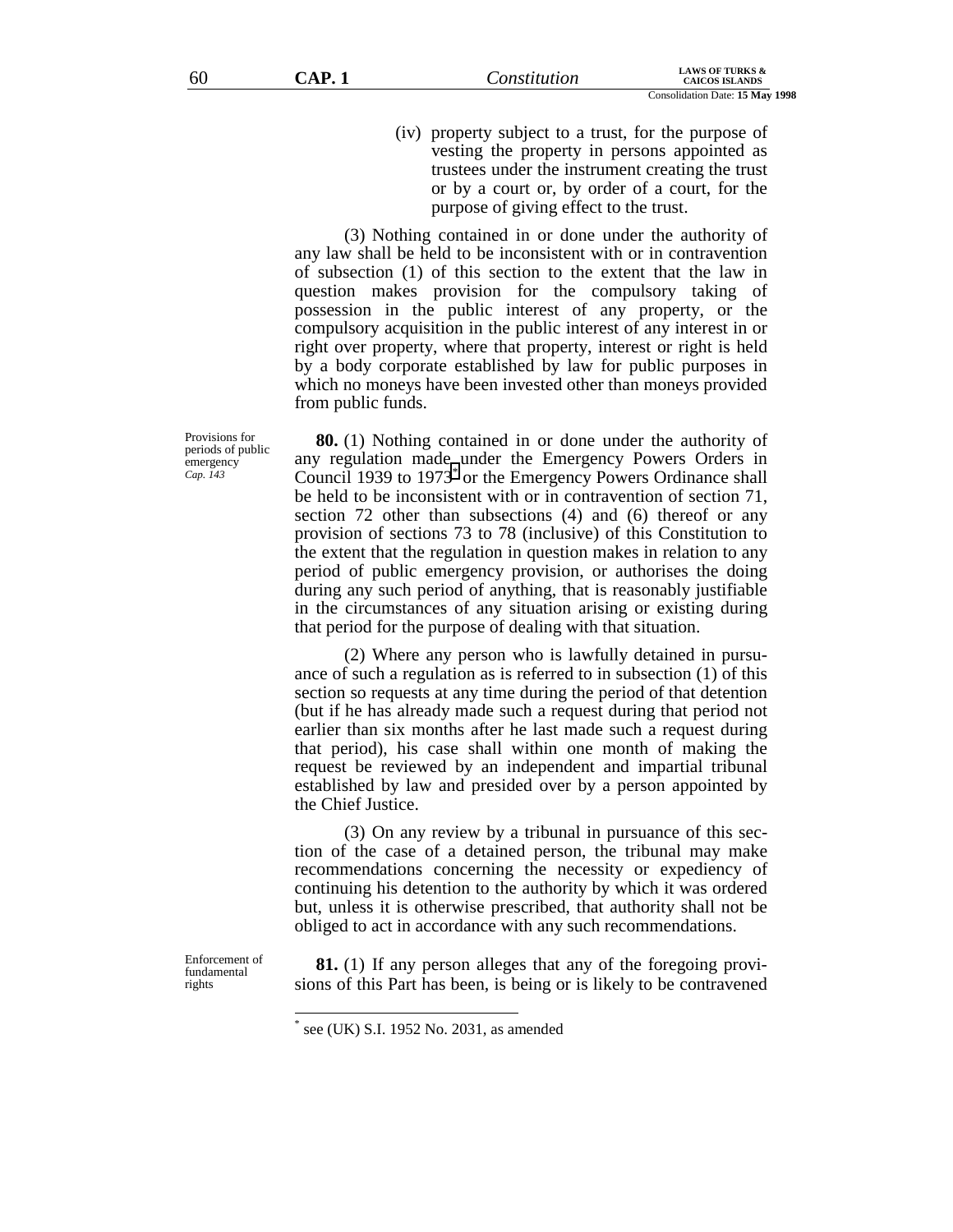| <b>LAWS OF TURKS &amp;</b><br><b>CAICOS ISLANDS</b> | constitution |  |
|-----------------------------------------------------|--------------|--|
| Consolidation Date: 15 May 1998                     |              |  |

in relation to him, then, without prejudice to any other action with respect to the same matter which is lawfully available, that person may apply to the Supreme Court for redress.

- (2) The Supreme Court shall have original jurisdiction––
	- *(a)* to hear and determine any application made by any person in pursuance of subsection (1) of this section; and
	- *(b)* to determine any question arising in the case of any person which is referred to it in pursuance of subsection (3) of this section,

and may make such orders, issue such writs and give such directions as it may consider appropriate for the purpose of enforcing or securing the enforcement of any of the foregoing provisions of this Part to the protection of which the person concerned is entitled:

Provided that the Supreme Court shall not exercise its powers under this subsection if it is satisfied that adequate means of redress are or have been available to the person concerned under any other law.

 (3) If, in any proceedings in any court established in the Islands other than the Supreme Court or the Court of Appeal, any question arises as to the contravention of any of the foregoing provisions of this Part, the court in which the question has arisen shall refer the question to the Supreme Court, unless, in its opinion, the raising of the question is merely frivolous or vexatious.

 (4) An appeal shall lie as of right to the Court of Appeal from any final determination of any application or question by the Supreme Court under this section, and an appeal shall lie as of right to Her Majesty in Council from the final determination by the Court of Appeal of the appeal in any such case:

Provided that no appeal shall lie from a determination by the Supreme Court under this section dismissing an application on the ground that it is frivolous or vexatious.

 (5) A law made under section 35 of this Constitution may confer upon the Supreme Court such powers in addition to those conferred by this section as may appear to be necessary or desirable for the purpose of enabling the Court more effectively to exercise the jurisdiction conferred upon it by this section.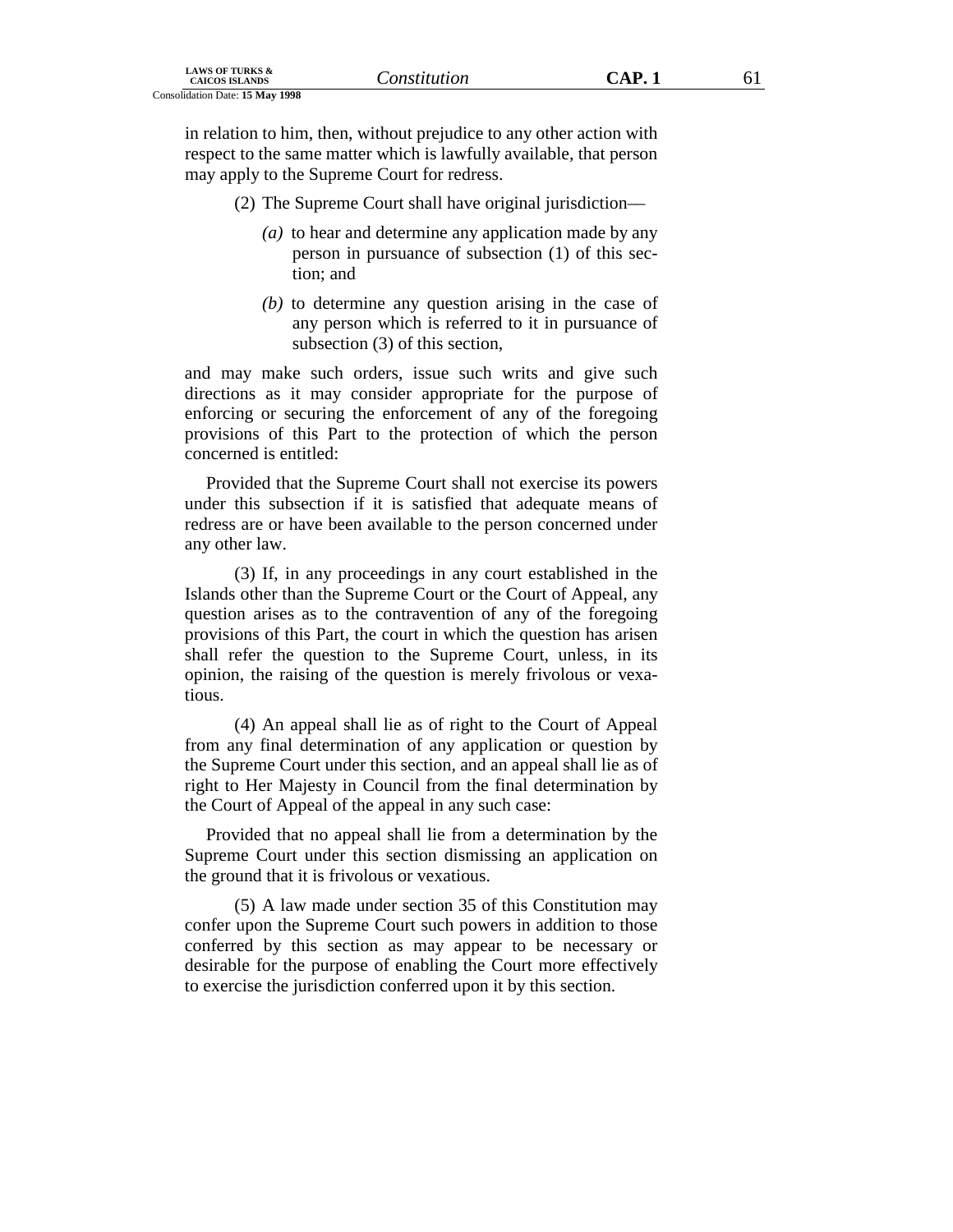| 62 | Constitution | <b>LAWS OF TURKS &amp;</b><br><b>CAICOS ISLANDS</b> |
|----|--------------|-----------------------------------------------------|
|    |              | Consolidation Date: 15 May 1998                     |

 (6) Any such law may make, or provide for the making of, provision with respect to the practice and procedure––

- *(a)* of the Supreme Court in relation to the jurisdiction and powers conferred upon it by or under this section;
- *(b)* of the Supreme Court or the Court of Appeal in relation to appeals under this section from determinations of the Supreme Court or the Court of Appeal; and
- *(c)* of other courts in relation to references to the Supreme Court under subsection (3) of this section;

including provision with respect to the time within which any application, reference or appeal shall or may be made or brought.

Interpretation of Part VIII

**82.** (1) In this Part, unless it is otherwise expressly provided or required by the context––

- "contravention" in relation to any requirement includes a failure to comply with that requirement, and cognate expressions shall be construed accordingly;
- "court" means any court of law having jurisdiction in the Islands, including Her Majesty in Council, but excepting, save in sections 68 and 70 of this Constitution, a court constituted by or under disciplinary law;
- "disciplinary law" means a law regulating the discipline of any disciplined force;
- "disciplined force" means––
	- *(a)* a naval, military or air force;
	- *(b)* any police force or prison service of the Islands;
- "member" in relation to a disciplined force includes any person who, under the law regulating the discipline of that force, is subject to that discipline;

"period of public emergency" means any period during which––

- *(a)* Her Majesty is at war; or
- *(b)* there is in force in the Islands a proclamation of emergency under the Emergency Powers Orders in Council 1939 to 1973 or under the Emergency Powers Ordinance.

 (2) In relation to any person who is a member of a disciplined force raised under the law of the Islands, nothing contained in or done under the authority of the disciplinary law of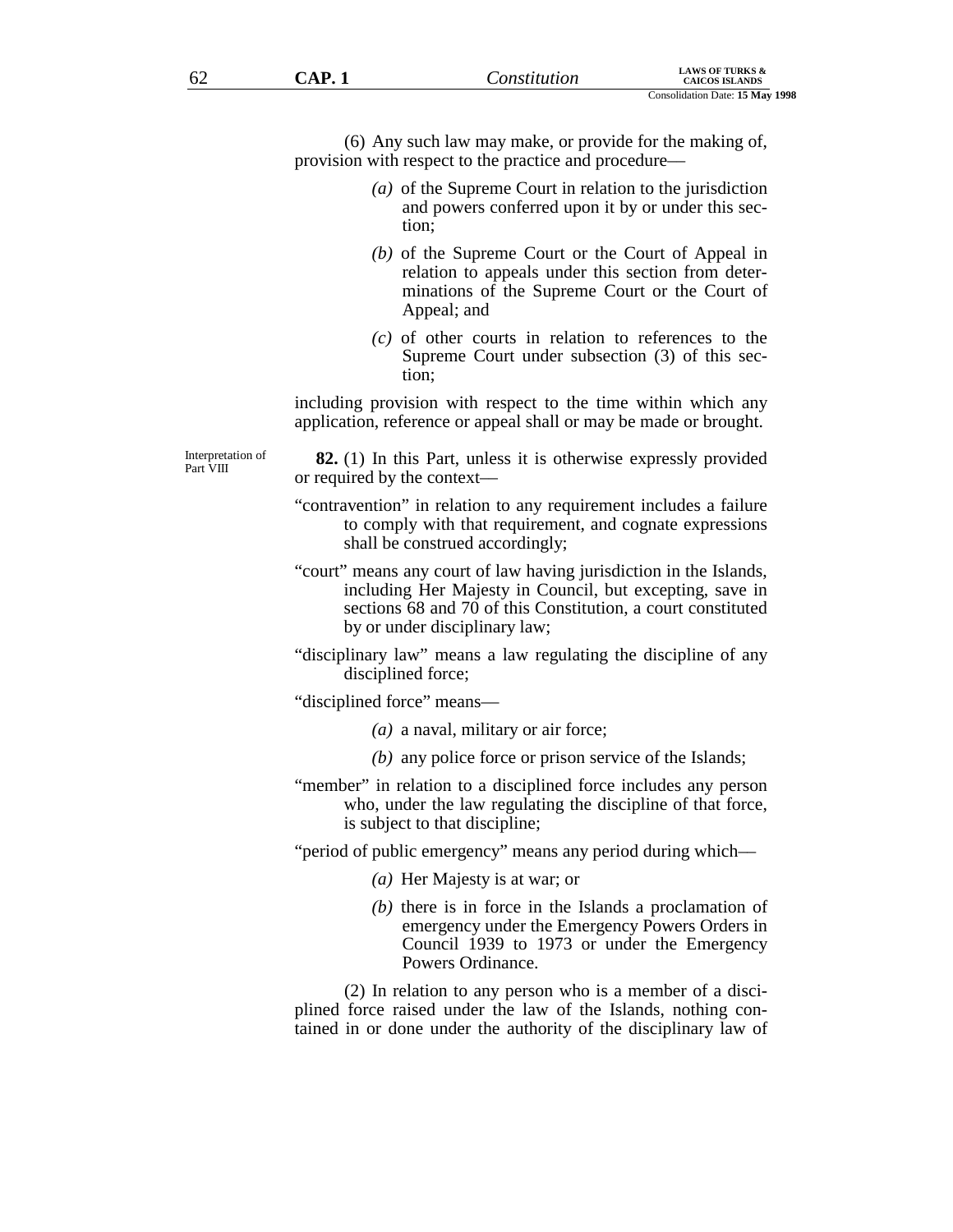| <b>LAWS OF TURKS &amp;</b><br><b>CAICOS ISLANDS</b> | Constitution | A. |  |
|-----------------------------------------------------|--------------|----|--|
| Consolidation Date: 15 May 1998                     |              |    |  |

that force shall be held to be inconsistent with or in contravention of the provisions of this Part other than sections 68, 69 and 70.

 (3) In relation to any person who is a member of a disciplined force raised otherwise than as aforesaid and lawfully present in the Islands, nothing contained in or done under the authority of the disciplinary law of that force shall be held to be inconsistent with or in contravention of any of the provisions of this Part.

## PART IX

### **MISCELLANEOUS**

Grants of land, etc

**83.** Subject to the provisions of any law, the Governor, or any person authorised by him in writing under his hand, may, in Her Majesty's name and on Her behalf, make and execute under the public seal grants and dispositions of any land or other immovable property within the Islands that may be lawfully granted or disposed of by Her Majesty.

**84.** (1) The Governor may, in Her Majesty's name and on Her behalf––

- *(a)* grant to any person convicted of any offence against any law in force in the Islands, a pardon, either free or subject to lawful conditions;
- *(b)* grant to any person a respite, either indefinite or for a specified period, from the execution of any punishment imposed on him for such an offence;
- *(c)* substitute a less severe form of punishment for that imposed by any sentence for such an offence; or
- *(d)* remit the whole or any part of any sentence passed for such an offence or of any penalty or forfeiture otherwise due to Her Majesty on account of such an offence.

 (2) In the exercise of his powers under this section the Governor shall act in his discretion but shall first consult the Executive Council unless in any particular case, not falling within subsection (3) of this section, the matter is in his judgment too urgent to permit such consultation.

 (3) Where any person has been sentenced to death for an offence (otherwise than by a court-martial) the Governor shall cause a written report of the case from the trial judge, together

Powers of pardon, etc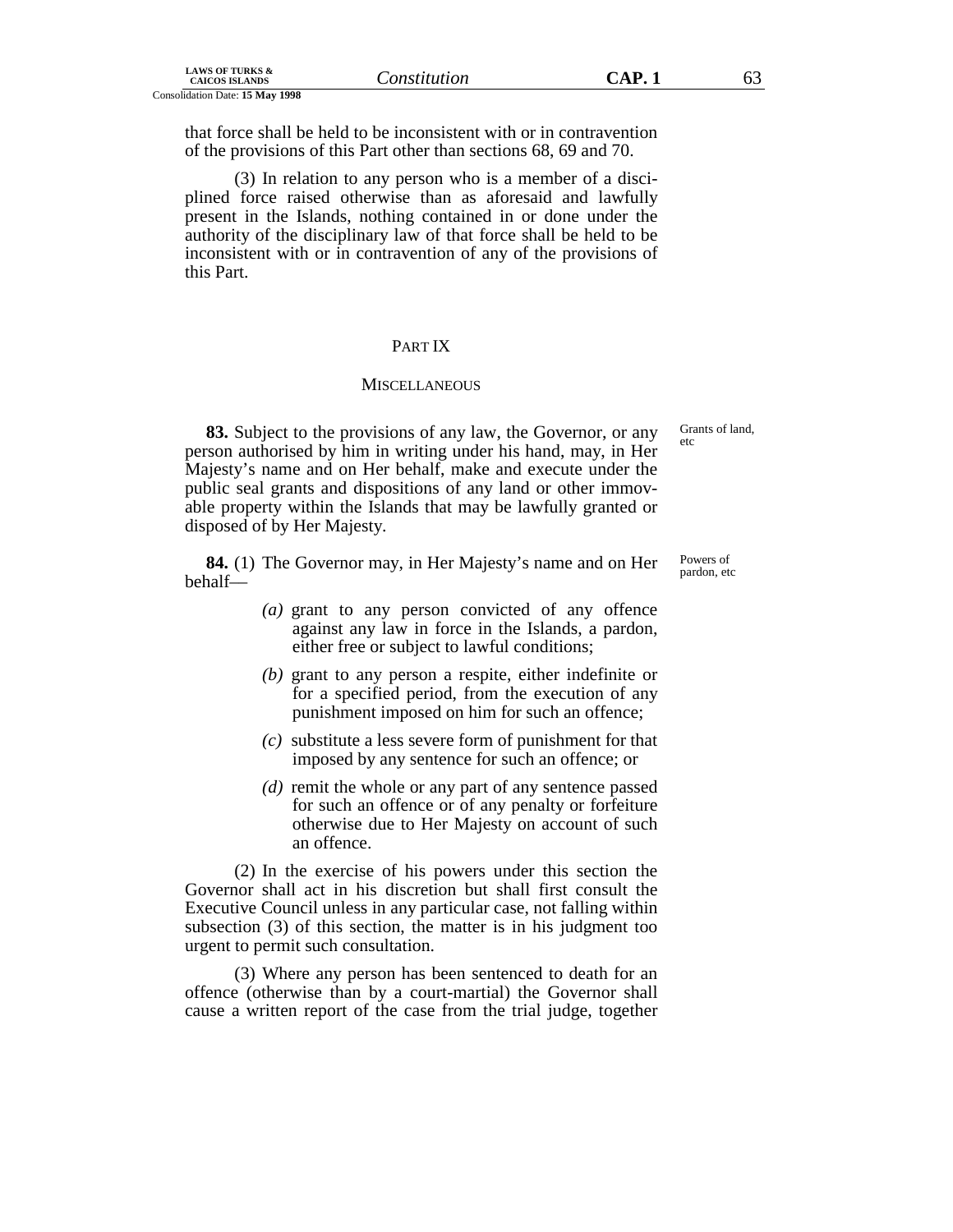with such other information, derived from the record of the case or elsewhere as he may require, to be taken into consideration at a meeting of the Executive Council:

Provided that if it is impracticable to obtain such a report, the Governor may act without such a report, but in that case shall, if practicable, cause to be taken into consideration a report furnished by the registrar of the court after consulting counsel for the prosecution and defence in the case.

**85.** The Governor, in Her Majesty's name and on Her behalf, may constitute such offices for the Islands as may be lawfully constituted by Her Majesty and, subject to the provisions of this Constitution and of any other law, may make appointments to any such office; and any person so appointed, unless it is otherwise provided by this Constitution or any such law, shall hold office during Her Majesty's pleasure.

**86.** (1) Subject to the provisions of this Constitution and of any other law, the Governor may for cause shown to his satisfaction remove or suspend from the exercise of his functions any person holding or acting in a public office, or take such disciplinary action with respect to such a person as may seem to him desirable.

 (2) An officer who is suspended from the exercise of his functions shall be paid such salary, not being less than half his rate of salary, for the period of suspension as the Governor may determine.

**87.** (1) There shall be for the Islands a Register of Interests, which shall be maintained by a Registrar who shall be appointed, and may be removed from office, by the Governor acting in his discretion.

 (2) It shall be the duty of any person to whom this section applies to declare to the Registrar, for entry in the Register of Interests, such interests, assets, income and liabilities of that person, or of any other person connected with him, as may be prescribed by law.

 (3) A person shall make a declaration under subsection (2) of this section upon assuming the functions of his office and at such intervals thereafter (being no longer than twelve months) as may be prescribed by law.

 (4) This section applies to all members of the Legislative Council (including Ministers) and the holders of such other offices (except that of Governor) as may be prescribed by law.

 (5) A law made under this Constitution shall make provision for giving effect to this section, including the sanctions

Public offices and appointments

Discipline of public service

Registration of interests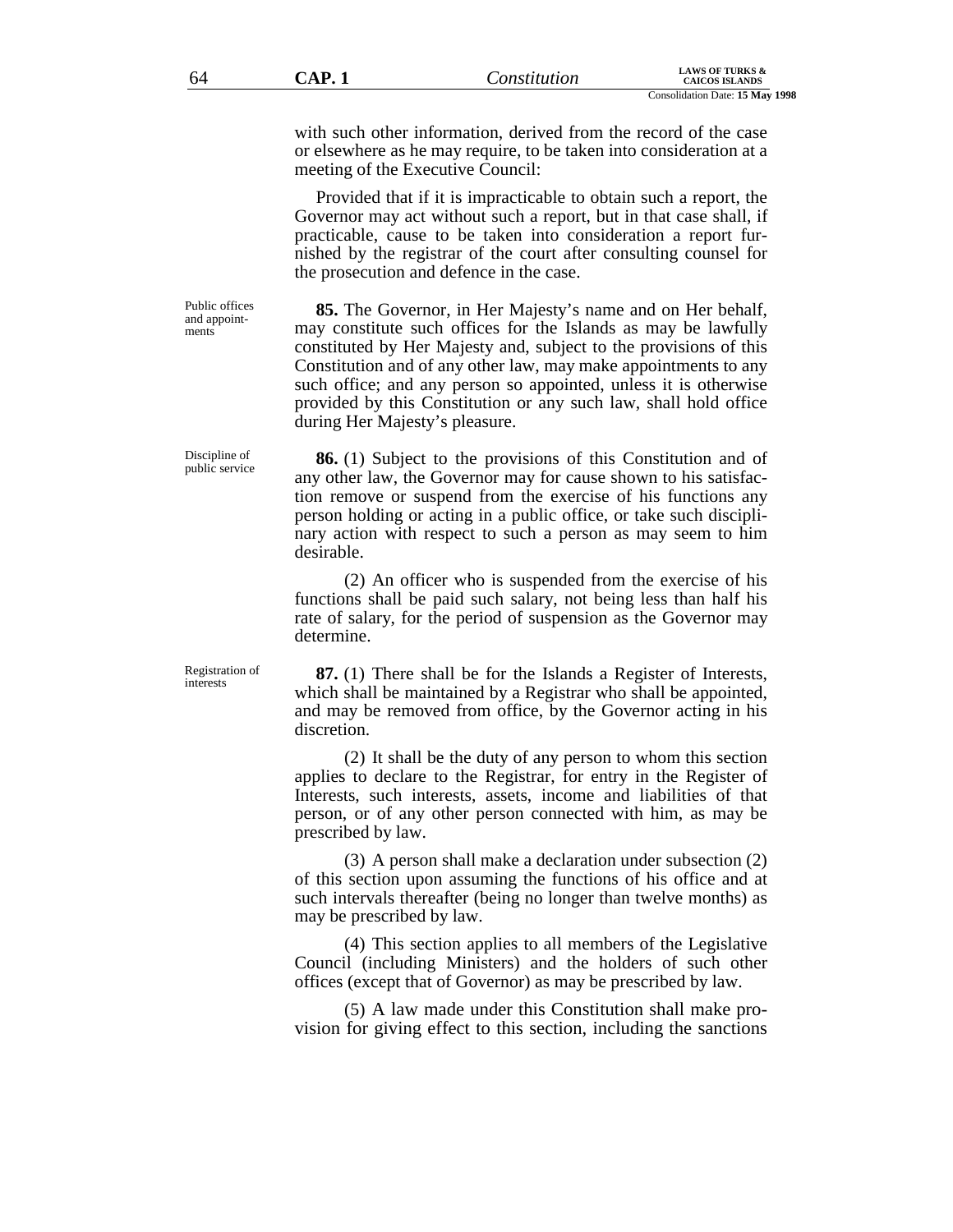| <b>LAWS OF TURKS &amp;</b><br><b>CAICOS ISLANDS</b> | Constitution | Al |  |
|-----------------------------------------------------|--------------|----|--|
| Consolidation Date: 15 May 1998                     |              |    |  |

which may be imposed for a failure to comply with, or the making of false statements in purported compliance with, subsections (2) and (3) and, notwithstanding anything contained in Part III of this Constitution, the sanctions which may be imposed may include the suspension of a member of the Legislative Council from sitting and voting therein for such period as may be prescribed in such a law. *(Substituted by S.I. 1993 No. 1248)*

**88.** (1) In this Constitution, unless the context otherwise requires––

Interpretation

- "appointed member" means a member of the Legislative Council appointed under section 23 of this Constitution;
- "Chief Minister" means the person appointed as such under section 7(2) of this Constitution;
- "Court of Appeal" means the Court of Appeal established by section 53 of this Constitution;
- "elected member" means a member of the Legislative Council elected in pursuance of section 21 of this Constitution;
- "functions" includes powers and duties;
- "*Gazette*" means the official *Gazette* of the Turks and Caicos Islands;
- "Governor" means the person for the time being appointed as Governor of the Islands, and includes any person performing the functions of the Governor in pursuance of section 3 of this Constitution and, to the extent to which a deputy appointed under section 4 of this Constitution is authorised to act, that deputy;
- "high judicial office" means the office of judge of a court having unlimited jurisdiction in civil and criminal matters in some part of the Commonwealth or a court having jurisdiction in appeals from such a court;
- "high legal office" means the office of a Law Officer, Director of Public Prosecutions, or a person exercising the functions of principal legislative draftsman, in some part of the Commonwealth; *(Inserted by S.I. 1993 No. 1248)*

"the Islands" means the Turks and Caicos Islands;

- "law" includes any subsidiary instrument;
- "meeting" means any sitting or sittings of the Legislative Council commencing when the Council first meets after being summoned at any time and terminating when the Council is adjourned *sine die* or at the conclusion of a session;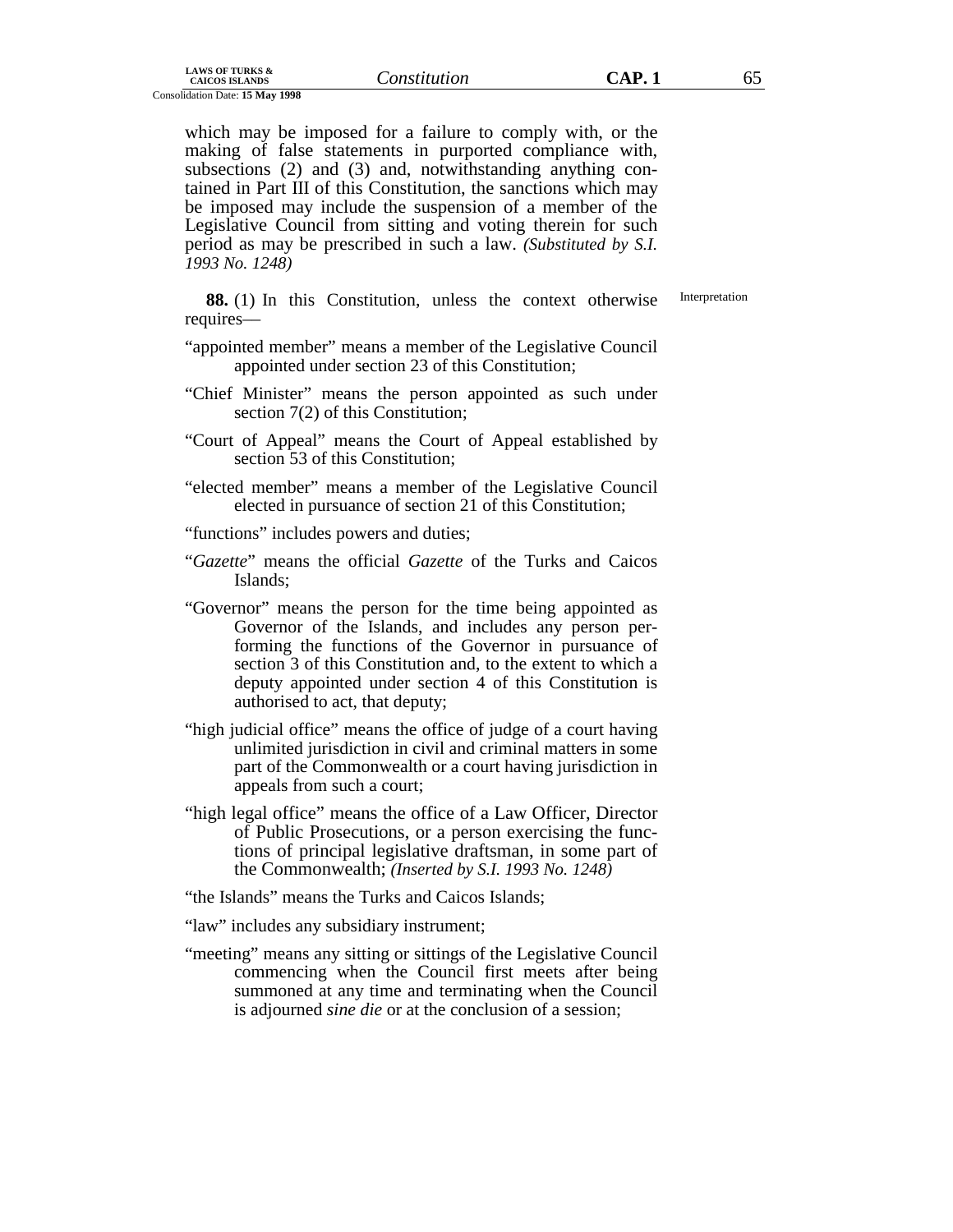"member" in relation to the Legislative Council includes the Speaker or other person presiding over the Council;

- "Minister" means a person appointed as Chief Minister or other Minister under section  $\overline{7}$  of this Constitution;
- "public office" means, subject to subsection (2) of this section, an office of emolument in the public service;
- "public officer" means the holder of any public office, and includes a person appointed to act in any public office;
- "public service" means the service of the Crown in a civil capacity in respect of the government of the Islands;
- "session" in relation to the Legislative Council means the sittings of the Council commencing when the Council first meets after its prorogation or dissolution at any time, and terminating when the Council is next prorogued or dissolved without having been prorogued;
- "sitting" in relation to the Legislative Council means a period during which the Council is sitting continuously without adjournment, and includes any period during which the Council is in committee;
- "Standing Orders" means the Standing Orders of the Legislative Council made under section 36 of this Constitution;
- "subsidiary instrument" means any proclamation, regulation, order, rule or other like instrument having the force of law.

 (2) For the purposes of this Constitution, a person shall not be considered as holding or acting in a public office by reason only that he––

- *(a)* is in receipt of any remuneration or allowance as a member of the Legislative Council or the Public Service Commission;
- *(b)* is in receipt of a pension or other like allowance in respect of service under the Crown; or
- *(c)* is on leave of absence pending relinquishment of a public office;

and a provision in any law that a person shall not be disqualified for appointment or election as a member of the Legislative Council by reason of his holding or acting in any public office or class of public office specified therein shall have effect as if it were included in this Constitution.

 (3) Any person who has vacated his seat in the Legislative Council or has vacated any office constituted by or under this Constitution may, if qualified, again be appointed or elected as a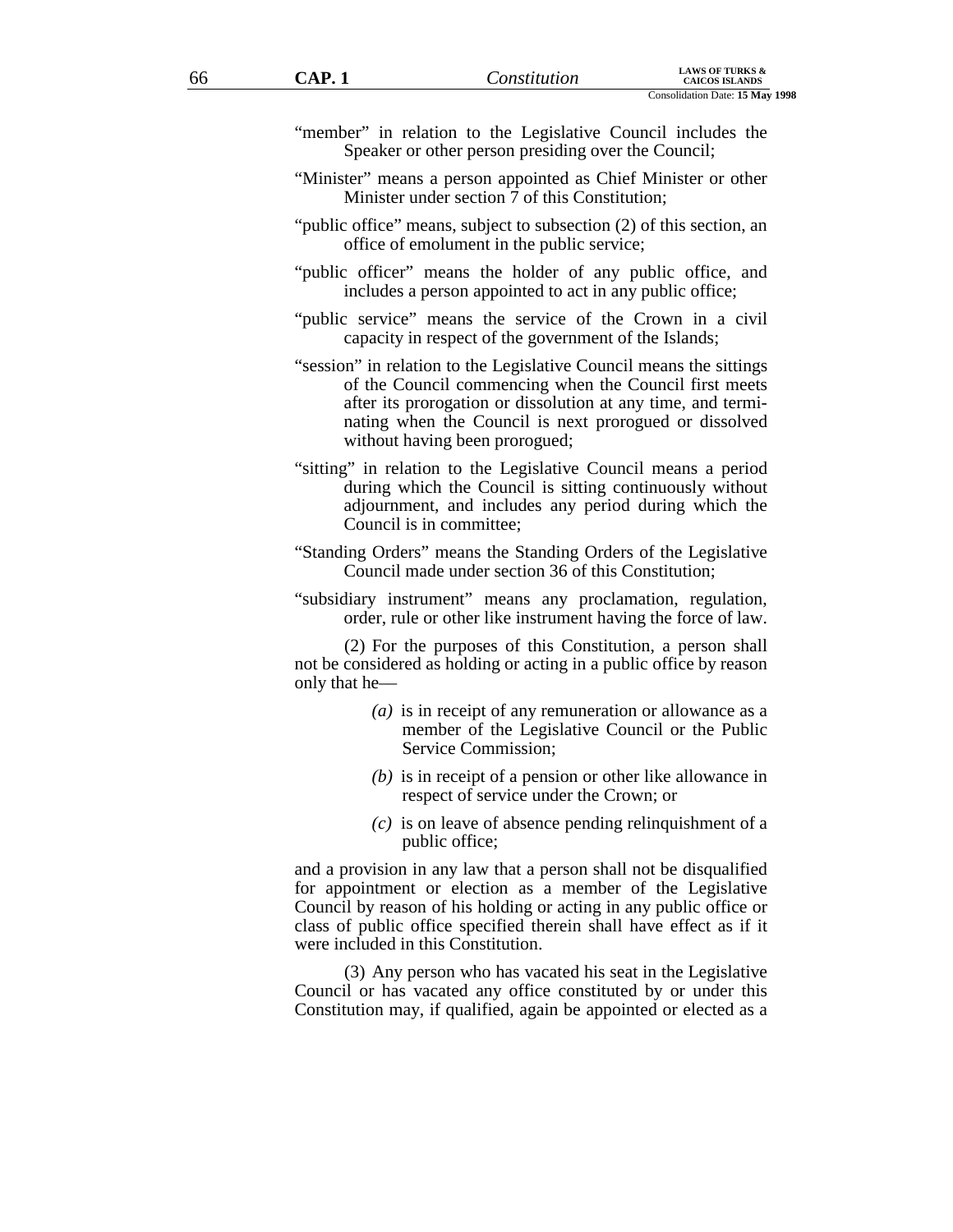member of that body or to that office, as the case may be, from time to time.

 (4) Except where the context otherwise requires, a reference in this Constitution to the holder of an office by the term designating his office shall be construed as a reference to any person for the time being lawfully performing the functions of that office.

 (5) Where the holder of any office constituted by or under this Constitution is on leave of absence pending the relinquishment of that office, the person or authority having power to make appointments to that office may appoint another person thereto; and where two or more persons concurrently hold the same office by virtue of an appointment made in pursuance of this subsection, the person last appointed shall, in respect of any function conferred on the holder of that office, be deemed to be the sole holder thereof.

 (6) Where by this Constitution any person is directed, or power is conferred on any person or authority to appoint a person, to act in an office if the holder thereof is unable to perform the functions of that office, the validity of any performance of those functions by the person so directed or of any appointment made in exercise of that power shall not be called in question in any court on the ground that the holder of the office is not unable to perform the functions of the office.

 (7) In this Constitution, unless it is otherwise provided or the context otherwise requires––

- *(a)* any reference to power to make appointments to any public office shall be construed as including a reference to power to make appointments on promotion and transfer, appointments on contract and appointments to act in an office during any period when it is vacant or the holder thereof is absent from the Islands or is for any other reason unable to perform the functions thereof;
- *(b)* any reference to power to remove a public officer from office shall be construed as including a reference to any power conferred by any law to require or permit that officer to retire from the public service and to any power or right to terminate a contract on which a person is employed as a public officer and to determine whether any such contract shall or shall not be renewed.

 (8) Any power conferred by this Constitution to make any subsidiary instrument or to give any instructions or directions or make any designation shall be construed as including a power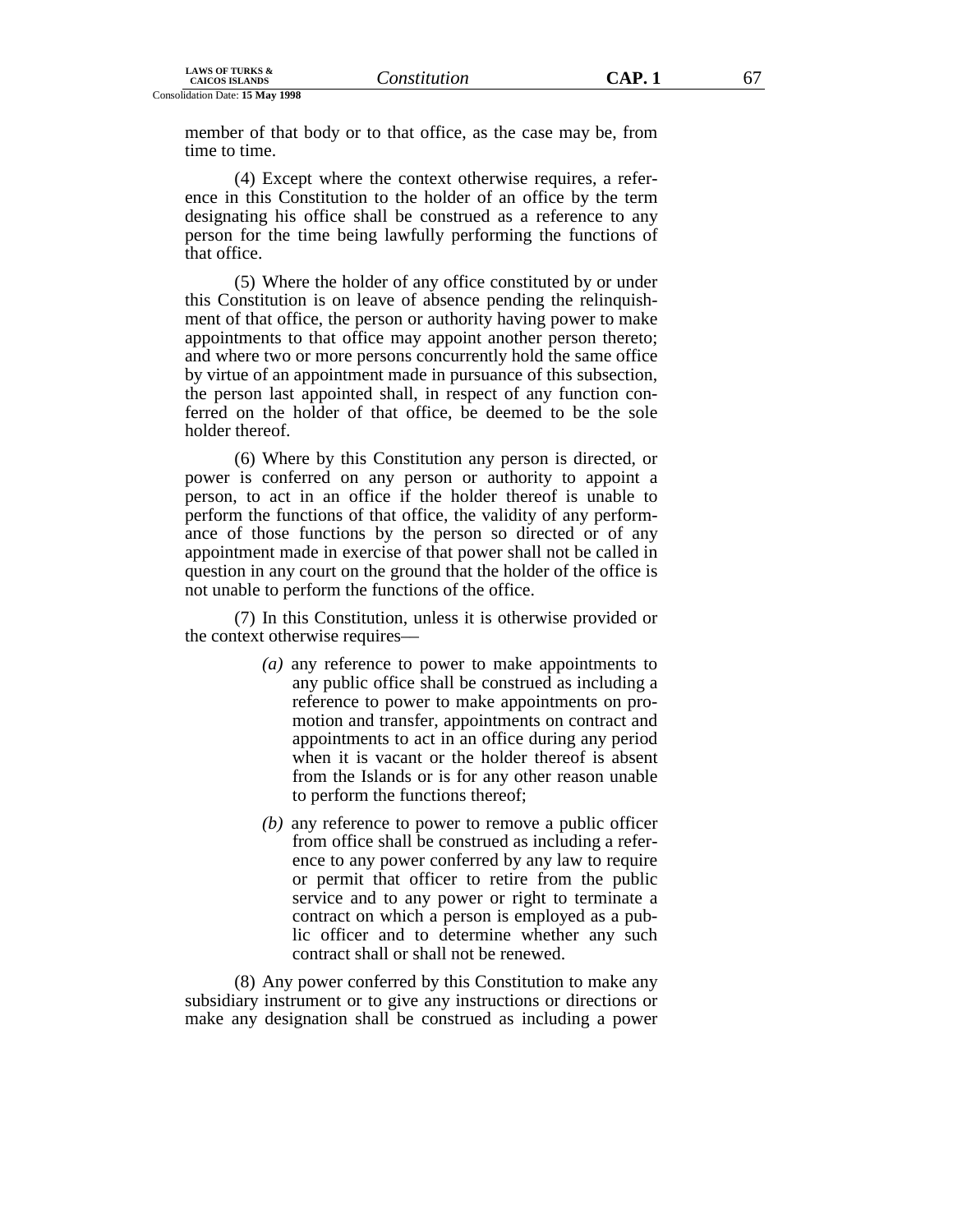exercisable in like manner to amend or revoke any such instrument, instructions, directions or designation.

 (9) Where a person is required by this Constitution to make an oath he shall, if he so desires, be permitted to comply with that requirement by making an affirmation in the form provided for in Schedule 1 to this Constitution.

(10) For the purposes of this Constitution, the resignation of a member of the Legislative Council or the holder of any office constituted by this Constitution that is required to be addressed to any person shall, unless otherwise expressly provided, be deemed to have effect from the time at which it is received by that person.

(11) For the purposes of this Constitution, a person shall not be regarded as absent from the Islands or as unable to perform the functions of his office by reason only that he is in passage from one part of the Islands to another.

\_\_\_\_\_\_\_\_\_\_\_\_\_\_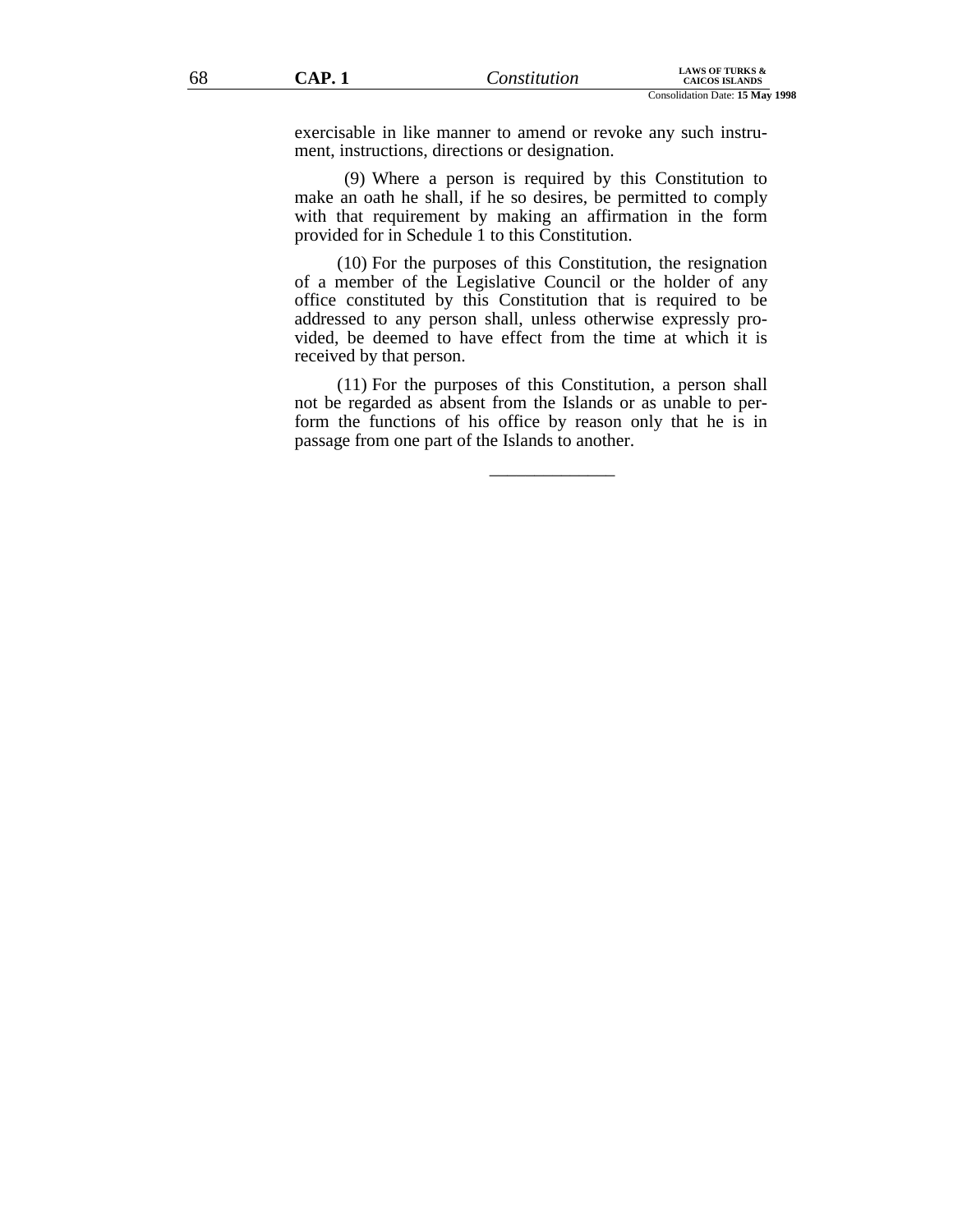# **SCHEDULE 1 TO THE CONSTITUTION**

*Sections 1(3), 3(2), 8, 38, 52, 56, 88(9)* 

### **FORMS OF OATHS AND AFFIRMATIONS**

### **1.** *Oath of Allegiance*

I ....................………..do swear that I will be faithful and bear true allegiance to Her Majesty Queen Elizabeth the Second, Her Heirs and Successors, according to law. So help me God.

### **2.** *Oath for the due execution of the office of Governor*

I ....…….............…………do swear that I will well and truly serve Her Majesty Queen Elizabeth the Second, Her Heirs and Successors in the office of Governor of the Turks and Caicos Islands. So help me God.

### **3.** *Oath for the due execution of office of a member of the Executive Council*

I ..............……………….do swear that I will well and truly serve Her Majesty Queen Elizabeth the Second, Her Heirs and Successors in the office of member of the Executive Council. So help me God.

### **4.** *Judicial Oath*

I …………....................... do swear that I will well and truly serve Her Majesty Queen Elizabeth the Second, Her Heirs and Successors in the office of .……………………..................... and will do right to all manner of people after the laws and usages of the Turks and Caicos Islands, without fear or favour, affection or ill will. So help me God.

### **5.** *Affirmations*

In the forms respectively set forth, for the word "swear" there shall be substituted the words "solemnly and sincerely affirm and declare", and the words "So help me God" shall be omitted.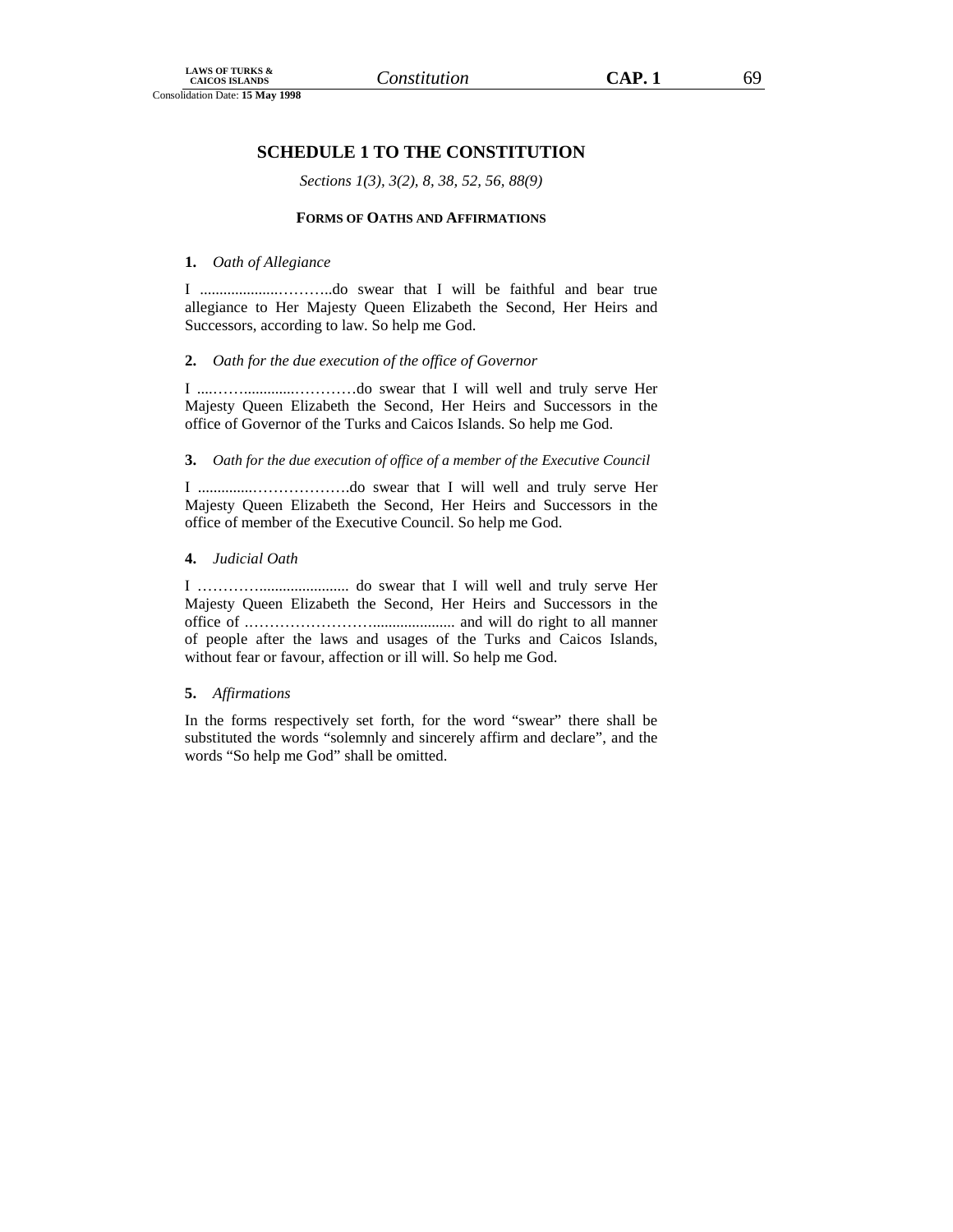| 70 | $\mathbb{C}AP$ | Constitution | <b>LAWS OF TURKS &amp;</b><br><b>CAICOS ISLANDS</b> |
|----|----------------|--------------|-----------------------------------------------------|
|    |                |              | Consolidation Date: 15 May 1998                     |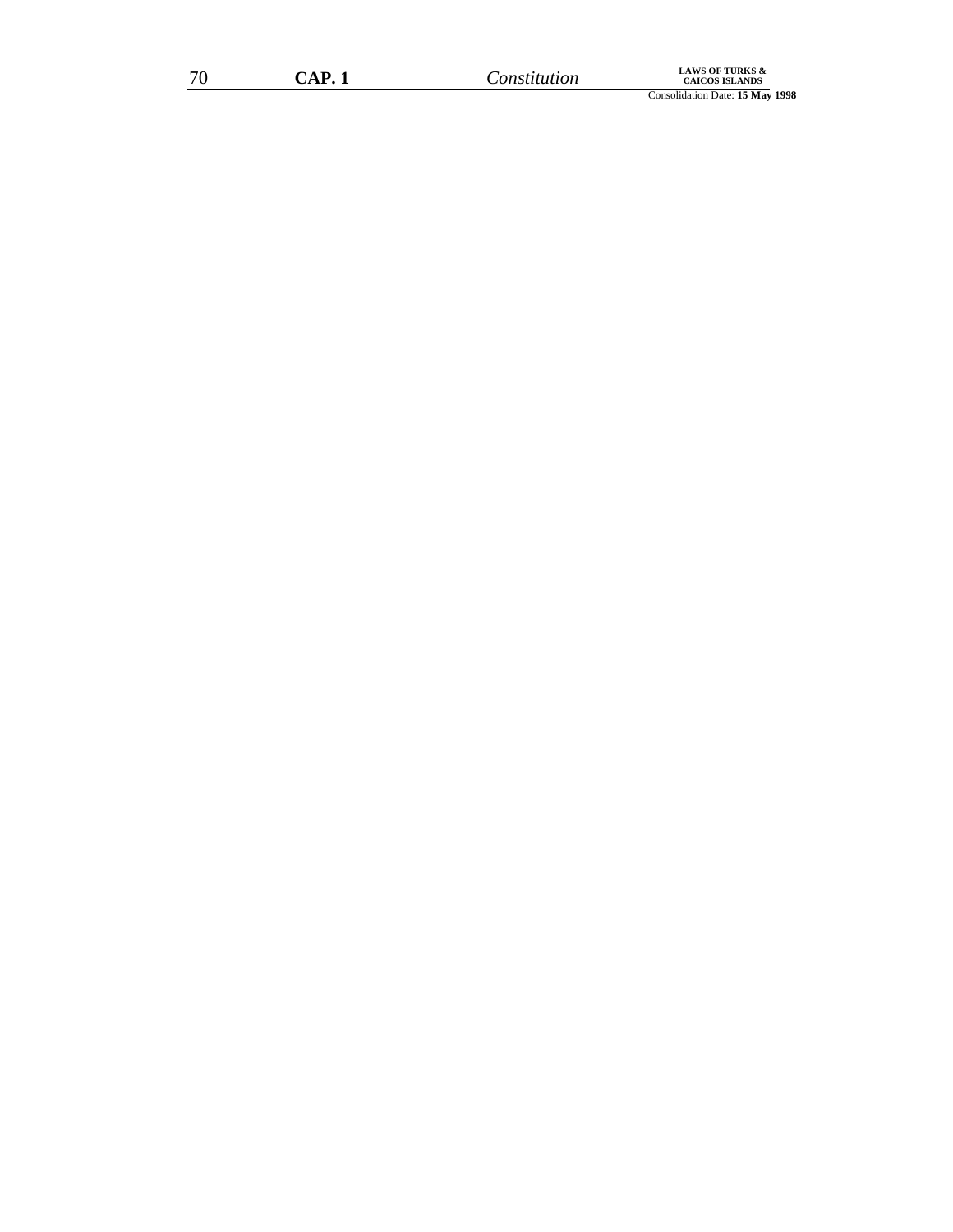## **ROYAL INSTRUCTIONS**

#### *(Gazette Notice 58 of 1988)*

#### *Given pursuant to section 1(2) of the Constitution*

INSTRUCTIONS To Our Governor of Our Turks and Caicos Islands or other Officer for the time being Administering the Government of Our said Islands.

We do hereby direct and enjoin and declare Our Will and Pleasure as follows:—

### PART I

#### **INTRODUCTORY**

**1.** (1) These Instructions may be cited as the Turks and Caicos Islands Royal Instructions 1988.

 (2) These Instructions shall be published by the Governor in the Turks and Caicos Islands *Gazette*, and shall come into force on the date of commencement of the Turks and Caicos Islands Constitution Order 1988.

**2.** The provisions of section 88 of the Constitution set out in Schedule 2 to the Turks and Caicos Islands Constitution Order 1988 (hereinafter referred to as "the Constitution") shall apply to the interpretation of these instructions as they apply to the interpretation of the Constitution.

**3.** (1) These Instructions, so far as they are applicable to any functions to be performed by a deputy to the Governor appointed under section 4 of the Constitution shall be deemed to be addressed to and shall be observed by such deputy.

 (2) Any such deputy may, if he thinks fit, apply to Us through a Secretary of State for instructions in any matter; but he shall forthwith transmit to the Governor a copy of every despatch or other communication by which he applies for any such instructions.

**4.** The Governor shall forthwith communicate to the Executive Council these Instructions and all such others as he may from time to time find it convenient for Our service to impart to them.

Citation, commencement, publication and revocation

*S.I. 1988 No. 247 (UK)* 

Interpretation

Instructions to be observed by deputy

Governor to communicate Instructions to Executive Council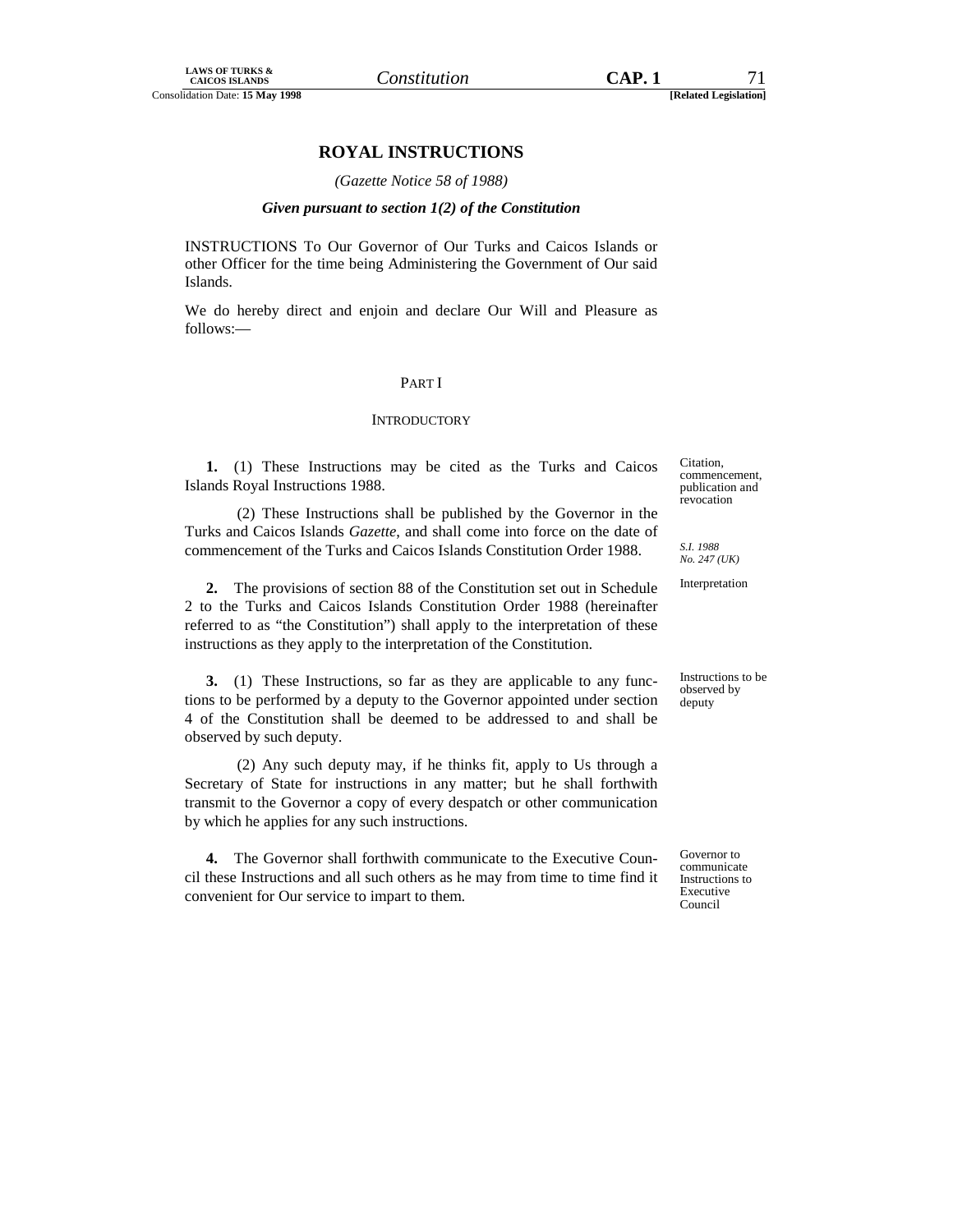### PART II

#### THE GOVERNOR

Leave of absence for Governor

Governor to correspond with Secretary of State

**5.** Except in circumstances in which he is not regarded as absent from the Islands for the purposes of section 3 of the Constitution, the Governor shall not quit the Islands without first having obtained Our permission through a Secretary of State.

**6.** The Governor shall correspond with a Secretary of State on all subjects connected with his office, shall transmit to a Secretary of State all reports and information touching his office, and shall apply to a Secretary of State for all such instructions as he may require for his guidance.

#### PART III

#### LEGISLATION

Rules for the enactment of **Ordinances** 

**7.** In the making of Ordinances the Legislature of the Islands shall observe, as far as practicable, the following rules—

- *(a)* All Ordinances shall be styled "Ordinances" and the words of enactment shall be "Enacted by the Legislature of the Turks and Caicos Islands".
- *(b)* All Ordinances shall be distinguished by titles, and shall be divided into successive sections consecutively numbered, and to every section there shall be annexed in the margin a short indication of its contents.
- *(c)* All Ordinances shall be numbered consecutively in a separate series for each year, commencing with the number one, so that––
	- (i) an Ordinance enacted by the Governor or passed by the Legislative Council and assented to by the Governor is included in the series for the year in which it is so enacted or passed, as the case may be, and its position in the series is determined with reference to the day on which it has been so enacted or on which the Governor has assented to it, as the case may be;
	- (ii) an Ordinance assented to by Us through a Secretary of State is included in the series for the year in which the Governor has signified Our assent by proclamation, and its position in the series is determined with reference to the day on which Our assent has been so signified.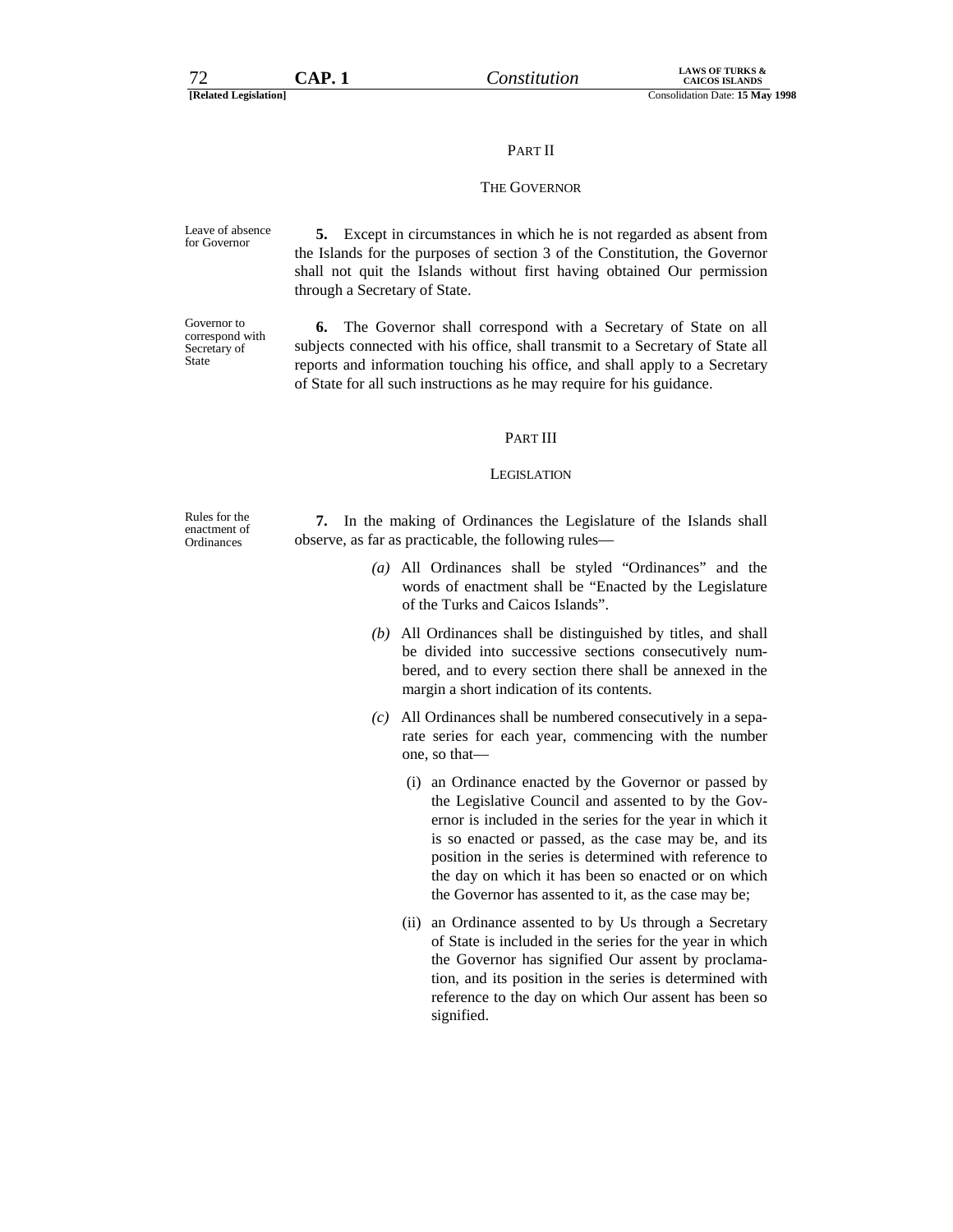- *(d)* Matters having no proper relation to each other shall not be provided for by the same Ordinance: no Ordinance shall contain anything foreign to what the title of the Ordinance imports; and no provision having indefinite duration shall be included in any Ordinance expressed to have limited duration.
- *(e)* All Ordinances shall be published in the *Gazette*.
- *(f)* Copies of all Ordinances shall bear the following—
	- (i) particulars of the days on which each Ordinance was enacted and published in the *Gazette*; and
	- (ii) particulars of the day on which each Ordinance came into operation or, if that day has not been determined, a reference to any provision in the Ordinance whereby it may be determined.

**8.** The Governor shall not, without having previously obtained Our Instructions through a Secretary of State, assent to any Bill within any of the following classes, unless the Bill contains a clause suspending its operation until the signification of Our pleasure thereon, that is to sayCertain Bills not to be assented to without Instructions

- *(a)* any Bill for the divorce of married persons;
- *(b)* any Bill whereby any grant of land or money or other donation may be made to himself;
- *(c)* any Bill affecting the currency of the Islands or relating to the issue of bank notes;
- *(d)* any Bill establishing any banking association or altering the Constitution, rights or duties of any banking association;
- *(e)* any Bill imposing differential duties;
- *(f)* any Bill the provisions of which shall appear to him to be inconsistent with obligations imposed upon Us by treaty;
- *(g)* any Bill interfering with the discipline or control of Our forces by land, sea or air;
- *(h)* any Bill whereby persons of any community or religion may either—
	- (i) be subjected or made liable to disabilities or restrictions to which persons of other communities or religions are not subjected or made liable; or
	- (ii) be granted advantages which are not enjoyed by persons of other communities or religions;
- *(i)* any Bill of an extraordinary nature and importance whereby Our prerogative, or the rights or property of Our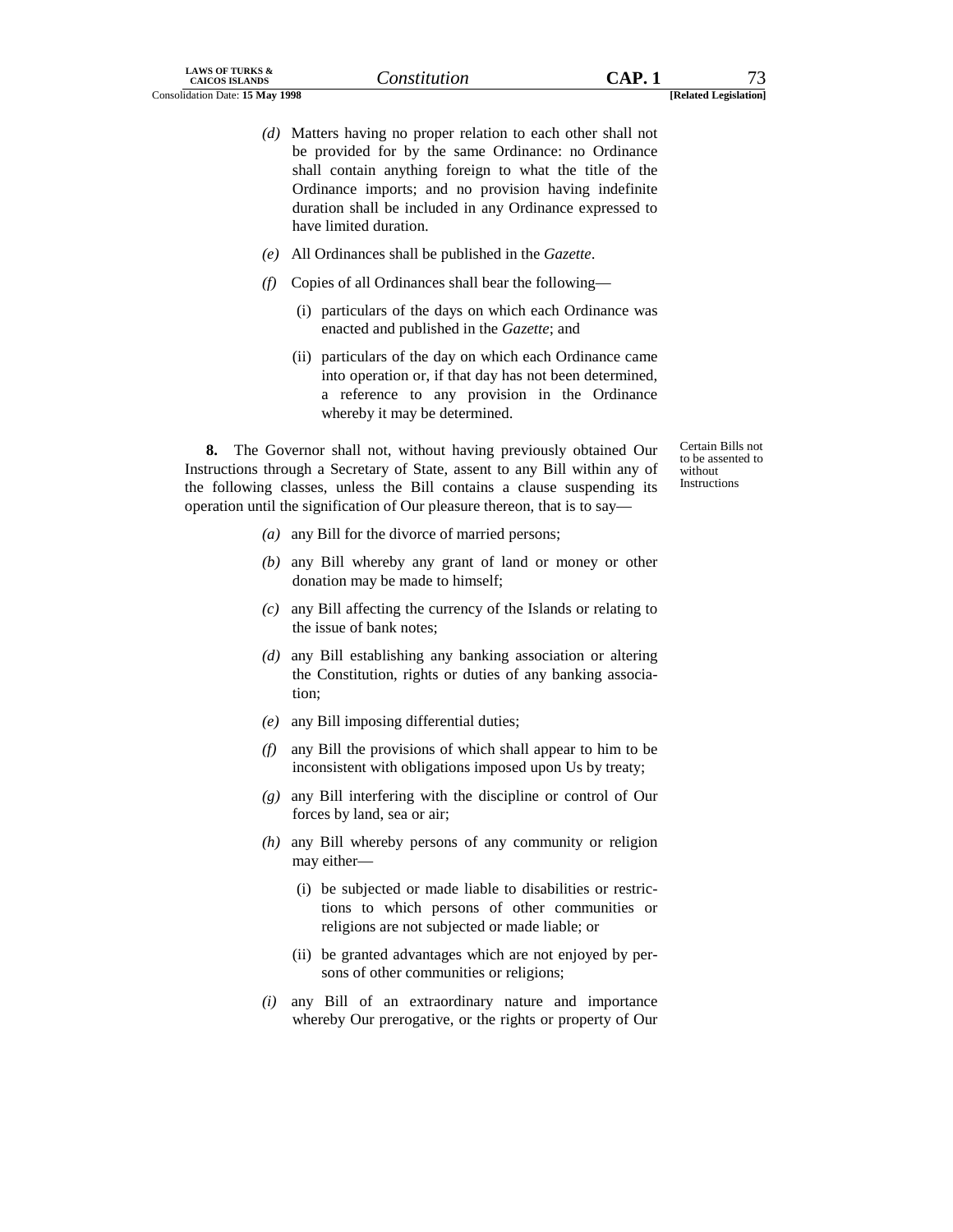subjects not residing in the Islands, or the trade, transport or communications of any part of Our dominions or any territory in which We may for the time being have jurisdiction may be adversely affected;

*(j)* any Bill containing provisions to which Our assent has once been refused or which has been disallowed by Us:

Provided that, if the Governor is satisfied that urgent necessity requires that any Bill falling within any of the classes described in this clause (other than a Bill appearing to him to be inconsistent with obligations imposed upon Us by treaty) be brought into immediate operation, he may assent to the Bill without such instructions as aforesaid and although the Bill contains no such clause as aforesaid, but he shall, at the earliest opportunity, transmit the Bill to Us together with his reasons for so assenting.

Private Bills

**9.** (1) Every Bill, not being a Government measure, intended to affect or favour a particular person, association or corporate body, shall contain a provision saving the rights of Us, Our Heirs and Successors, all bodies politic and corporate, and all others except such as are mentioned in the Bill and those claiming by, from or under them.

- (2) *(a)* No such Bill shall be introduced into the Legislature of the Islands until due notice has been given by not less than three successive publications of the Bill in the *Gazette*; and the Governor shall not assent to the Bill unless it has been so published.
	- *(b)* A certificate under the hand of the Governor signifying that such publication has been made shall be transmitted to Us when the Bill or Ordinance is forwarded in pursuance of these Instructions.

**10.** When any Ordinance has been enacted or any Bill has been reserved, the Governor shall forthwith transmit to Us, through a Secretary of State, for the signification of Our pleasure, a transcript in duplicate of the Ordinance or of the Bill duly authenticated under the Public Seal and by his own signature, together with an explanation of the reasons and occasion for the enactment of the Ordinance or for the passing of the Bill.

Ordinances to be published

**11.** As soon as practicable after the commencement of each year the Governor shall cause a complete collection of all Ordinances enacted in the Islands during the preceding year to be published for general information.

Ordinances and reserved Bills to be sent through Secretary of State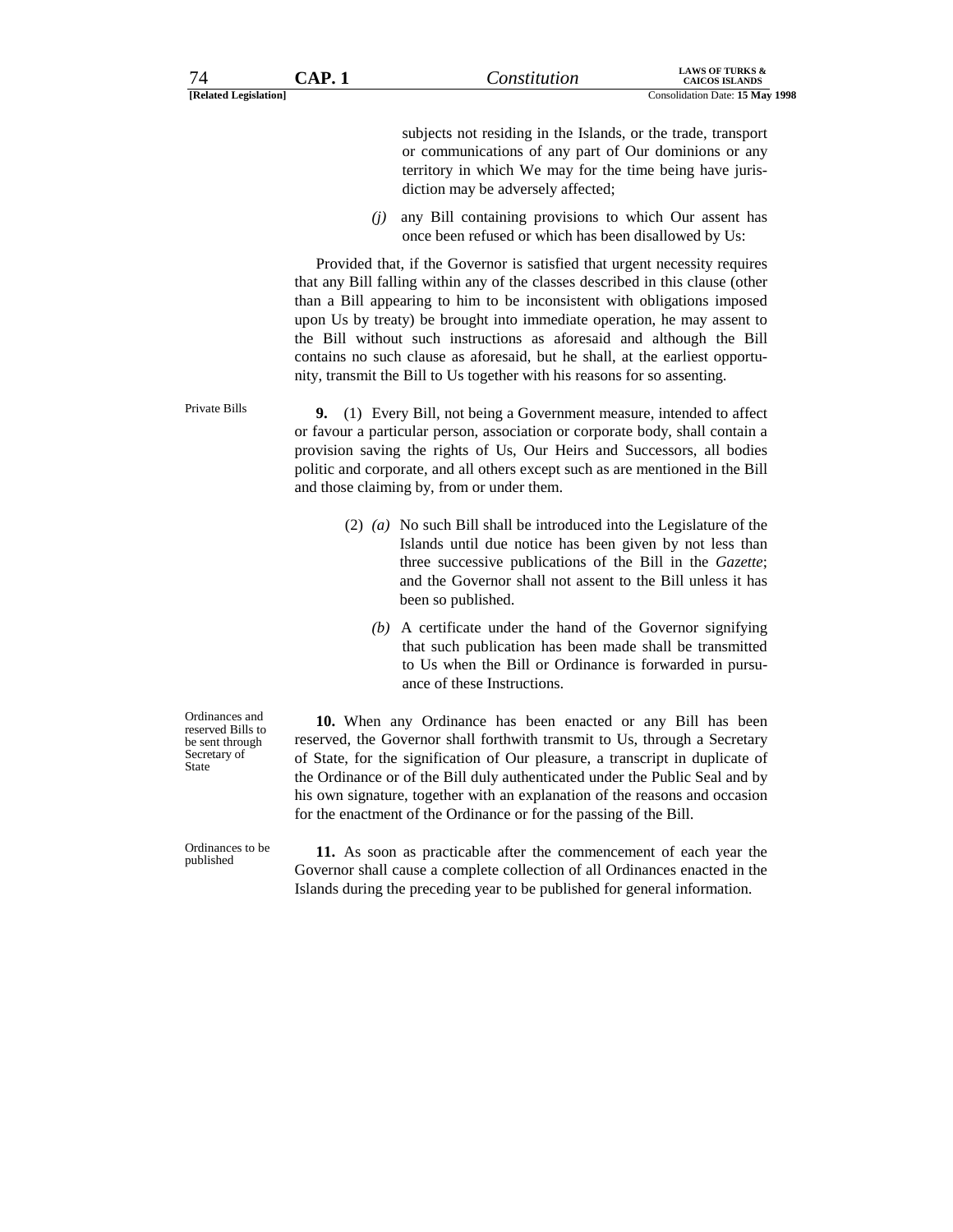**Consolidation Date: 15 May 1998** 

## PART IV

### MISCELLANEOUS

**12.** (1) Before disposing of any land or building belonging to Us in the Islands the Governor shall cause it to be surveyed and such reservations to be made thereout as he may think necessary for any public purpose.

 (2) The Governor shall not either directly or indirectly purchase for himself any land or building belonging to Us in the Islands without Our special permission given through a Secretary of State.

**13.** The Governor may, whenever he thinks fit, require any person holding public office to make an oath of allegiance in the form set out in Schedule 1 to the Constitution and shall either administer the oath or cause it to be administered by some other person holding public office.

Given at Our Court at St. James's this 26th day of February, 1988 in the Thirty-seventh year of Our Reign.

\_\_\_\_\_\_\_\_\_\_\_\_

Disposition of Crown Lands

Governor may require oath of allegiance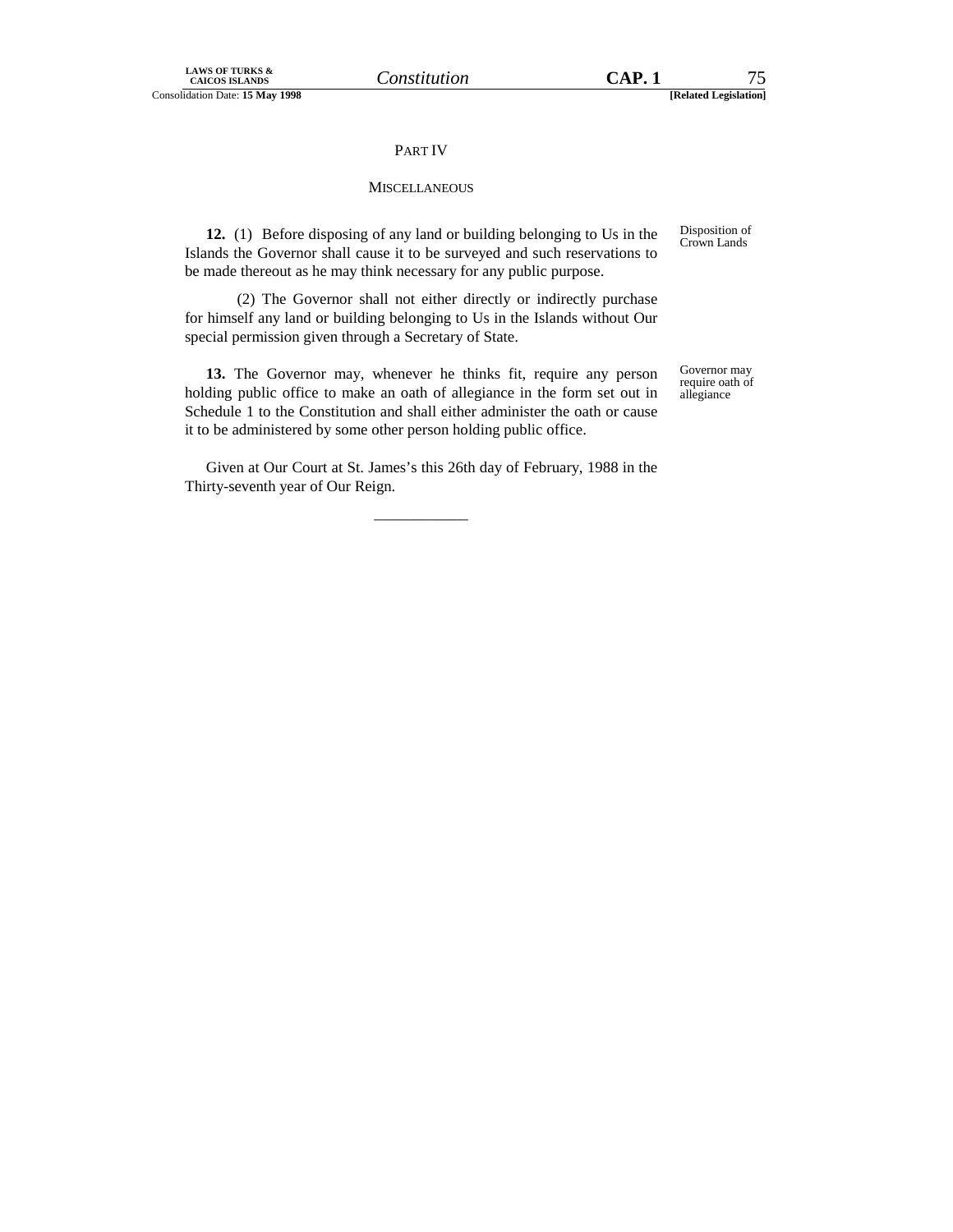| 76                    | CAP. | Constitution | <b>LAWS OF TURKS &amp;</b><br>CAICOS ISLANDS |
|-----------------------|------|--------------|----------------------------------------------|
| [Related Legislation] |      |              | Consolidation Date: 15 May 1998              |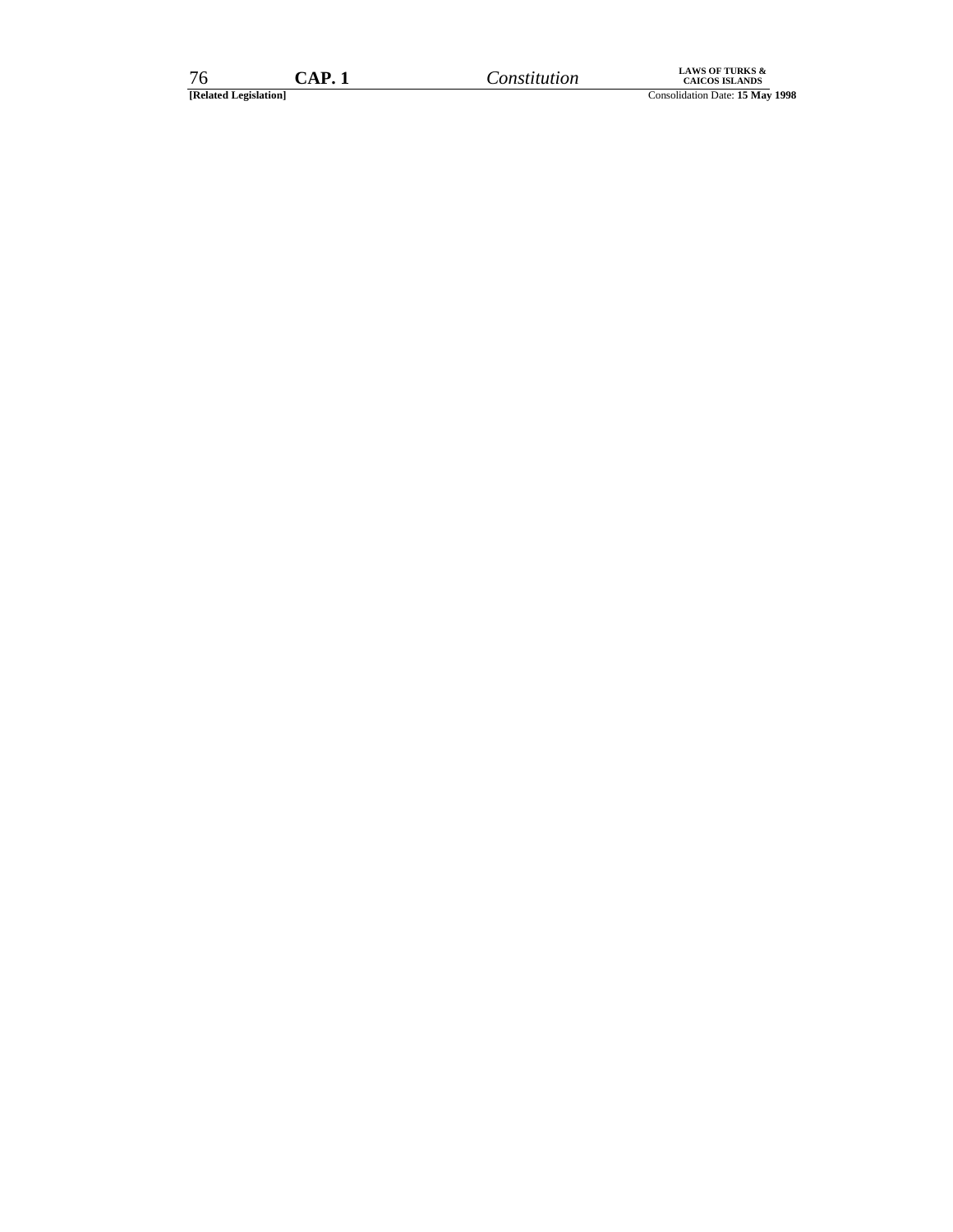<span id="page-76-0"></span>**Consolidation Date: 15 May 1998 LAWS OF TURKS & CAICOS ISLANDS** 

## **TURKS AND CAICOS ISLANDS (TERRITORIAL SEA) ORDER 1989**

*(Statutory Instruments 1989 No. 1996 (U.K.) and 1998 No. 1260 (U.K.))* 

*[1 January 1990]*  Her Majesty, in pursuance of the powers conferred upon Her by the Colonial Boundaries Act 1895 and all other powers enabling Her in that behalf, is pleased, by and with the advice of Her Privy Council, to order, and it is hereby ordered, as follows— **1.** This Order may be cited as the Turks and Caicos Islands (Territorial Sea) Order 1989 and shall come into force on  $1<sup>st</sup>$  January 1990. **2.** The boundaries of the Turks and Caicos Islands are hereby extended to include, as territorial sea, that part of the sea which is situated within 12 nautical miles measured from the baselines as established by articles 3 and 4 of this Order, together with the seabed of the territorial sea and its subsoil.

**3.** (1) Except as otherwise provided in paragraph (2) of this article and article 4 of this Order, the baseline from which the breadth of the territorial sea adjacent to the Turks and Caicos Islands is measured shall be the low water line along the coast of all islands comprised in the Colony of the Turks and Caicos Islands.

 (2) For the purpose of this article a low-tide elevation which lies wholly or partly within the breadth of sea which would be territorial sea if all low-tide elevations were disregarded for the purpose of the measurement of the breadth thereof and if article 4 of this Order were omitted, shall be treated as an island.

**4.** (1) The baseline from which the breadth of the territorial sea is measured between North West Point, Providenciales and Company Point, West Caicos; between South West Point, West Caicos and the southeasterly point of Toney Rock; and between the north-easterly point of Toney Rock and Drum Point, East Caicos shall consist of the series of loxodromes drawn so as to join successively, in the order in which they are there set out, the points identified by the co-ordinates of latitude and longitude in the first column of the Schedule to this Order, each being a point situate on the low water line on or adjacent to the feature named in the second column of that Schedule opposite to the co-ordinates of latitude and longitude of the point in the first column.

 (2) The provisions of paragraph (1) of this article shall be without prejudice to the operation of article 3 of this Order in relation to any island or low-tide elevation which for the purposes of that article is treated as if it

**Commencement** 

*U.K. Act, 1895 c. 34* 

Short title

Territorial Sea

Baselinesgeneral

Baselinesparticular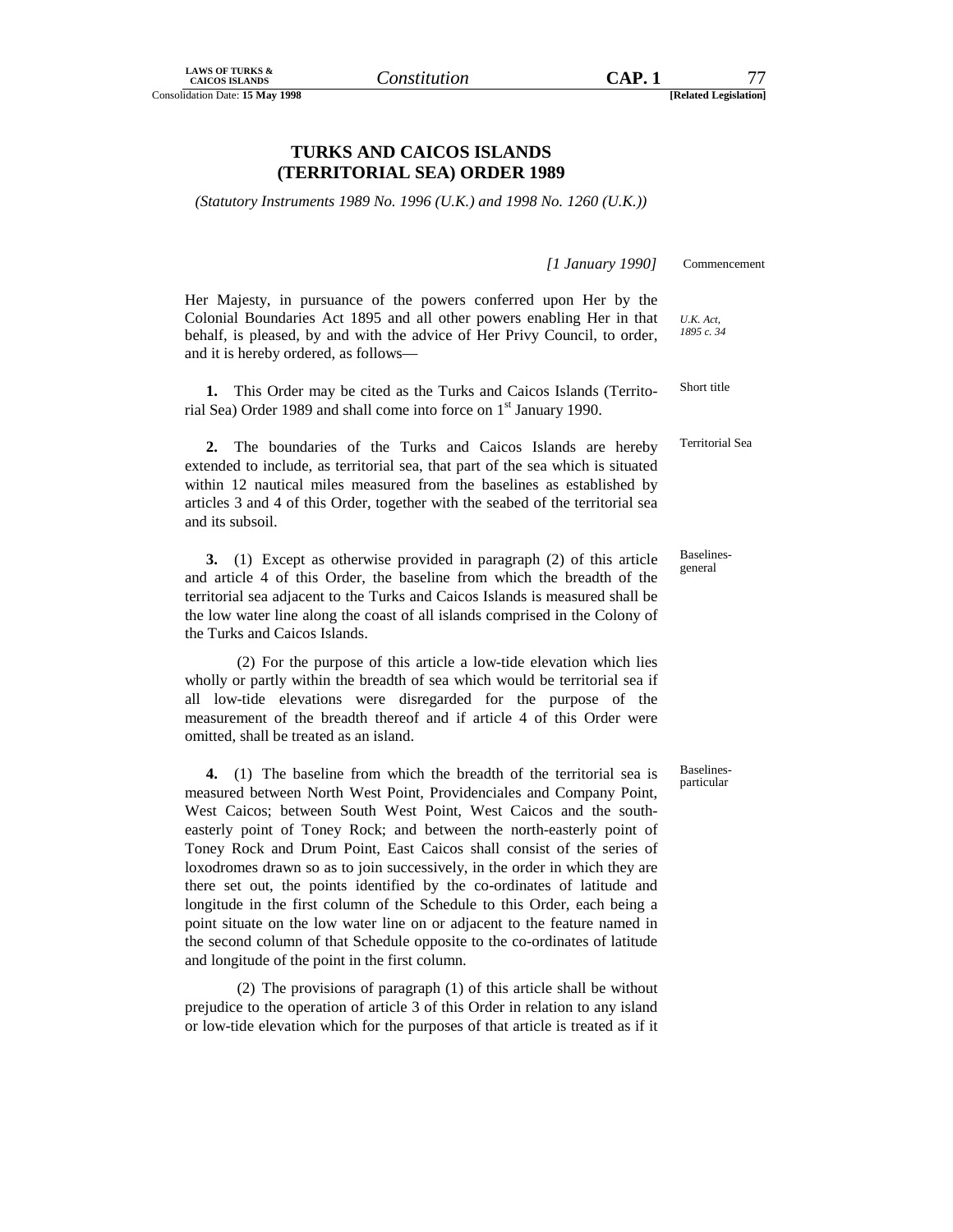| 78                    | $\mathbb{C}AP.$ | Constitution | <b>LAWS OF TURKS &amp;</b><br><b>CAICOS ISLANDS</b> |
|-----------------------|-----------------|--------------|-----------------------------------------------------|
| [Related Legislation] |                 |              | Consolidation Date: 15 May 1998                     |

were an island, being an island or low-tide elevation which lies to seaward of the baseline specified in paragraph (1) of this article.

Interpretation

**5.** In this Order—

- *(a)* "island" means a naturally formed area of land surrounded by water which is above water at mean high-water spring tides;
- *(b)* "low-tide elevation" means a naturally formed area of drying land surrounded by water which is below water at mean high-water spring tides; and
- *(c)* "nautical miles" means international nautical miles of 1,852 metres.

# **SCHEDULE**

\_\_\_\_\_\_\_\_\_\_\_\_\_\_\_\_

*Article 4* 

POINTS BETWEEN NORTH WEST POINT, PROVIDENCIALES AND COMPANY POINT, WEST CAICOS; BETWEEN SOUTH WEST POINT, WEST CAICOS AND TONEY ROCK – SE; AND BETWEEN TONEY ROCK – NE AND DRUM POINT, EAST CAICOS JOINED TO FORM BASELINES

| Co-ordinates of latitude and<br>longitude of point referred to<br>WGS 72 Datum |                                           |                      | Name of Feature                  |
|--------------------------------------------------------------------------------|-------------------------------------------|----------------------|----------------------------------|
| $1_{-}$                                                                        | $21^{\circ}51'50''$ N                     | 72°20′00″W           | North West Point, Providenciales |
| 2.                                                                             | $21^{\circ}41'59''N$                      | $72^{\circ}27'43''W$ | Company Point, West Caicos       |
| Thence Low Water Line to                                                       |                                           |                      |                                  |
| 3.                                                                             | 21°37'22"N                                | 72°28′58″W           | South West Point, West Caicos    |
|                                                                                | 4. $21^{\circ}30'05''N$                   | $72^{\circ}12'13''W$ | <b>French Cay</b>                |
|                                                                                | 5. $21^{\circ}10'23''N$                   | 71°48'12"W           | White Cay                        |
|                                                                                | 6. $21^{\circ}10'13''N$                   | $71^{\circ}43'02''W$ | <b>Short Cay</b>                 |
|                                                                                | 7. $21^{\circ}10'13''N$                   | $71^{\circ}14'34''W$ | Three Marys – South Islet        |
| 8.                                                                             | $21^{\circ}20'16''N$                      | $71^{\circ}05'13''W$ | Toney Rock - SE                  |
| Thence Low Water Line to                                                       |                                           |                      |                                  |
| 9.                                                                             | $21^{\circ}20^{\prime}21^{\prime\prime}N$ | $71^{\circ}05'10''W$ | Toney Rock – NE                  |
|                                                                                | $10. \quad 21^{\circ}20'58''N$            | $71^{\circ}04'57''W$ | Martin Pinzon Cay – SE           |
|                                                                                | $11. \quad 21^{\circ}23'03''N$            | $71^{\circ}04'41''W$ | Pear Cay Rock – NE               |
|                                                                                | $12. \quad 21^{\circ}30'48''N$            | $71^{\circ}07'52''W$ | Grand Turk – NE Point            |
| 13.                                                                            | $21^{\circ}43^{\prime}26^{\prime\prime}N$ | 71°28′22″W           | Drum Point, East Caicos          |

\_\_\_\_\_\_\_\_\_\_\_\_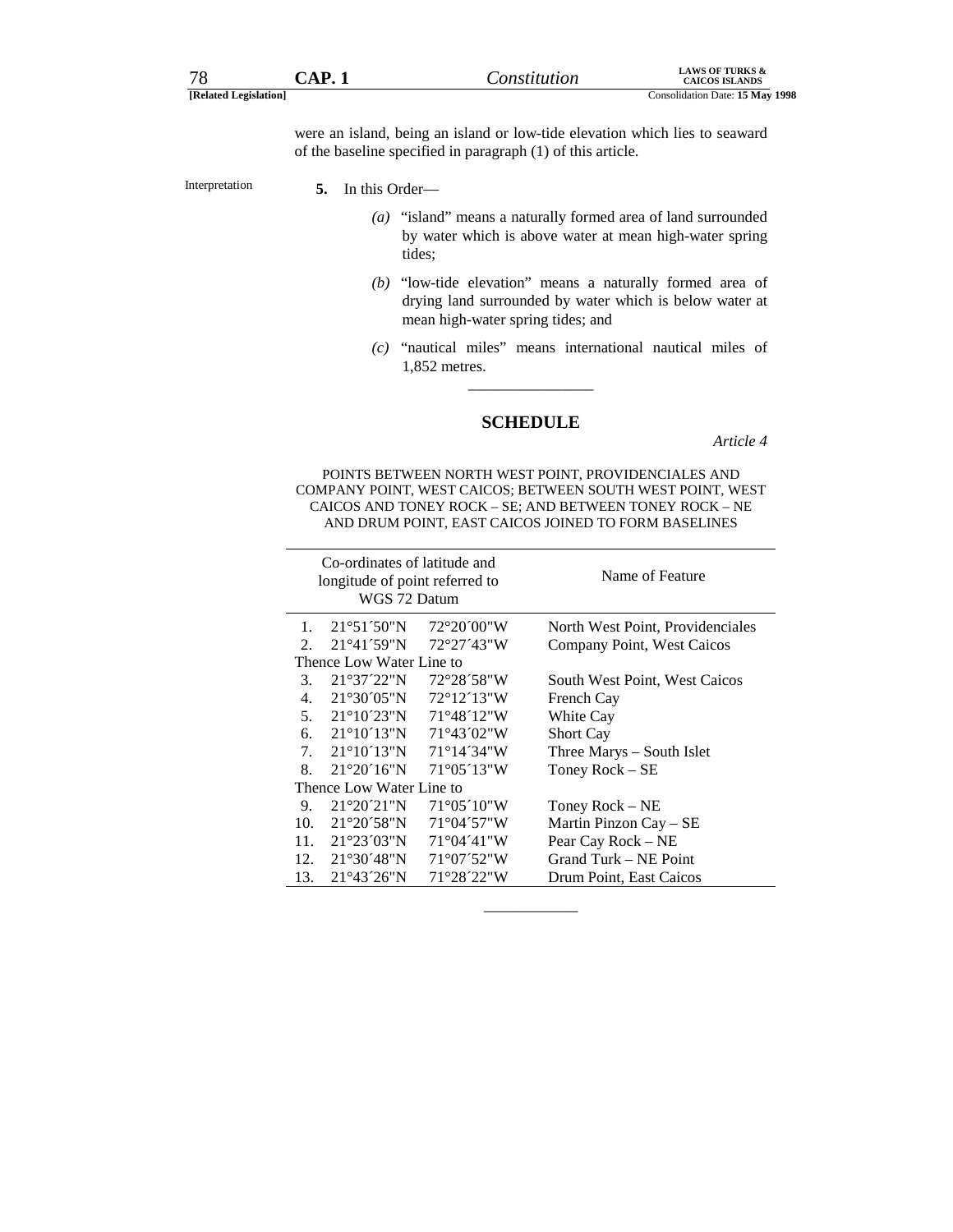*Constitution* **CAP. 1** 79

#### INDEX  $\overline{\phantom{a}}$  , where  $\overline{\phantom{a}}$

| <b>Arrest</b>             | Protections under Constitution    | Page<br>48              |
|---------------------------|-----------------------------------|-------------------------|
| <b>Assembly</b>           | Freedom of under Constitution     | 54                      |
| <b>Attorney General</b>   |                                   | 15                      |
| Bill                      |                                   | 30                      |
| <b>Bill of Rights</b>     |                                   | 46                      |
| <b>Chief Minister</b>     |                                   | 11<br>12                |
| <b>Constitution</b>       | Of the Turks and Caicos Islands   | 1                       |
| <b>Court of Appeal</b>    |                                   | 37                      |
| <b>Discrimination</b>     | Protections under Constitution    | 56                      |
| <b>Elections</b>          |                                   | 25                      |
|                           |                                   | 25                      |
| <b>Electors</b>           | Qualification under Constitution  | 22                      |
| <b>Emergency</b>          |                                   | 60                      |
| <b>Executive Council</b>  |                                   | 11<br>15                |
| <b>Expression</b>         | Freedom of under Constitution     | 53                      |
| <b>Fundamental rights</b> |                                   | 46                      |
| Governor                  | When to consult Executive Council | 8<br>7<br>31<br>14<br>9 |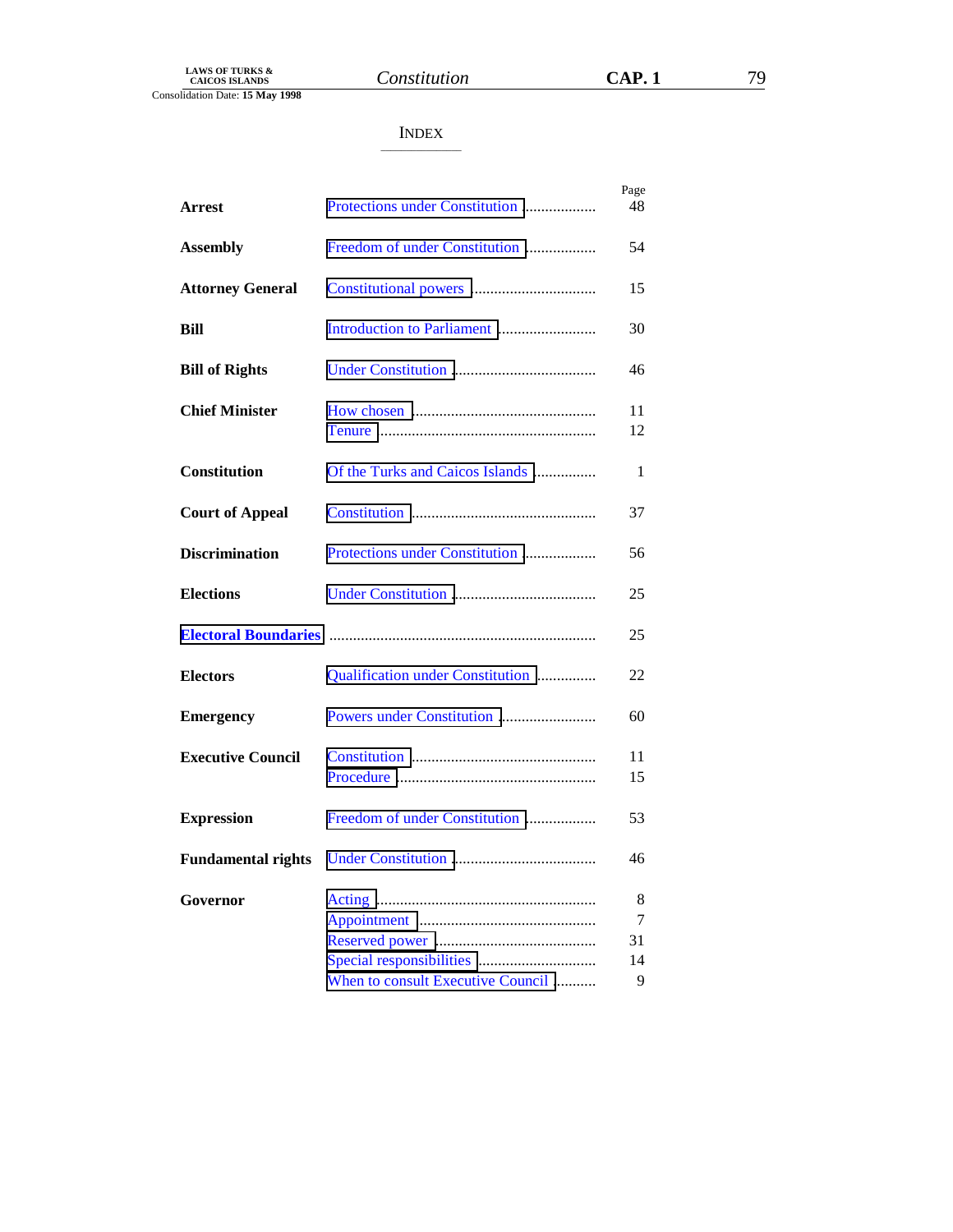| Judge                                      |                                  | 35 |
|--------------------------------------------|----------------------------------|----|
| Law                                        | Protections under Constitution   | 49 |
| Laws                                       |                                  | 34 |
| <b>Legislative Council</b>                 |                                  | 16 |
|                                            | Disqualification from membership | 19 |
|                                            |                                  | 25 |
|                                            |                                  | 28 |
|                                            |                                  | 25 |
|                                            | Qualifications for membership    | 18 |
|                                            |                                  | 24 |
|                                            |                                  | 28 |
|                                            |                                  | 28 |
|                                            |                                  | 20 |
| Life                                       |                                  | 46 |
| <b>Ministers</b>                           |                                  | 13 |
|                                            |                                  | 12 |
|                                            |                                  |    |
| Ombudsman                                  |                                  | 45 |
| Opposition                                 |                                  | 23 |
| <b>Ordinances</b>                          |                                  | 72 |
| <b>Parliamentarians</b>                    |                                  | 64 |
| <b>Pensions</b>                            |                                  | 44 |
| <b>Privacy</b>                             |                                  | 51 |
| <b>Property</b>                            | Protections under Constitution   | 57 |
| <b>Public servants</b>                     |                                  | 41 |
| <b>Public Service</b><br><b>Commission</b> |                                  | 40 |
| <b>Religion</b>                            | Freedom of under Constitution    | 52 |
| <b>Speaker</b>                             |                                  | 16 |